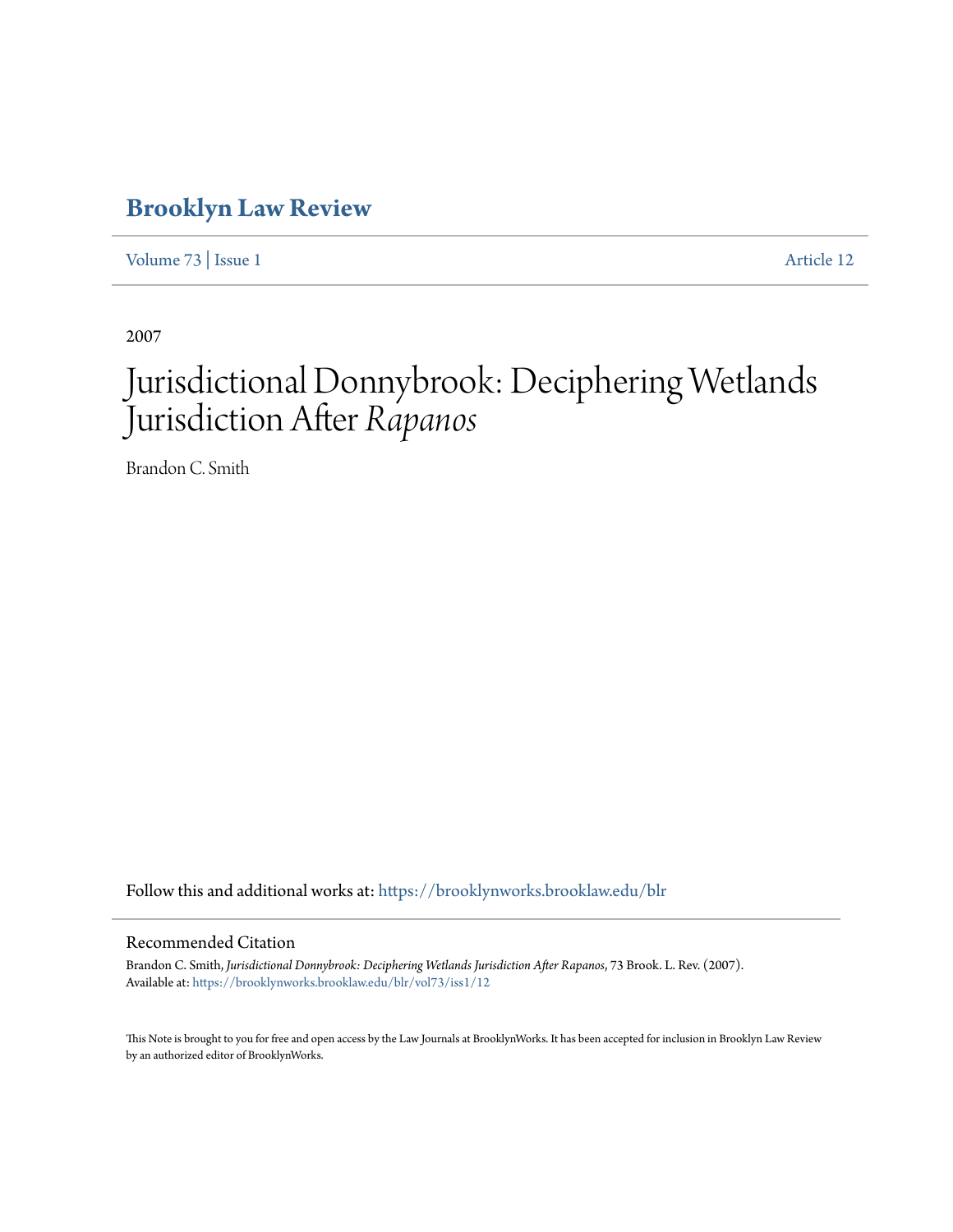# Jurisdictional Donnybrook

# DECIPHERING WETLANDS JURISDICTION AFTER RAPANOS

## I. INTRODUCTION

 $\overline{a}$ 

Over the past decade, a multitude of appellate courts have debated the precise boundaries of the Army Corps of Engineers' ("Corps") jurisdiction to enforce the Clean Water Act  $({}^{\omega}$ CWA").<sup>1</sup> This debate recently culminated with the Supreme Court addressing the issue of the Corps' wetlands jurisdiction for the third time in the CWA's thirty-year history.2 In Rapanos v. United States, a split decision and the subject of this Note, the Supreme Court presented three tests for determining wetlands jurisdiction under the CWA, but no test commanded a majority of justices' approval.3 This Note will argue that the Rapanos court should have applied the agency deference approach—upholding an agency's construction of a statute so long as the construction was reasonable<sup>4</sup>—to determine the appropriateness of the Corps' jurisdiction over the property at issue. This Note will further argue that all courts addressing the appropriateness of the Corps' wetlands jurisdiction should implement this approach.

 $1$  See United States v. Phillips, 367 F.3d 846, 849 (9th Cir. 2004); In re Needham, 354 F.3d 340, 343 (5th Cir. 2003); Tracey v. Newdunn Assocs., LLP., 344 F.3d 407, 408 (4th Cir. 2003); United States v. Rueth Dev. Co., 335 F.3d 598, 600 (7th Cir. 2003); United States v. Deaton, 332 F.3d 698, 699 (4th Cir. 2003); United States v. Krilich, 303 F.3d 784, 785 (7th Cir. 2002); United States v. Interstate Gen. Co., No. 01- 4513, 2002 WL 1421411, at \*1-2 (4th Cir. July 2, 2002); Rice v. Harken Exploration Co., 250 F.3d 264, 264 (5th Cir. 2001); Headwaters, Inc. v. Talent Irrigation Dist., 243 F.3d 526, 527 (9th Cir. 2001). 2 See Rapanos v. United States, 126 S. Ct. 2208, 2208 (2006); Solid Waste

Agency of N. Cook County v. U.S. Army Corps of Eng'rs  $(SWANCC)$ , 531 U.S. 159, 159 $(2001)$ .

 $3$  See Rapanos, 126 S. Ct. at 2236 (Roberts, C.J., concurring); see also id. at 2265 (Stevens, J., dissenting) (arguing that the courts on remand should reinstate the judgments if either the "significant nexus" or plurality test is met). 4 Chevron U.S.A., Inc. v. Natural Res. Def. Council, Inc., 467 U.S. 837, 842-

<sup>43 (1984) (&</sup>quot;[T]he question for the court is whether the agency's [interpretation] is based on a permissible construction of the statute.").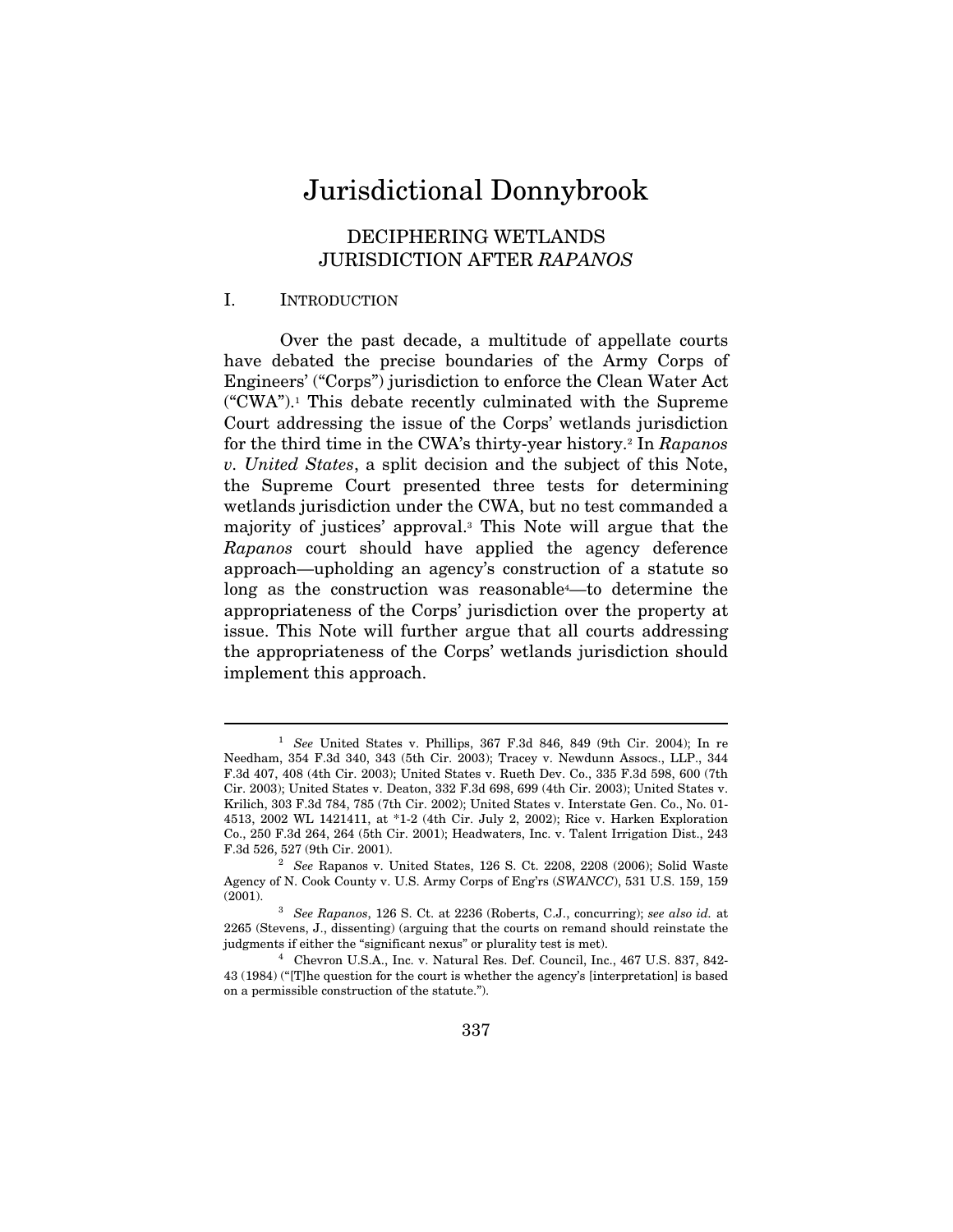The source of the Corps' jurisdiction over wetlands is the CWA. The CWA provides that the Corps may issue permits for the discharge of pollutants or fill material into "navigable waters,"<sup>5</sup> and further defines "navigable waters" as "waters of the United States."6 While Congress left "waters of the United States" undefined within the CWA, it evinced an intent that jurisdiction under the CWA be "the broadest constitutional interpretation."7 In response, courts construed the definition of "navigable waters" broadly to include waters that are not actually navigable in the traditional sense.<sup>8</sup> Under this logic, the Corps issued a regulation defining "waters of the United States" to include waters used in foreign or interstate commerce; all interstate waters and wetlands; intrastate lakes, rivers, and streams; tributaries;<sup>9</sup> and wetlands adjacent to any of these waters ("adjacent wetlands").10 Unlike other features

(a) Discharge into navigable waters at specified disposal sites.

The Secretary may issue permits, after notice and opportunity for public hearings for the discharge of dredged or fill material into the navigable waters at specified disposal sites. Not later than the fifteenth day after the date an applicant submits all the information required to complete an application for a permit under this subsection, the Secretary shall publish the notice required by this subsection.

33 U.S.C. § 1344(a) (2000).  $\frac{6}{5}$  "The term 'navigable waters' means the waters of the United States, including the territorial seas." 33 U.S.C.  $\S$  1362(7) (2000).<br><sup>7</sup> S. REP. NO. 92-1236, at 144 (1972) (Conf. Rep.), as reprinted in 1972

U.S.C.C.A.N. 3776, at 3822.<br><sup>8</sup> See Int'l Paper Co. v. Oulette, 479 U.S. 481, 486 n.6 (1987).<br><sup>9</sup> The term "tributary" is left undefined by the Code of Federal Regulations

and the CWA, but is generally understood to mean "[a] stream flowing directly or indirectly into [a body of water]." BLACK'S LAW DICTIONARY 1545 (8th ed. 2004). <sup>10</sup> 33 C.F.R. § 328.3 (2006). For the purpose of this regulation,

(a) The term waters of the United States means

(1) All waters which are currently used, or were used in the past, or may be susceptible to use in interstate or foreign commerce, including all waters which are subject to the ebb and flow of the tide;

(2) All interstate waters including interstate wetlands;

(3) All other waters such as intrastate lakes, rivers, streams (including intermittent streams), mudflats, sandflats, wetlands, sloughs, prairie potholes . . . ; (4) All impoundments of water otherwise defined as waters of the United States under the definition;

(5) Tributaries of waters identified in paragraphs  $(a)(1)$  through  $(4)$  of this section;

(6) The territorial seas;

(7) Wetlands adjacent to waters (other than waters that are themselves wetlands) identified in paragraphs (a)(1) through (6) of this section.

<sup>5</sup> The statute reads: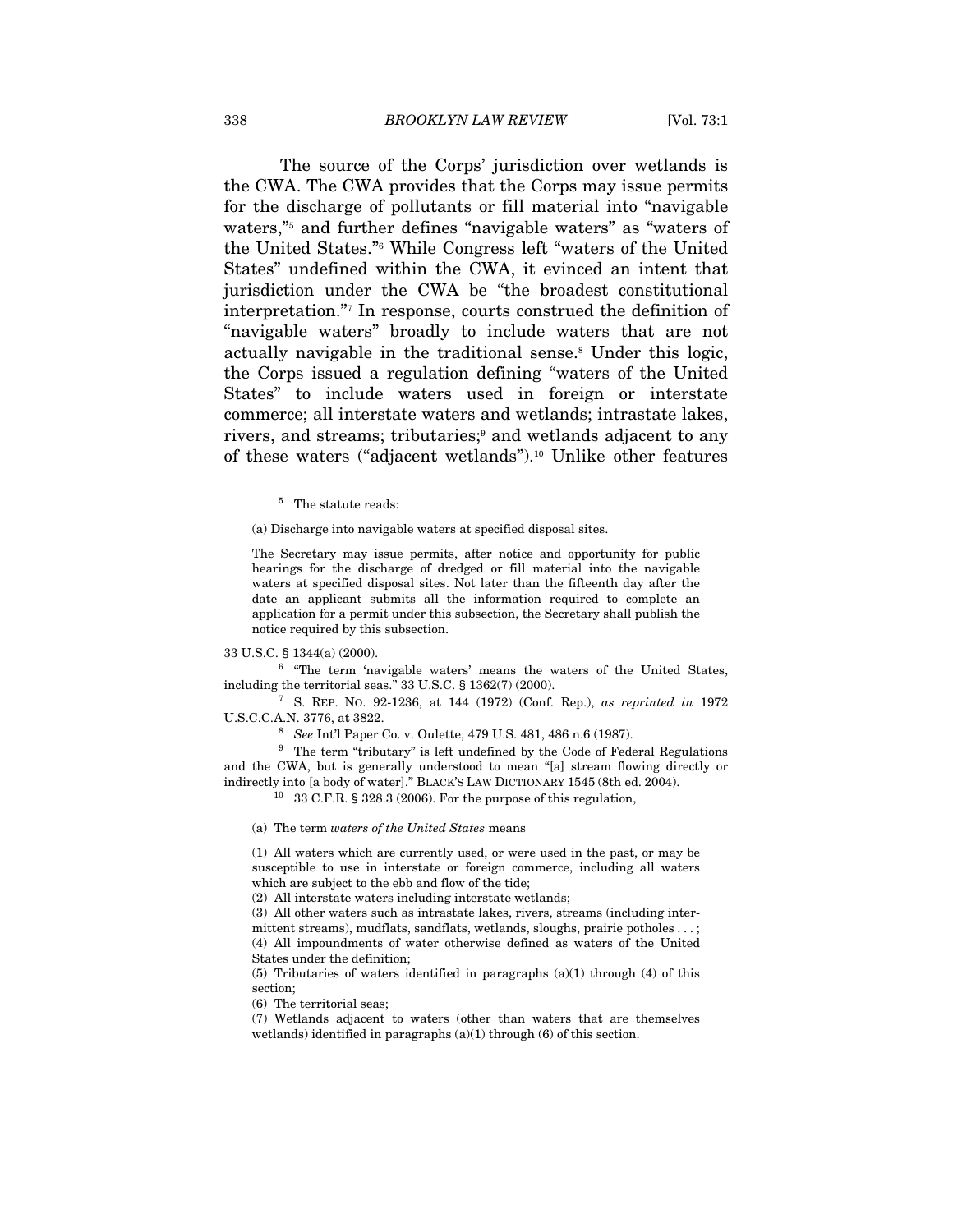mentioned in this regulation, wetlands are constantly changing eco-systems, which may be wet for only part of the year.<sup>11</sup> Therefore, some wetlands are difficult to designate as within the Corps' jurisdiction because these wetlands may not be adjacent to another "water of the United States" for an entire year.<sup>12</sup>

In Rapanos, the Supreme Court reversed the Sixth Circuit's decisions in two consolidated cases that had upheld the Corps' jurisdiction to deny permits to two parties wishing to build on privately owned wetlands.13 The plurality decision to remand the case produced three conflicting positions for assessing the Corps' right to regulate private wetlands and, thus, the propriety of the Corps' definition of "waters of the United States."14 First, in the plurality opinion, Justice Scalia limited his interpretation of "waters of the United States" to waters that are relatively permanent, standing, or flowing bodies, and restricted adjacent wetlands covered by the CWA to those wetlands with a continuous surface connection to "waters of the United States."15 Second, Justice Kennedy's concurring opinion proposed that a significant nexus must be satisfied

<sup>33</sup> C.F.R. § 328.3 (2006).<br><sup>11</sup> U.S. Environmental Protection Agency, What Are Wetlands?, http://www.epa.gov/owow/wetlands/vital/what.html [hereinafter What Are Wetlands?]. Wetlands are a vanishing element of the global ecological community yet the definition of wetlands is so technical that reasonable minds differ on what it is they wish to protect. One legal definition of wetlands requires soil covered by water for all or part of the year. Wetlands, however, cannot be determined through a legal test, as these features are eco-systems, which are more extensive than their component parts. Like coral reefs and rainforests, wetlands support a variety of plant and animal life forms. Both aquatic and terrestrial creatures live on wetlands depending upon whether the region consists of coastal or inland wetlands. Id. Skeptics who refer to wetlands as isolated, disease-ridden swamps overlook their value in contributing water purification, water storage, flood prevention, erosion control, timber production, recreation, and several other natural products to the surrounding environment and human society. U.S. Environmental Protection Agency, Wetlands and People, http://www.epa.gov/owow/wetlands/vital/people.html.

Wetlands vary tremendously between coastal and inland regions. Coastal regions often consist of a mix between salt and fresh water and are located on the Atlantic, Pacific, and Gulf coasts. What Are Wetlands?, supra. Many parts of these regions are unvegetated because the salt water extinguishes the lives of the plants. On the other hand, inland wetlands are almost entirely freshwater and are located near moving bodies of water on floodplains. These wetlands frequently involve groundwater or precipitation reaching the surface on a seasonal basis. In some cases, the ground may be wet for only a few months per year. Id.

 $^\mathrm{12}$  What Are Wetlands?, supra note 11.  $^\mathrm{13}$  Rapanos, 126 S. Ct. at 2235.  $^\mathrm{14}$  See id. at 2215, 2236 (Kennedy, J., concurring), 2252 (Stevens, J., dissenting).

 $15$  Id. at 2221, 2226.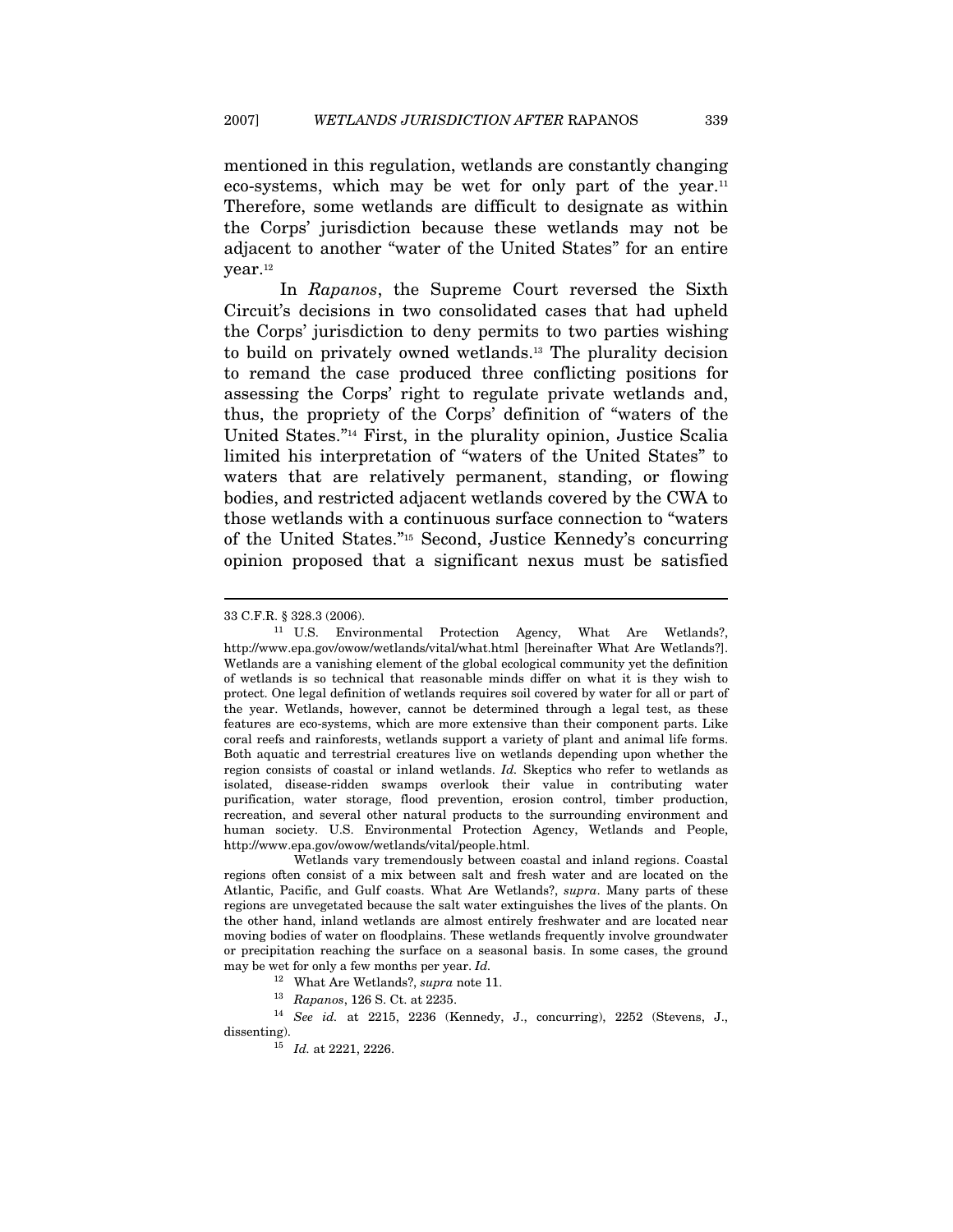between the wetlands at issue and navigable-in-fact waters to confer jurisdiction under the CWA, and provided several factors for determining which wetlands had this nexus.16 Finally, Justice Stevens—joined by three dissenting justices advocated deference to the Corps' jurisdiction, so long as its interpretation of the CWA was reasonable.17 In response to Rapanos, several courts have applied Kennedy's significant nexus test with reservation.18 A few courts have declared this test too ambiguous, and have chosen instead to use their own precedent on a case-by-case basis.19 As a result, the precise boundaries of the Corps' jurisdiction under the CWA remain unclear.20

This Note will argue that Justice Stevens' agency deference approach provides the correct standard for examining the Corps' jurisdiction under the CWA and that the plurality and significant nexus tests advocated in Rapanos by Justices Scalia and Kennedy, respectively, inappropriately impose unnecessary judicial constraints on the Corps. While the plurality test provides a plausible definition of the phrase "waters of the United States," this definition fails to recognize the Corps' administrative role in construing the statute, the CWA's thirty-year history of legislative and judicial precedent, and the harmful effects that this definition would impose on the environment through its practice. The significant nexus test, in contrast, recognizes the importance of the CWA's thirty-year history and purpose of environmental protection, but the concept of a "significant nexus" in practice would lead to disparate outcomes and uncertainty for private property

 $16$  Id. at 2248 (Kennedy, J., concurring). "Navigable in fact" refers to waters considered navigable in the traditional sense of capability for interstate commerce. The Daniel Ball, 77 U.S. 557, 563 (1870). The factors suggested by Kennedy consisted of "the statute's goals and purposes. . . . [o 'restore and maintain the chemical, physical, and biological integrity of the Nation's waters.'" Rapanos, 126 S. Ct. at 2248 (Kennedy, J., concurring) (quoting 33 U.S.C. § 1251(a) (2000)). 17 Rapanos, 126 S. Ct. at 2252 (Kennedy, J., concurring).

<sup>18</sup> United States v. Johnson, 467 F.3d 56, 59 (1st Cir. 2006); N. Cal. River Watch v. City of Healdsburg, 496 F.3d 993, 999-1000 (9th Cir. 2007), superseding 457 F.3d 1023 (9th Cir. 2006); United States v. Cundiff, 480 F. Supp. 2d 940, 943 (W.D. Ky. 2007); United States v. Fabian, No. 2:02-CV-495, 2007 WL 1035078, at \*14-15 (N.D. Ind. Mar. 29, 2007); Envtl. Prot. Info. Ctr. v. Pac. Lumber Co., 469 F. Supp. 2d 803, 824 (N.D. Cal. 2007); United States v. Evans, No. 3:05 CR 159 J 32HTS, 2006 WL 2221629, at \*20-21 (M.D. Fla. Aug. 2, 2006). 19 E.g., United States v. Chevron Pipe Line Co., 437 F. Supp. 2d 605, 613

<sup>(</sup>N.D. Tex. 2006); see also United States v. Gerke Excavating, Inc., 464 F.3d 723, 724-25 (7th Cir. 2006) (discussing the limitations of applying Rapanos). 20 See Rapanos, 126 S. Ct. at 2236 (Roberts, C.J., concurring).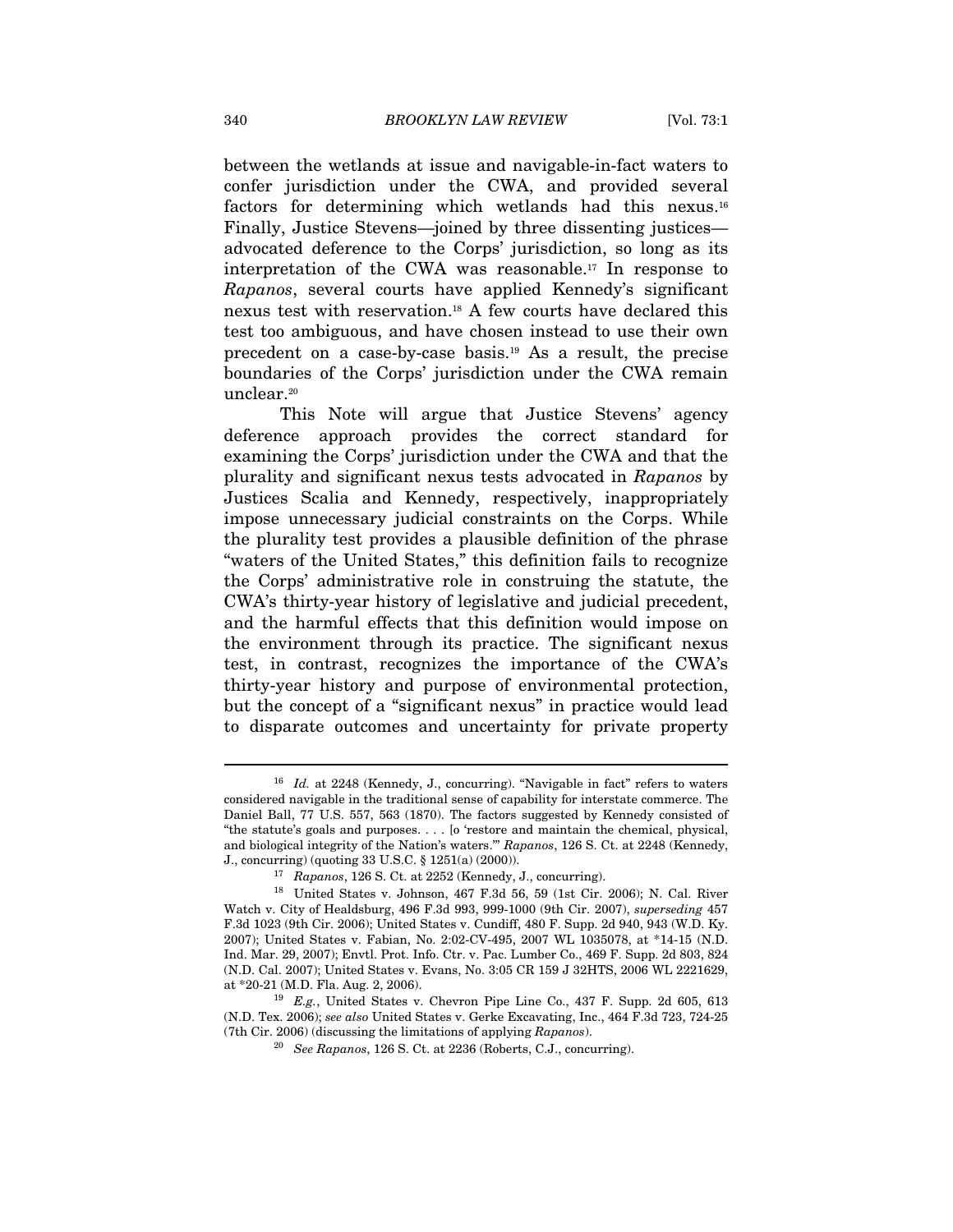owners and the government. Unlike these two previous tests, the agency deference approach allows the Corps to further the purposes and history of the CWA within its discretion and provides for courts to intervene to enjoin an unreasonable construction. In suggesting that the Rapanos Court reached an improper result, this Note argues that agency deference should be applied to the Corps' jurisdiction over the property at issue in that case, and, by extension, to all cases concerning the Corps' ability to regulate wetlands regardless of the presence or absence of any surface connection to "waters of the United States."

Part II will describe the history behind the CWA and its deference to the Corps on rule-making. Part III will then demonstrate that the reasoning embodied in the plurality test is not only flawed and strained, but also inconsistent with prior Supreme Court precedent, CWA legislative history, and the purposes of environmental protection behind the CWA. Next, Part IV will contend that the significant nexus test misinterprets relevant precedent and thwarts the interests of both private property owners and the government. Finally, Part V will argue that the agency deference position correctly provides reasonable boundaries to the Corps' jurisdiction because the CWA's structure, purpose, and thirty-year history of jurisprudence—along with the strong policies of administrative efficiency, economic concerns, and environmental protection—trump the whims of individual property owners.

# II. THE HISTORY BEHIND THE WETLANDS JURISDICTION ISSUE

#### A. The Clean Water Act

 $\overline{a}$ 

In 1972, Congress passed the CWA after a disastrous pair of decades.21 Over the previous twenty years, Congress had left water pollution regulation mostly to the states, and the states had failed to adequately enforce any uniform policy against interstate water pollution.22 This local experiment

<sup>&</sup>lt;sup>21</sup> S. REP. NO. 92-414, at 1-2 (1971), as reprinted in 1972 U.S.C.C.A.N. 3668, 3672. 22 Id. The states actually had full power over enforcement until 1956, when

Congress authorized federal grants to be issued for pollution control and to help build treatment plants. Id. This federal assistance through grants could not adequately satisfy the needs of states, so Congress attempted to provide more federal support by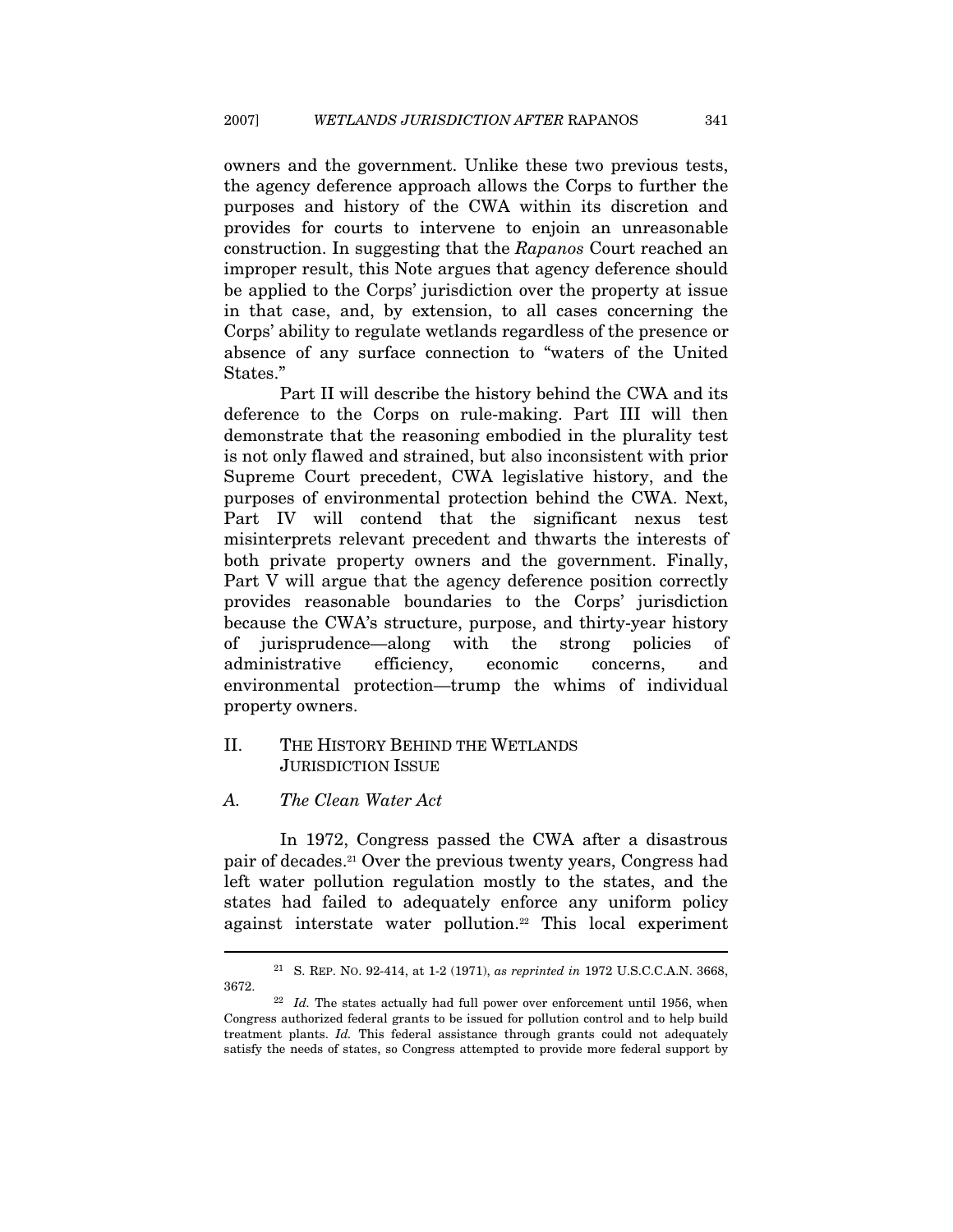resulted in several environmental disasters of the late 1960s and early 1970s, which garnered national and congressional attention.23 In response, Congress enacted the CWA.24 Through the CWA, Congress sought to ameliorate concerns of future disasters by attempting "to restore and maintain the chemical, physical, and biological integrity of the Nation's waters."25 As the Supreme Court recognized, Congress saw the need for the federal government to regulate water pollution because it believed controlling the discharge of toxins into water at the source would prevent them from traveling great distances through the natural water system.<sup>26</sup>

 In 1970, the Senate Subcommittee on Air and Water Pollution spent fourteen days conducting public hearings on water pollution abatement and control. S. REP. NO. 92-414, at 3-4 (1971), as reprinted in 1972 U.S.C.C.A.N. 3668, 3670. These hearings culminated in eighteen Senate bills on water pollution, four of which recommended amendments to the current law on construction grants, standard setting, and enforcement. The Subcommittee, however, was too busy in 1970 developing the Clean Air Act, so the actual drafting of the CWA was postponed until the 95th Congress could take up the issue. BENEFITS ASSESSMENT, supra, at 1-1, 1-2.<br><sup>24</sup> See What Are Wetlands?, supra note 11.<br><sup>25</sup> 33 U.S.C. § 1251(a). In addition, the CWA's passage in 1972 evidenced a

broad purpose to reduce and eliminate pollution, create a new federal regime to supplant the state administration system, and respond to several environmental events garnering public attention. Rapanos, 126 S. Ct. at 2265 (Stevens J., dissenting) (citing BENEFITS ASSESSMENT, supra note 23). The EPA's assessment discusses the act's provision regarding elimination of pollution discharges by 1985, and it cites the improvements along the Cuyahoga River as benefits reversing the trend of

industrialization that led to the river catching fire in 1969. Id. at 1-1, 1-2.<br><sup>26</sup> United States v. Riverside Bayview Homes, Inc., 474 U.S. 121, 133 (1985) (citing S. REP. NO. 92-414, at 1-2 (1971), as reprinted in 1972 U.S.C.C.A.N. 3668, 3742) ("Water moves in hydrologic cycles and it is essential that discharge of pollutants be controlled at the source."). The hydrologic cycle, also known as the water cycle, generally "describes the continuous movement of water on, above, and below the surface of the Earth." U.S. Geological Survey, The Water Cycle, http://ga.water.usgs.gov/edu/watercycle.html (last visited Oct. 3, 2007). As this term describes a literal cycle, it refers to water in all three of its states: liquid, vapor, and ice. Id.

creating a new federal agency in 1966 and adopting amendments in 1970 to add new areas of federal liability. Id. at 1, 1972 U.S.C.C.A.N. at 3669-70.<br><sup>23</sup> The most famous of these events was the Cuyahoga River catching fire due

to excessive pollution in 1969, discussed infra note 25. EPA, A BENEFITS ASSESSMENT OF THE WATER POLLUTION CONTROL PROGRAMS SINCE 1972, 1-2 (2000), available at http://yosemite.epa.gov/ee/epa/eermfile.nsf/Attachment+Names/EE-0429-01.pdf/\$File/EE -0429-01.pdf?OpenElement [hereinafter BENEFITS ASSESSMENT]. In addition, a 1971 senate report noted that there was only one litigated case in the previous twenty years under the abatement procedure of the Federal Water Pollution Control Act. See S. REP. NO. 92-414, at 5 (1971); as reprinted in 1972 U.S.C.C.A.N. 3668, 3672. In that case, more than four years elapsed between the initial conference and the consent decree, while more than five million tons of raw sewage was being dumped into a midwestern city's river each day. Id.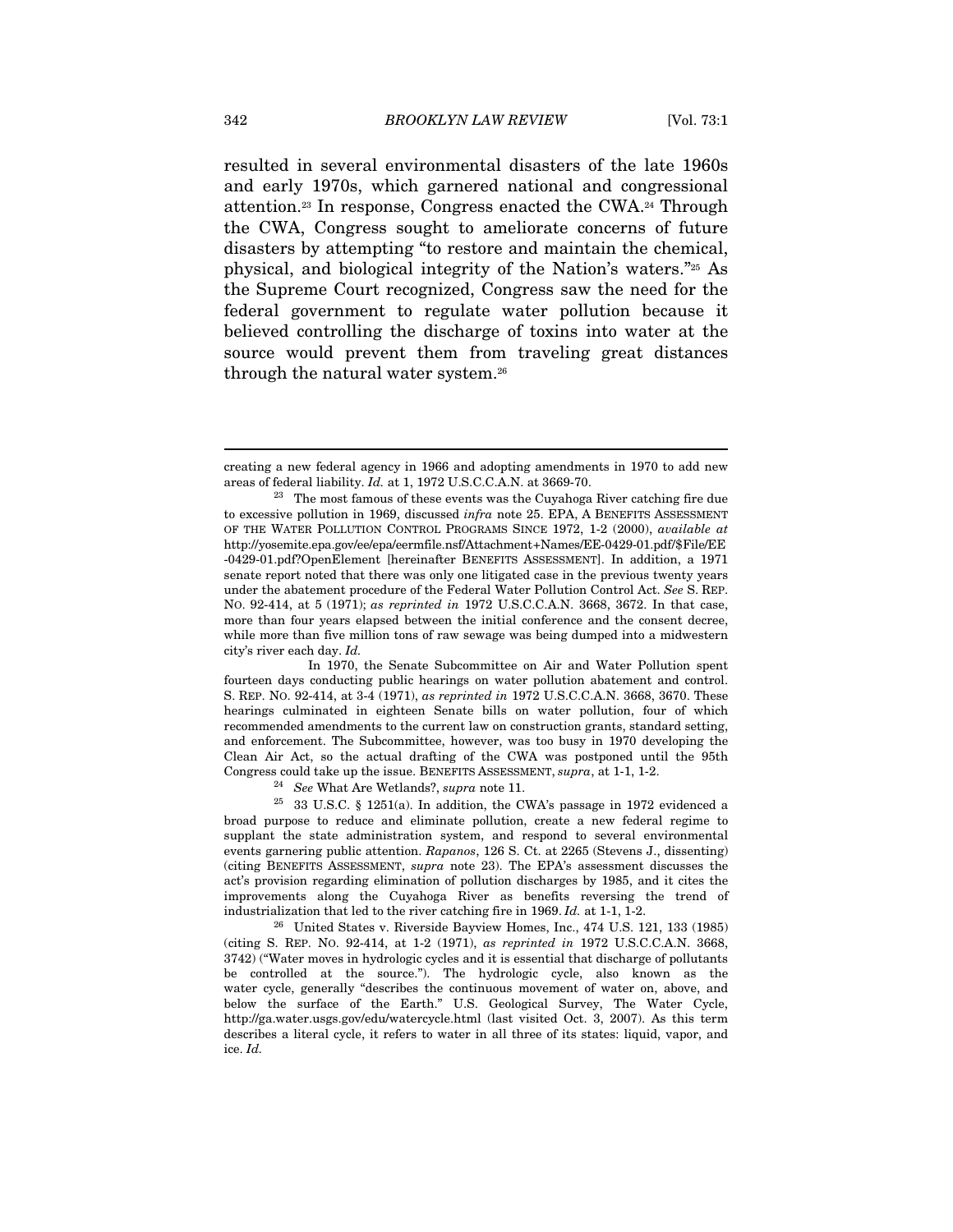#### B. The Army Corps of Engineers and the Clean Water Act

The Corps' enforcement of the CWA profoundly reversed a progressive loss of wetlands. At the time Congress enacted the CWA, annual wetlands loss was about 500,000 acres per year.27 Since that time, the annual wetlands loss has become a slight annual gain in recent years.<sup>28</sup> The Corps accomplished this reversal through Section 404 of the CWA.29 The Section 404 program requires property owners to obtain a permit from the Corps if they plan to carry out activities involving disposal of dredged or fill materials into "waters of the United States."30 While the EPA and other agencies<sup>31</sup> play different roles in the Section 404 program, the Corps is the sole administrative agency with jurisdiction to issue permits.<sup>32</sup> The Corps broadly

<sup>28</sup> The U.S. Fish and Wildlife Service ("FWS") estimates this annual gain to be about 32,000 acres per year between 1998 and 2004. ZINN & COPELAND I, supra note 27. Several environmentalists, however, dispute the gains in acreage as flawed data representing the expansion and development of small private ponds, instead of natural wetlands. Id. The FWS estimates 105.5 million acres remain in the forty-eight contiguous states. Alaska currently encompasses an additional estimated 170-200 million acres of wetlands. EPA, Wetlands: Status and Trends, supra note 27. Louisiana suffers 80% of the total loss of coastal wetlands in the United States and has recently become a focus of potentially \$14 billion in wetlands restoration legislation proposed since the devastation of Hurricane Katrina. JEFFREY A. ZINN & CLAUDIA COPELAND, CRS ISSUE BRIEF NO. IB97014, WETLAND ISSUES (Aug. 7, 2001), available at http://www.ncseonline.org/NLE/CRSreports/Wetlands/wet-5.cfm [hereinafter ZINN & COPELAND II]. The Gulf of Mexico Energy Security Act, introduced by United States Senator Mary Landrieu of Louisiana, would provide revenues from new oil and gas production in the Gulf of Mexico in part to benefit coastal restoration along the shorelines of Louisiana, Mississippi, Alabama, and Texas. N.Y. Times Reverses Stand on LA's Sen. Mary Landrieu Oil Royalty Bill, NEW ORLEANS CITYBUSINESS, Oct. 30, 2006. <br> 29 ZINN & COPELAND I, supra note 27, at 6.

 $^{30}$   $\,$   $Id.$  "Waters of the United States" refers to the terms of 33 U.S.C. § 1362(7), which defines "navigable waters" as "waters of the United States." 33 U.S.C. § 1362(7). The Corps' authority to regulate dredging and filling derives from and relates back to its jurisdiction to enforce the River and Harbors Act of 1899. ZINN & COPELAND I, supra note 27, at 6. If a state's governor wishes the state to implement its own permit program in lieu of the Corps', the governor must submit to the Administrator of the EPA a description of the proposed state program. 33 U.S.C. § 1344(g)(1). <sup>31</sup> Most notably, the FWS, the Natural Resources Conservation Service, and

the National Marine Fisheries Service ("NMFS") also administer portions of Section 404. ZINN & COPELAND I, supra note 27, at 6.  $\frac{32}{1}$  Id.

<sup>&</sup>lt;sup>27</sup> JEFFREY A. ZINN & CLAUDIA COPELAND, CRS REP. NO. RL33483, WETLANDS: AN OVERVIEW OF ISSUES, at 5 (June 20, 2006) (on file with author), updated version available at http://www.cnie.org/nle/crs/abstract.cfm?NLEid=1647 (July 26, 2007) [hereinafter ZINN & COPELAND I]. When European explorers landed in North America in the seventeenth century, over 220 million acres of wetlands existed in the lower forty-eight states. Id.; see also EPA, Wetlands: Status and Trends, http://www.epa.gov/owow/wetlands/vital/status.html. Three centuries later, less than fifty percent of these lands remained. Id.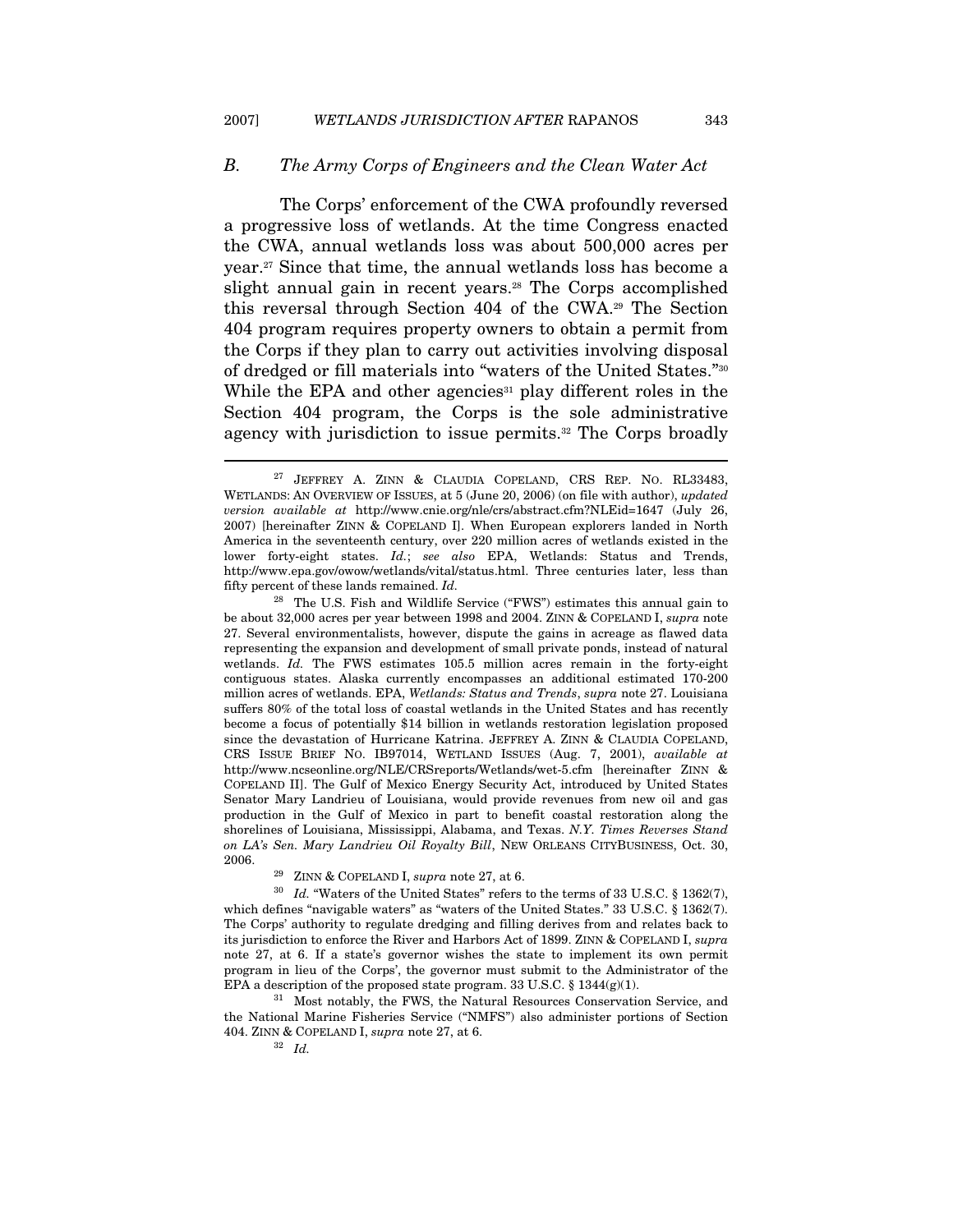defines this jurisdiction to include waters used in foreign or interstate commerce; all interstate waters and wetlands; intrastate lakes, rivers, and streams; tributaries;<sup>33</sup> and wetlands adjacent to any of these waters.<sup>34</sup> Congress' subsequent refusal to amend the CWA suggests its intent for the Corps' jurisdiction to remain broad.35

### C. The Congressional Acquiescence of 1977

In 1977, Congress considered amending the CWA because critics of the Section 404 program had claimed that the Corps overreached its authority to regulate wetlands not "navigable-in-fact."36 In the House, the Committee on Public Works and Transportation reported a bill that limited the Corps' jurisdiction to navigable-in-fact waters.<sup>37</sup> By contrast, the Senate bill out of committee38 included only minor specific exemptions from the Corps' authority with no direct limit on jurisdiction.39 Ultimately, after much debate, the Joint Conference Committee acquiesced and allowed the broader

<sup>33</sup> The term "tributaries" is left undefined by the regulations and the CWA, but "tributaries" is generally understood to mean "a stream flowing into [a body of

water]." BLACK'S LAW DICTIONARY 1545 (8th ed. 2004).  $$^{34}$  33 C.F.R. § 328.3. For the relevant text, see *supra* note 10.  $$^{35}$  See discussion infra Part II.C.  $$^{36}$  United States v. Riverside Bayview Homes, 474 U.S (citing H.R. REP. NO. 95-139, at 1-2 (1977)). Many of these critics were actually from farm, forestry, and land development groups that pressured Congress to amend the CWA so that they would not have to apply to the Corps for permits to develop certain types of lands. See, e.g., United States v. Pozsgai, 999 F.2d 729, 729-30 (3d Cir. 1993); Avoyelles Sportsmen's League, Inc. v. Alexander, 511 F. Supp. 278, 288 (W.D. La. 1981).

 <sup>&</sup>quot;Navigable-in-fact" refers to waters considered navigable in the traditional sense of capability for interstate commerce. Once, the standard for wetlands jurisdiction depended on whether a body of water was "navigable-in-fact." The Daniel Ball, 77 U.S. 557, 563 (1870) ("Those rivers must be regarded as navigable rivers in law which are navigable in fact.") The *Daniel Ball* court further held that "navigable in fact" waters were those capable of being used as "highways for commerce, over which trade and travel are or may be conducted." Id. When the focus of environmental regulation changed from promoting navigability to reducing pollutants, however, the navigability requirement was dropped with the creation of the CWA. ZINN & COPELAND I, supra note 27, at 6.

 $37$  H.R. 3199, 95th Cong., at 80-81, 102-04 (1977) (cited in Riverside Bayview, 474 U.S. at 136).<br><sup>38</sup> The Senate committee reporting this legislation was the Senate Committee

on Environment and Public Works. Riverside Bayview, 474 U.S. at 136.<br><sup>39</sup> See generally S. 1952, 95th Cong., at 63-76 (1977) (cited in Riverside

Bayview, 474 U.S. at 136). In the Senate, the narrow House definition was defeated in favor of the older definition. Riverside Bayview, 474 U.S. at 136-37.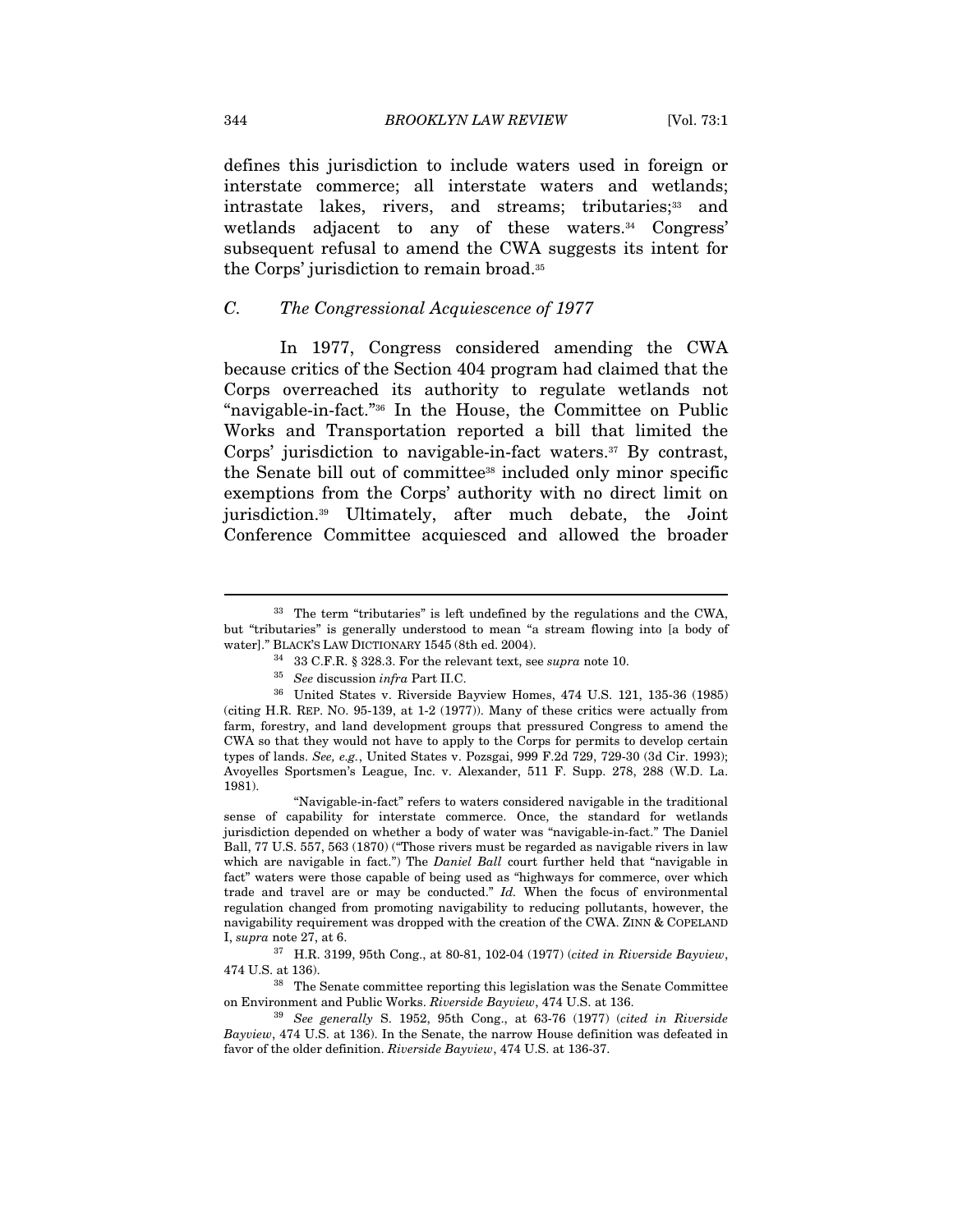construction of "navigable waters" to endure.40 Since this acquiescence, Congress has not reconsidered limiting the Corps' jurisdiction.41

### D. The History of Agency Deference

 $\overline{a}$ 

If a party challenges the Corps' jurisdiction, courts traditionally use agency deference as the standard of review. This standard derives from Chevron v. Natural Resources Defense Council.42 Under the agency deference approach, also known as Chevron deference, a court must first ask if Congress has expressed its intent on the issue.<sup>43</sup> If Congress' intent is not clear, the court should not try to create its own interpretation of the statute.<sup>44</sup> Instead, the court must determine whether the agency's construction of the statute was reasonable.45 Since Chevron, courts have utilized agency deference to resolve countless issues relating to administrative agencies' jurisdiction.46 Thus, courts have typically used agency

<sup>&</sup>lt;sup>40</sup> Riverside Bayview, 474 U.S. at 136-37. Senator Baker even remarked that the CWA "retain[ed] the comprehensive jurisdiction over the Nation's waters exercised in the 1972 Federal Water Pollution Control Act." Id. (citing 123 CONG. REC. 39209 (1977)); see also 123 CONG. REC. 38950-39210. The CWA is also known as the Federal Water Pollution Control Act. Brian Knutsen, Asserting Clean Water Act Jurisdiction Over Isolated Waters: What Happens After the SWANCC Decision, 10 ALB. L. ENVTL. OUTLOOK 155, 157 (2005).<br><sup>41</sup> See 33 U.S.C. §§ 1344(a), 1362(7) (2000); see also 33 C.F.R. 328.3 (2006).

 $^{42}\,$  Chevron U.S.A. Inc. v. Natural Res. Def. Council, 467 U.S. 837 (1984). In Chevron, the large oil company sought review of a D.C. Circuit decision that upheld a Natural Resources Defense Council ("NRDC") challenge to the EPA regulations of the Clean Air Act. Id. at 844. In a 6-0 decision, the Supreme Court held the EPA regulations should be upheld as a permissible construction of the Clean Air Act. Id. at 866. 43 "First, always, is the question whether Congress has directly spoken to the

precise question at issue. If the intent of Congress is clear, that is the end of the matter; for the court, as well as the agency, must give effect to the unambiguously expressed intent of Congress." Id. at 842-43.<br><sup>44</sup> "If . . . the court determines Congress has not directly addressed the

precise question at issue, the court does not simply impose its own construction on the statute, as would be necessary in the absence of an administrative interpretation." Id. at 843. 45 "Rather, if the statute is silent or ambiguous with respect to the specific

issue, the question for the court is whether the agency's answer is based on a permissible construction of the statute." Id.

<sup>46</sup> See Chem. Mfrs. Ass'n. v. NRDC, 470 U.S. 116, 125 (1985); Train v. NRDC, 421 U.S. 60, 75, 87 (1975); Piney Run Pres. Ass'n v. County Comm'rs of Carroll County, Md., 268 F.3d 255, 267 (4th Cir. 2001); United States v. Pozsgai, 999 F.2d 719, 729 (3d Cir. 1993).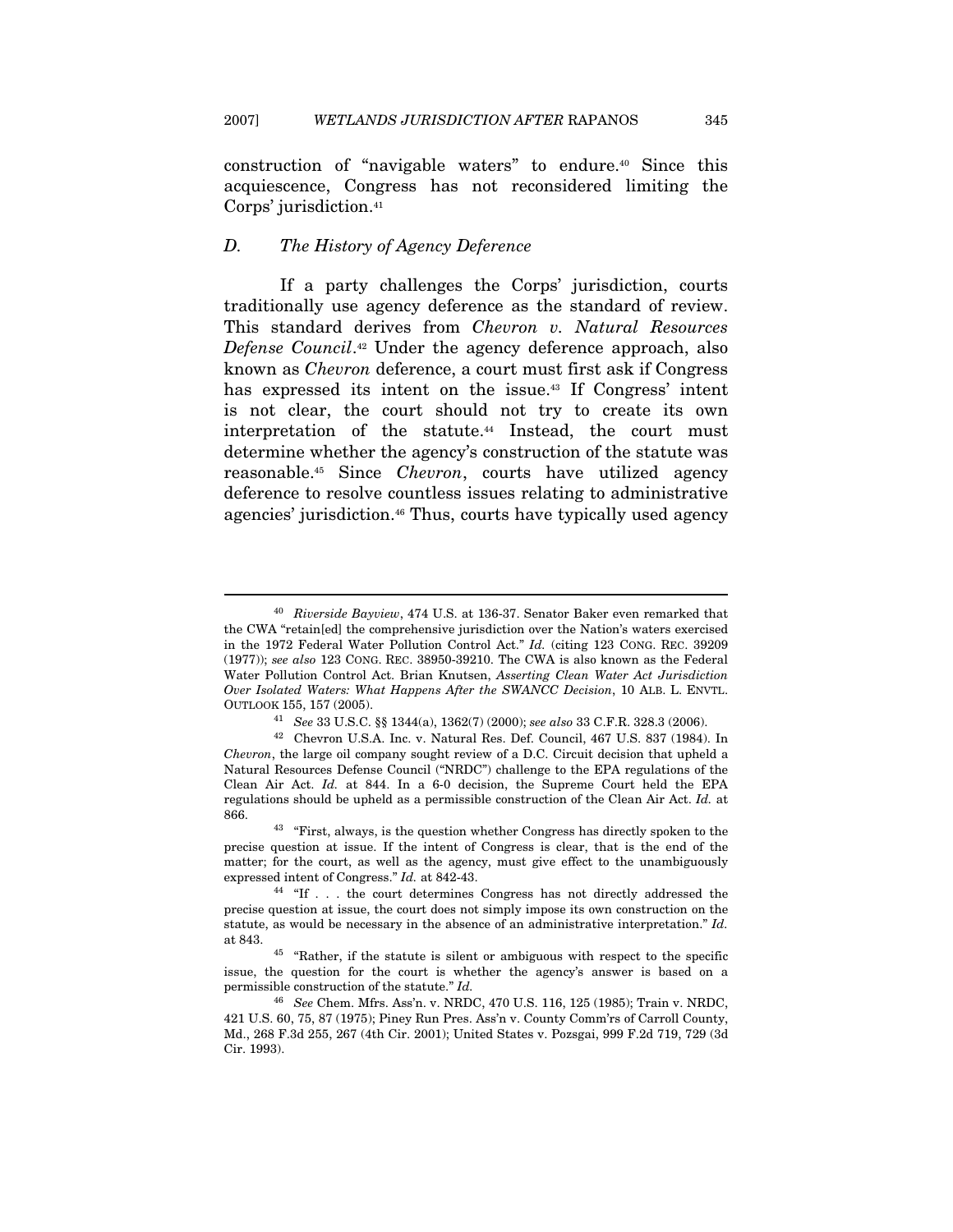deference as the standard to resolve issues regarding the Corps' and the EPA's jurisdiction.47

#### E. Pre-Rapanos Jurisprudence

Between the congressional acquiescence in 1977 and the Rapanos decision, the Supreme Court addressed the issue of the Corps' jurisdiction twice: in United States v. Riverside Bayview Homes ("Riverside Bayview")48 and in Solid Waste Agency of Northern Cook County v. United States Army Corps of Engineers ("SWANCC").49 In Riverside Bayview, the Corps sought to enjoin the filling of property on what the Corps' own regulation defined as an "adjacent wetland."50 The Sixth Circuit narrowly construed the Corps' jurisdiction over adjacent wetlands to exclude "wetlands that were not subject to flooding by adjacent navigable waters at a frequency sufficient to support the growth of aquatic vegetation."51 Reversing the Sixth Circuit, the Supreme Court used agency deference to hold that the legislative history and environmental policy behind the CWA commanded a broad interpretation of the Corps' powers.52 The Riverside Bayview Court did not attempt to

This view of the agency charged with administering the statute is entitled to considerable deference; and to sustain it, we need not find that it is the only permissible construction that EPA might have adopted but only that EPA's understanding of this very 'complex statute' is a sufficiently rational one to preclude a court from substituting its judgment for that of EPA.

*Chem. Mfrs. Ass'n*, 470 U.S. at 125.<br><sup>48</sup> Riverside Bayview, 474 U.S. at 126.<br><sup>49</sup> SWANCC, 531 U.S. 159, 176-77 (2001).<br><sup>50</sup> Riverside Bayview, 474 U.S. at 124. The Corps' regulation provided "[t]he term 'wetlands' means those areas that are inundated or saturated by surface or ground water at a frequency and duration sufficient to support, and that under normal circumstances do support, a prevalence of vegetation typically adapted for life in saturated soil conditions." 33 C.F.R. § 323.2(c) (1978). The Corps had sued a developer in District Court to enjoin its construction of a housing development on wetlands, which were inundated with ground water. Riverside Bayview, 474 U.S. at 124, 130-31. The District Court had granted the relief sought by the Corps, but the Sixth Circuit reversed, and the Corps petitioned the United States Supreme Court. Id. at 125. 51 Riverside Bayview, 474 U.S. at <sup>125</sup>. The Sixth Circuit's holding that a

narrow construction must apply to the Corps' authority under the CWA to avoid a regulatory taking was quickly dismissed by the Supreme Court. Id. at 126-27.  $^{52}$  Id. at 132-33.

Faced with such a problem of defining the bounds of its regulatory authority, an agency may appropriately look to the legislative history and underlying

 $47$  "Accordingly, our review is limited to the question whether it is reasonable, in light of the language, policies, and legislative history of the Act for the Corps to exercise jurisdiction over [adjacent wetlands]." United States v. Riverside Bayview Homes, 474 U.S. 121, 131 (1985).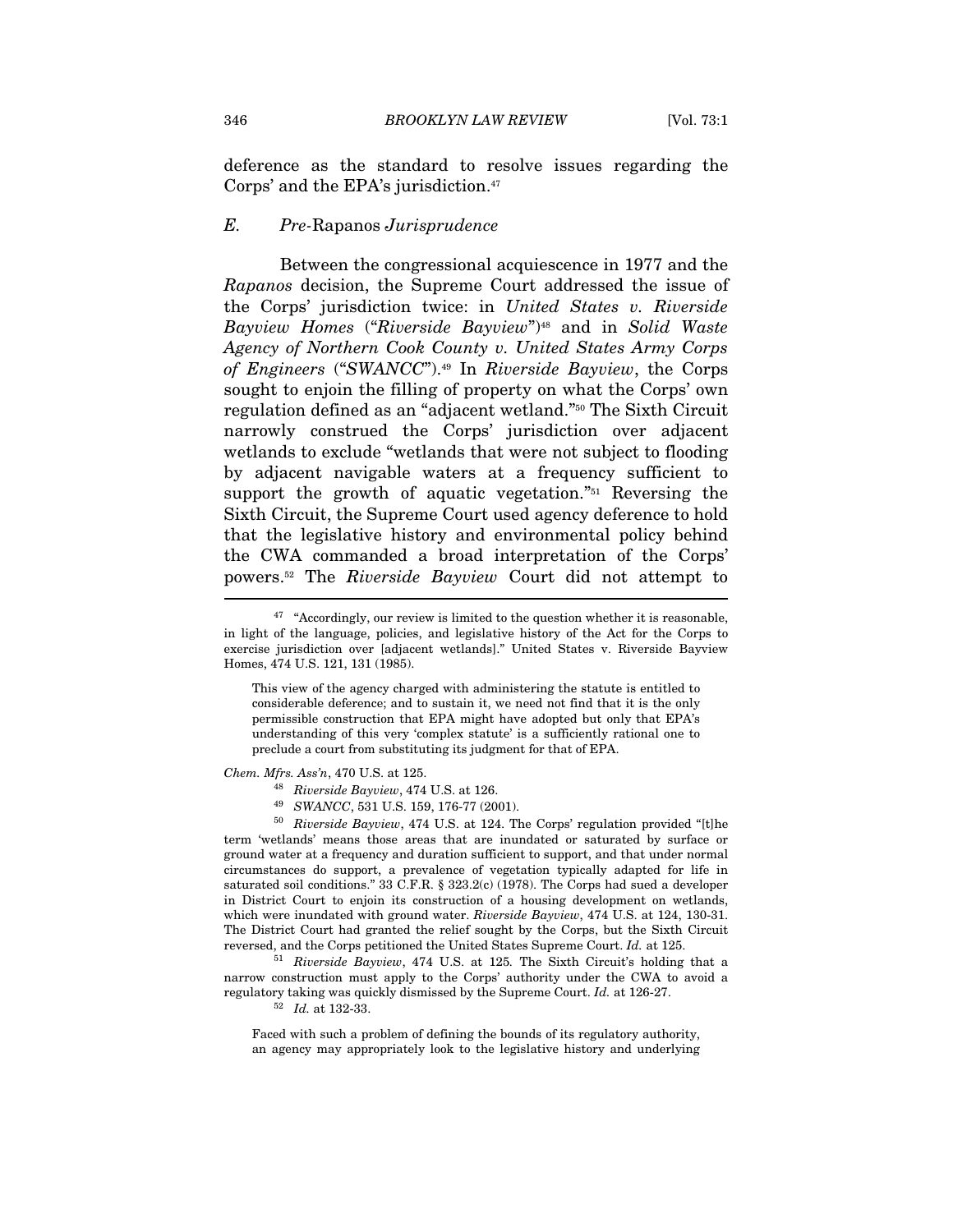construe the CWA or determine whether the Corps' regulation was the most beneficial means of enforcing the CWA's purposes.53 Instead, the Court recognized that the Corps' definition of adjacent wetlands was reasonable, and held that therefore it was improper to subject the issue to further judicial scrutiny.<sup>54</sup>

In SWANCC, the Court denied the Corps' wetlands jurisdiction for the first time in the CWA's history.55 The Corps had enacted the Migratory Bird Rule,<sup>56</sup> a regulation that extended the Corps' jurisdiction over "navigable waters" to include all habitats of migratory birds in intrastate waters.<sup>57</sup> When a state commission informed the Corps that a proposed disposal site for solid waste was also the nesting site for 121 bird species, the Corps forbade any development on the site claiming that a group of abandoned gravel mining depressions constituted "waters of the United States."58 In affirming the Corps' jurisdiction, the Seventh Circuit noted the Corps' authority under the CWA to regulate any waters within the scope of the Commerce Clause and concluded that the site at

Id. at 132.

 $\overline{a}$ 

 The Court went on to note that Congress recognized broad federal authority in enacting the CWA and defining "waters of the United States." Id. at 133. Further, the Court mentioned the congressional concern for water quality, and noted the weight of the Corps' ecological judgment, as an expert agency in the field. Id. at 133-34. Finally, the Court discussed the 1977 congressional acquiescence and amendment of the CWA to show that "Congress expressly stated that the term 'waters'

included adjacent wetlands." Id. at 136-39.<br><sup>53</sup> See id. at 138-39.<br><sup>54</sup> Id., 474 U.S. at 139 ("We are thus persuaded that the language, policies, and history of the [CWA] compel a finding that the Corps has acted reasonably in interpreting the Act . . . ." ).<br> $^{55}$  SWANCC, 531 U.S. at 170-71.

56 Final Rule for Regulatory Programs of the Corps of Engineers, 51 Fed. Reg. 41,206, 41,217 (Nov. 13, 1986).<br><sup>57</sup> SWANCC, 531 U.S. at 164-65.<br><sup>58</sup> Id. at 164. The Court noted:

[T]he Corps formally 'determined that the seasonally ponded, abandoned gravel mining depressions located on the project site, while not wetlands, did qualify as "waters of the United States" . . . based upon the following criteria: (1) the proposed site had been abandoned as a gravel mining operation; (2) the water areas and spoil piles had developed a natural character; and (3) the water areas are used as habitat by migratory bird [sic] which cross state lines.'

Id. at 164-65.

policies of its statutory grants of authority. Neither of these sources provides unambiguous guidance for the Corps in this case, but together they do support the reasonableness of the Corps' approach . . . .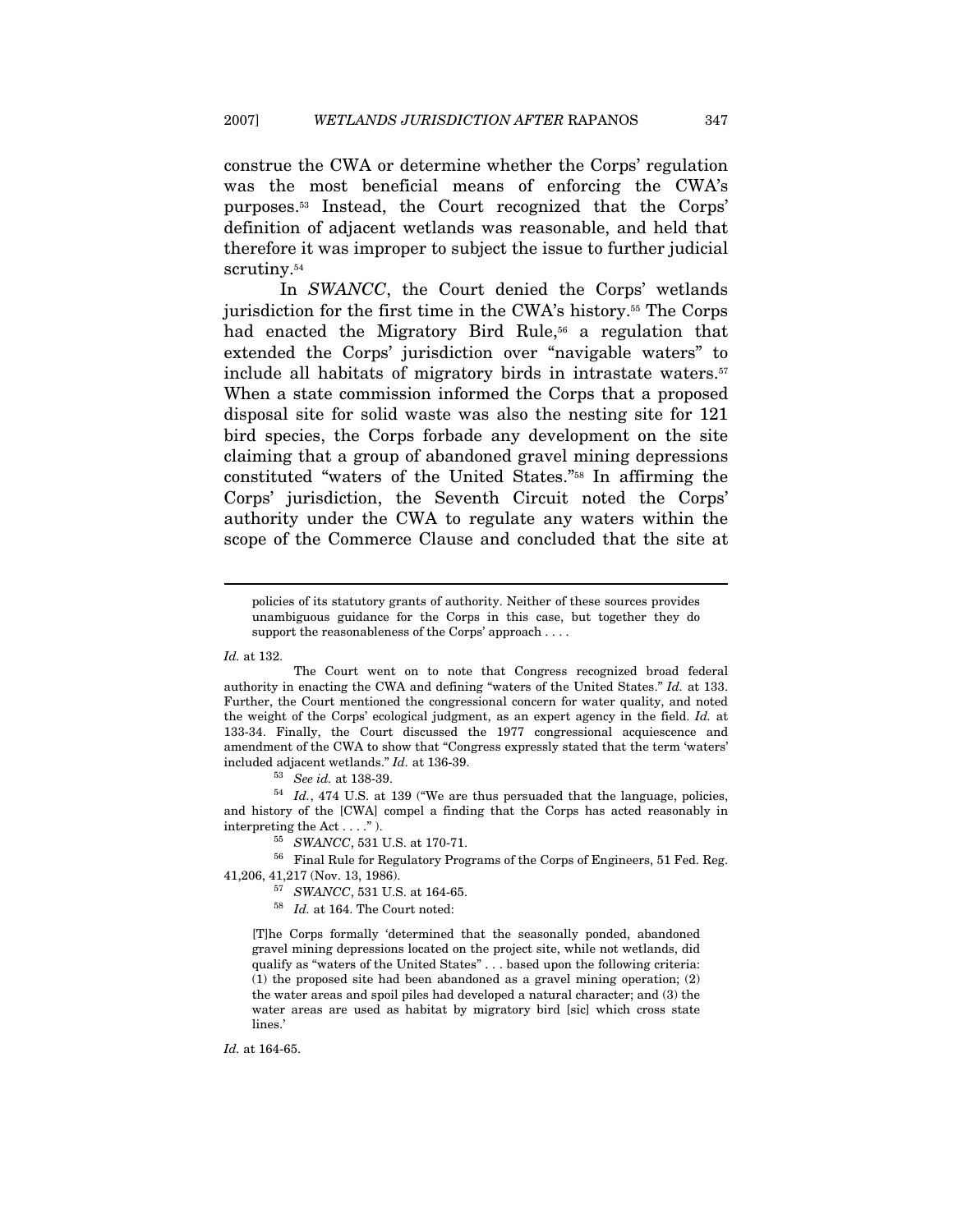issue fell within these bounds.<sup>59</sup> The Supreme Court reversed.<sup>60</sup> Writing for the majority, Justice Rehnquist held that the gravel mining depressions at issue were not "navigable waters" or adjacent wetlands, but failed to settle on one definition for the critical link needed to classify wetlands as "waters of the United States."61 In response to the Corps' argument for agency deference, the SWANCC Court held that this approach was inapplicable when an administrative interpretation reached the limits of Congress' power.62 Rehnquist also reasoned that the 1977 congressional acquiescence<sup>63</sup> did not apply to "nonnavigable, isolated, intrastate waters" because this acquiescence resulted from a concern for wetlands preservation, not a concern for migratory birds, and occurred nearly ten years before the Corps issued the Migratory Bird Rule.64 Thus, the SWANCC Court held that the land at issue was not subject to the Corps' jurisdiction because of its isolated, intrastate, and non-navigable nature.<sup>65</sup>

 $61$  *Id.* Rehnquist described the requisite link in different parts of the opinion as "wetlands 'inseparably bound up with the "waters" of the Unites States,'" "wetlands that actually abutted on a navigable waterway," and wetlands possessing a "significant nexus" with navigable-in-fact waters. Id. at 165-67.<br><sup>62</sup> "Where an administrative interpretation of a statute invokes the outer

<sup>59</sup> SWANCC, 531 U.S. at 166. The Commerce Clause of the United States Constitution states, "The Congress shall have Power . . . [t]o regulate Commerce with foreign Nations, and among the several States . . . ." U.S. CONST. art. I, § 8, cl. 1, 3. The Supreme Court has held this clause gives Congress the expansive power to pass legislation regulating any commerce that is "interstate" in nature. See Gibbons v. Ogden, 22 U.S. (9 Wheat.) 1 (1824). Between 1937 and 1995, the Supreme Court failed to declare any federal law unconstitutional as exceeding Congress' scope under the Commerce Clause. ERWIN CHEMERINSKY, CONSTITUTIONAL LAW: PRINCIPLES AND POLICIES § 3.3, at 239 (2d ed. 2002). The Rehnquist Court, however, twice employed the Commerce Clause to strike down two federal laws as unconstitutional. See United States v. Morrison, 529 U.S. 598 (2000) (Violence Against Women Act); United States v. Lopez, 514 U.S. 549 (1995) (Gun Free School Zones Act). Under Lopez and Morrison, Congress may regulate (1) the channels of interstate commerce, (2) the instrumentalities of interstate commerce and persons or things in interstate commerce, and (3) activities that have a substantial effect on interstate commerce. Morrison, 529 U.S. at 609; *Lopez*, 514 U.S. at 558-59.<br><sup>60</sup> SWANCC, 531 U.S. at 174.

limits of Congress' power, we expect a clear indication that Congress intended that result." Id. at 172.

<sup>63</sup> This term refers to Congress' failure to amend the Corps' jurisdiction with a proposed amendment in 1977. United States v. Riverside Bayview Homes, Inc., 474 U.S. 121, 136-39 (1985); see also supra Part II.C.<br><sup>64</sup> SWANCC, 531 U.S. at 170-71.<br><sup>65</sup> Id. at 171-72. After SWANCC and before Rapanos, most appellate courts

limited SWANCC's holding to waters that were isolated, intrastate, and non-navigable. Robert R.M. Verchick, Toward Normative Rules for Agency Interpretation: Defining Jurisdiction Under the Clean Water Act, 55 ALA. L. REV. 845, 866 (2004) ("Several federal courts have now examined the impact of SWANCC on Clean Water Act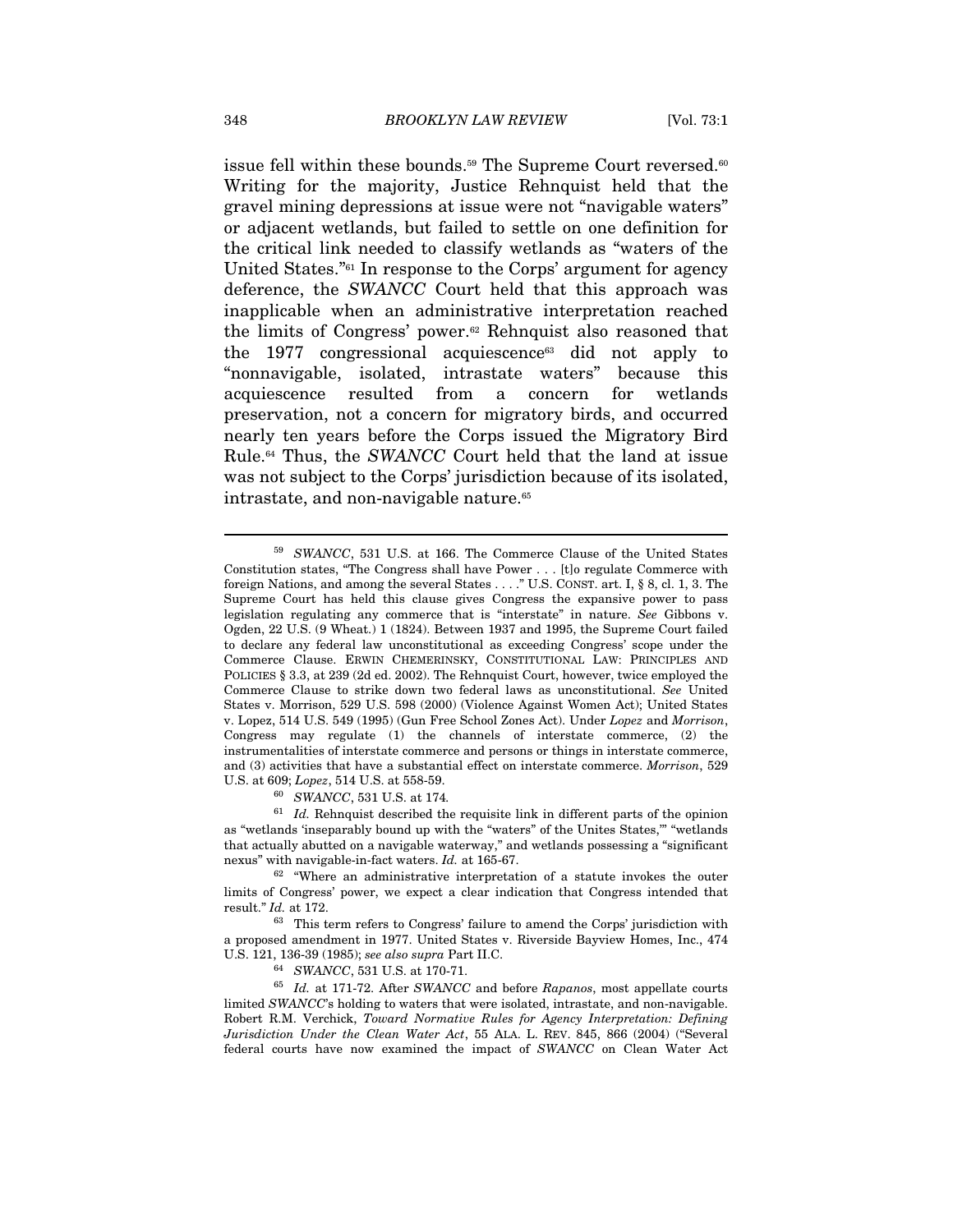## F. The Rapanos Decision

The Rapanos Court issued the Supreme Court's third decision on the scope of the Corps' wetlands jurisdiction in the CWA's thirty-year history.66 The opinion consolidated the appeals of two Sixth Circuit decisions, Rapanos v. United States<sup>67</sup> and Carabell v. United States,<sup>68</sup> which involved disputes between two property owners and the Corps over the denial of permits to develop four plots of land.69 Each of the four plots at issue contained wetlands and some connection to a river or tributary of another body of water.70

Rapanos, a real estate developer, initiated construction on wetlands at the various sites without applying to the Corps for permits.71 Despite receiving several administrative compliance orders from the EPA directing him to cease work immediately, Rapanos continued to build on the sites and performed extensive clearing and filling activities at these locations.72 The United States brought criminal and civil actions against Rapanos for illegally discharging fill material into protected wetlands under the CWA, failing to respond to requests for information, and ignoring the administrative compliance orders.73 After a bench trial, the United States District Court for the Eastern District of Michigan found that Rapanos filled twenty-two acres of wetlands in violation of 33

pieces of land were at issue: (1) a plot of 230 acres, known as the Salzburg site, including 28 acres of wetlands; (2) a plot of 275 acres, known as the Hines Road site, including 64 acres of wetlands; (3) a plot of 200 acres, known as the Pine River site, with 49 acres of wetlands; and (4) a parcel of 19.6 acres, the Carabell site, including 15.9 acres of wetlands. Id.

 $70$  Id. at 2239. The District Court found that the Salzburg site had a surface water connection to "tributaries of the Kawkawlin River which, in turn, flows into the Saginaw River and ultimately into Lake Huron." Id. The Hines Road site connected to a drain that carried water into the Tittabawassee River, while the Pine River site's wetlands connected through surface water to the Pine River and also flowed into Lake Huron. Id. In Carabell, the property was separated by a man-made berm from a ditch that connected to a drain which empties into a creek that empties into Lake St. Clair. Carabell v. United States, 257 F. Supp. 2d 917, 923 (E.D. Mich. 2003).<br>
<sup>71</sup> Rapanos, 126 S. Ct. at 2253. (Stevens, J., dissenting).<br>
<sup>72</sup> Id.

jurisdiction. Most of these cases limit SWANCC's effect to waters that are isolated, intrastate, and non-navigable, although a few do not.").<br>
<sup>66</sup> Rapanos, 126 S. Ct. 2208.<br>
<sup>67</sup> 376 F.3d 629 (6th Cir. 2004), *vacated*, 126 S. Ct. 2208.<br>
<sup>68</sup> 391 F.3d 704 (6th Cir. 2004), *vacated*, Rapanos, 126 S. Ct. 22

 $^{73}$   $\,$  Id. at 2239 (Kennedy, J., concurring).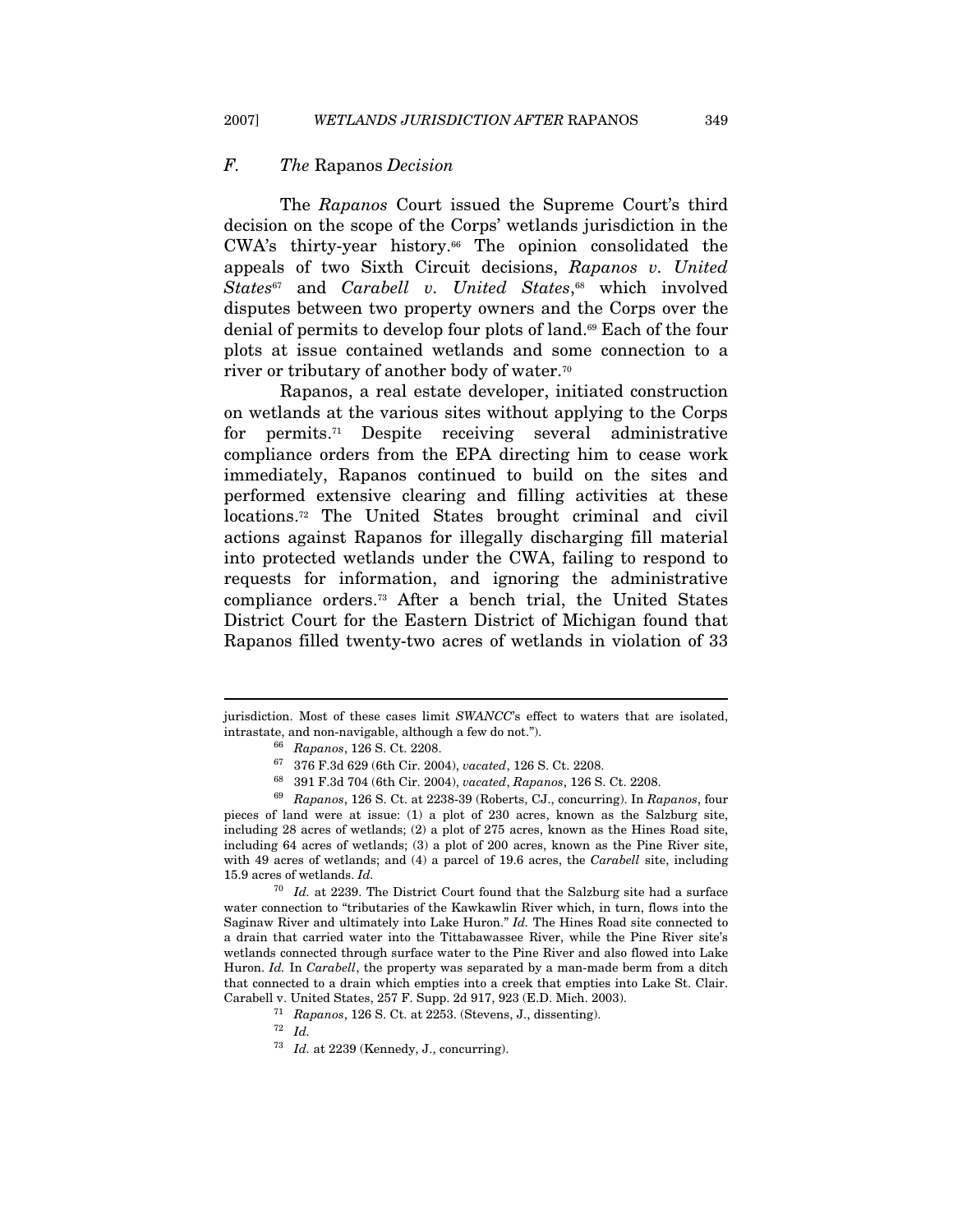U.S.C. §1311.74 Rapanos subsequently appealed to the Sixth Circuit, which affirmed the findings of the District Court on the grounds that Rapanos filled lands that contained "adjacent waterways" to "navigable waters."<sup>75</sup>

Unlike Rapanos, the Carabells apparently did not attempt to develop their lands.76 The Carabells twice applied for a permit to build condominium units on their land between 1993 and 1994.77 Upon the Corps' second denial, the Carabells brought an administrative appeal to the United States District Court for the Eastern District of Michigan.78 The District Court found that the Corps was within its jurisdiction to deny the permit and was not arbitrary and capricious in doing so, and the Sixth Circuit affirmed.79

The Supreme Court reversed the Sixth Circuit on both cases and remanded to the District Court.80 However, the Court was divided on the proper test to be applied. Four justices (Scalia, Thomas, Alito, and Roberts) agreed that "waters of the United States" should be limited in application to "only relatively permanent, standing, or flowing bodies of water" and that only wetlands with a continuous surface connection to "waters of the United States" may be classified as adjacent wetlands.81 Four justices (Stevens, Souter, Breyer, and Ginsburg) agreed that the Court should have deferred to the Corps' jurisdiction as an executive agency with a broad congressional delegation of authority.82 In a concurring opinion, Justice Kennedy argued that the case should be remanded on the grounds that neither the plurality nor the dissent applied a

<sup>74</sup> Rapanos, 126 S. Ct. at 2252 (Stevens, J., dissenting). This conclusion was based largely on the "highly credible" testimony of Dr. Daniel Willard, an expert in wetlands whom the District Court found to be "eminently qualified." Rapanos, 376 F.3d at 644 ("The district court found Dr. Willard to be 'eminently qualified' as an expert in wetlands and concluded that his testimony was 'highly credible.'").

<sup>75</sup> Rapanos, 376 F.3d at 639. The Court of Appeals pointed out that "adjacent waterways" include any branch of a tributary system that eventually flows into a navigable body of water. Id.

<sup>76</sup> See Carabell v. U.S. Army Corps of Eng'rs, 257 F. Supp. 2d 917, 920-23 (E.D. Mich. 2003), aff'd, 391 F.3d 704 (6th Cir. 2004), rev'd, Rapanos, 126 S. Ct. at

<sup>2208.&</sup>lt;br><sup>77</sup> *Id.* at 919.<br><sup>78</sup> *Id.* at 921.<br><sup>79</sup> *Id.* at 933-34; Carabell v. U.S. Army Corps of Eng'rs, 391 F.3d 704, 710 % (6th Cir. 2004). 80 Rapanos, 126 S. Ct. at 2208.<br>
81 Id. at 2221, 2226.<br>
82 Id. at 2265 (Stevens, J., dissenting).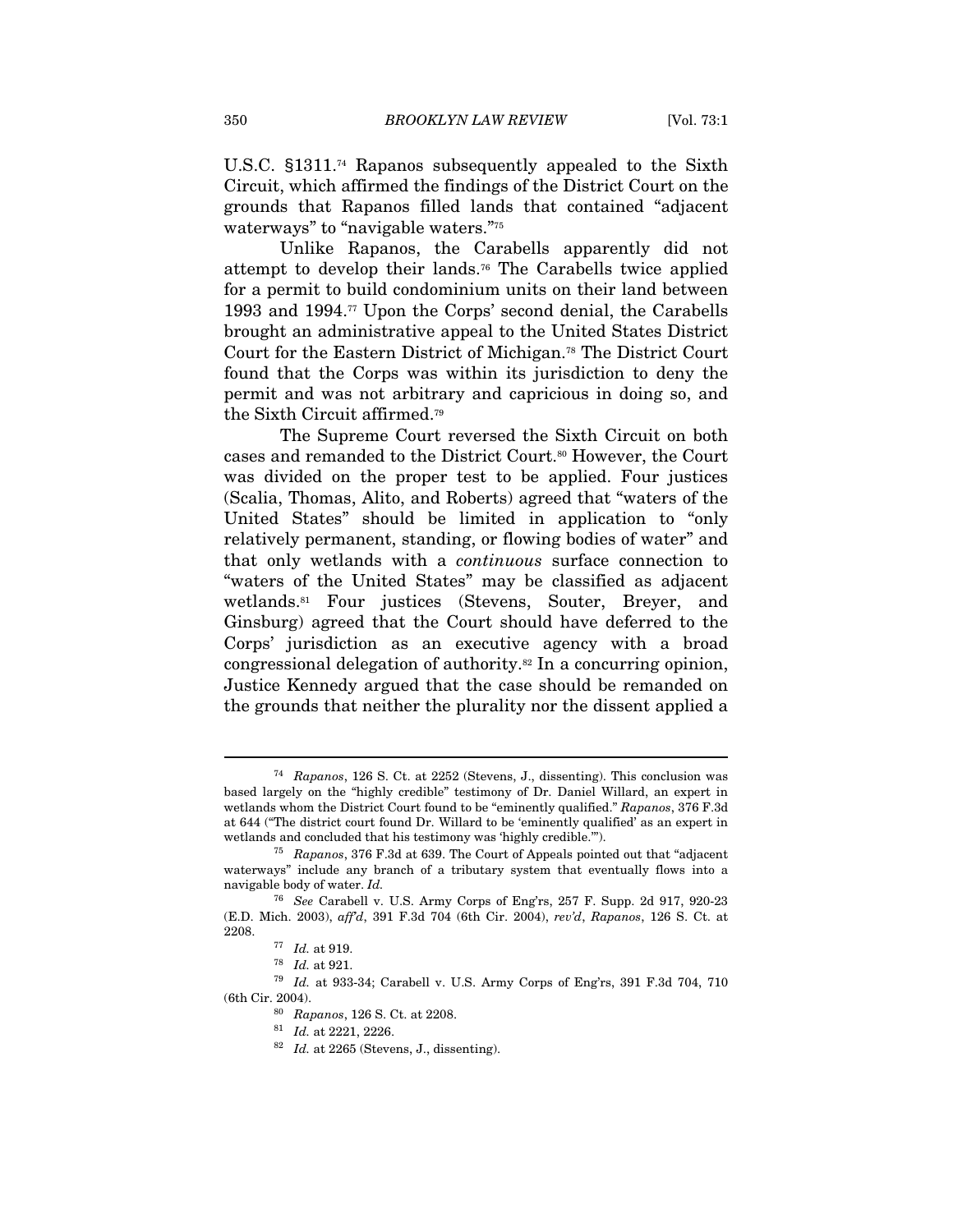significant nexus test.<sup>83</sup> According to Kennedy, wetlands have a "significant nexus" when they, alone or in combination with nearby lands, "significantly affect the chemical, physical, and biological integrity" of navigable-in-fact waters.<sup>84</sup> Courts must then assess the significant nexus in terms of the CWA's goals and purposes to determine whether the wetlands are "waters of the United States."85

# G. Cases Since Rapanos

Since Rapanos, courts have disagreed over the proper test to apply.86 Some courts have chosen to apply the significant nexus test as the narrowest grounds to follow Rapanos.<sup>87</sup> Other courts have held that the Corps has wetlands jurisdiction if the wetlands at issue satisfy either the plurality or significant nexus tests.88 Finally, a few courts have disregarded the

 $\overline{a}$ 

2007); N. Cal. River Watch, 496 F.3d at 999-1000; Gerke Excavating, 464 F.3d at 725; United States v. Fabian, No. 2:02-CV-495, 2007 WL 1035078, at \*15 (N.D. Ind. Mar. 29, 2007); Envtl. Prot. Info. Ctr. v. Pac. Lumber Co., 469 F. Supp. 2d 803, 824 (N.D. Cal. 2007). These courts follow the precedent of *Marks v. United States*, which states, "[w]hen a fragmented Court decides a case and no single rationale explaining the result enjoys the assent of five Justices, the holding of the Court may be viewed as that position taken by those Members who concurred in the judgments on the narrowest grounds." Marks v. United States, 430 U.S. 188, 193 (1977).<br><sup>88</sup> See Johnson, 467 F.3d at 63-64; United States v. Cundiff, 480 F. Supp. 2d

940, 944 (W.D. Ky. 2007); Simsbury-Avon Pres. Soc'y v. Metacon Gun Club, Inc., 472 F. Supp. 2d 219, 226-27 (D. Conn. 2007); United States v. Evans, No. 3:05 CR 159 J 32HTS, 2006 WL 2221629, at \*18 (M.D. Fla. Aug. 2, 2006). These courts follow a suggestion from Justice Stevens' dissent in Rapanos:

It has been our practice in a case coming to us from a lower federal court to enter a judgment commanding that court to conduct any further proceedings pursuant to a specific mandate. That prior practice has, on occasion, made it necessary for Justices to join a judgment that did not conform to their own views. In these cases, however, while both the plurality and Justice Kennedy agree that there must be a remand for further proceedings, their respective opinions define different test to be applied on remand. Given that all four Justices who have joined this opinion would uphold the Corps' jurisdiction in both of these cases--and in all other cases in which either the plurality's or Justice Kennedy's test is satisfied--on remand each of the judgments should be reinstated if either of those tests is met.

<sup>&</sup>lt;sup>83</sup> Id. at 2250 (Kennedy, J., concurring).<br><sup>84</sup> Id. at 2248.<br><sup>85</sup> Id.

<sup>86</sup> See United States v. Gerke Excavating, Inc., 464 F.3d 723, 725 (7th Cir. 2006); N. Cal. River Watch v. City of Healdsburg, 496 F.3d 993, 999-1000 (9th Cir. 2007), superseding 457 F.3d 1023 (9th Cir. 2006); United States v. Johnson, 467 F.3d 56, 63-64 (1st Cir. 2006). United States v. Chevron Pipe Line Co., 437 F. Supp. 2d 605, 613 (N.D. Tex. 2006). 87 See S.F. Baykeeper v. Cargill Salt Div., 481 F.3d 700, 707-08 (9th Cir.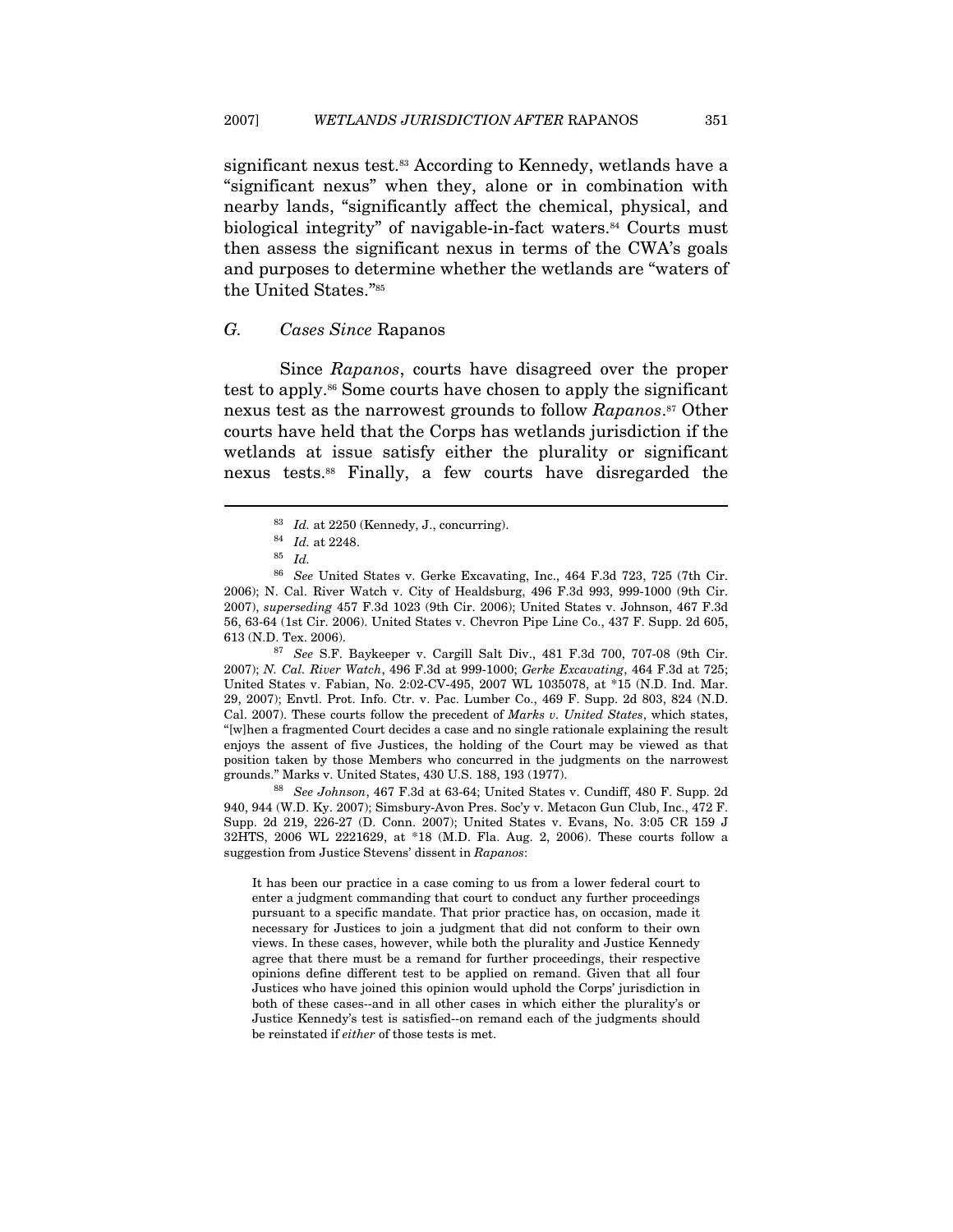plurality and significant nexus tests, choosing instead to apply their own precedent.89 Thus, the extent of the Corps' wetlands jurisdiction remains unclear.<sup>90</sup>

#### III. THE ILLOGIC OF THE PLURALITY TEST

The plurality test presents a flawed approach to limiting the Corps' jurisdiction for several reasons. First, the plurality test threatens to defeat the purposes of the CWA by excluding wetlands necessary to preserve water quality and produce natural products.91 Second, this test presents an implausible and self-contradicting construction of "waters of the United States."92 Third, the plurality test misconstrues congressional intent and legislative history.93 Finally, the test misreads prior Supreme Court precedent, and it fails to accord agency deference.94 Most courts after Rapanos have disregarded the plurality test.95 This Section will discuss the illogic of this test and suggest that future courts also decline to accept the Rapanos plurality's constructions of "waters of the United States" and adjacent wetlands.

#### A. Environmental Effects of the Plurality Test

The environmental implications of adopting the plurality test could be devastating. While natural wetlands continue to disappear and the realm of private property

Rapanos, 126 S. Ct. at 2265 (footnotes omitted). But see King v. Palmer, 950 F.2d 771, 783 (D.C. Cir. 1991) ("[W]e do not think we are free to combine a dissent with a concurrence to form a Marks majority."). The King Court held that an opinion can only be regarded as "narrower" when it is a subset of broader opinions. Id. at 781. The First Circuit in Johnson, however, distinguished King because it noted that none of the tests from Rapanos were a subset of another test. Johnson, 467 F.3d at 64 ("[The King Court's] understanding of 'narrowest grounds' . . . does not translate easily to the present situation. The cases in which Justice Kennedy would limit federal jurisdiction are not a subsidy of the cases in which the plurality would limit jurisdiction.").<br><sup>89</sup> See Gerke Excavating, 464 F.3d 723 at 725; Chevron Pipe Line, 437 F.

Supp. 2d at 613. 90 Charles Lane, Justices Rein in Clean Water Act; Still-Divided Court Leaves

Reach of the Law Unclear, WASH. POST, June 20, 2006, at A1. 91 See infra Part III.A. 92 See infra Part III.B.

<sup>&</sup>lt;sup>93</sup> See infra Part III.C.<br><sup>94</sup> See infra Part III.D.<br><sup>95</sup> See infra Part III.E.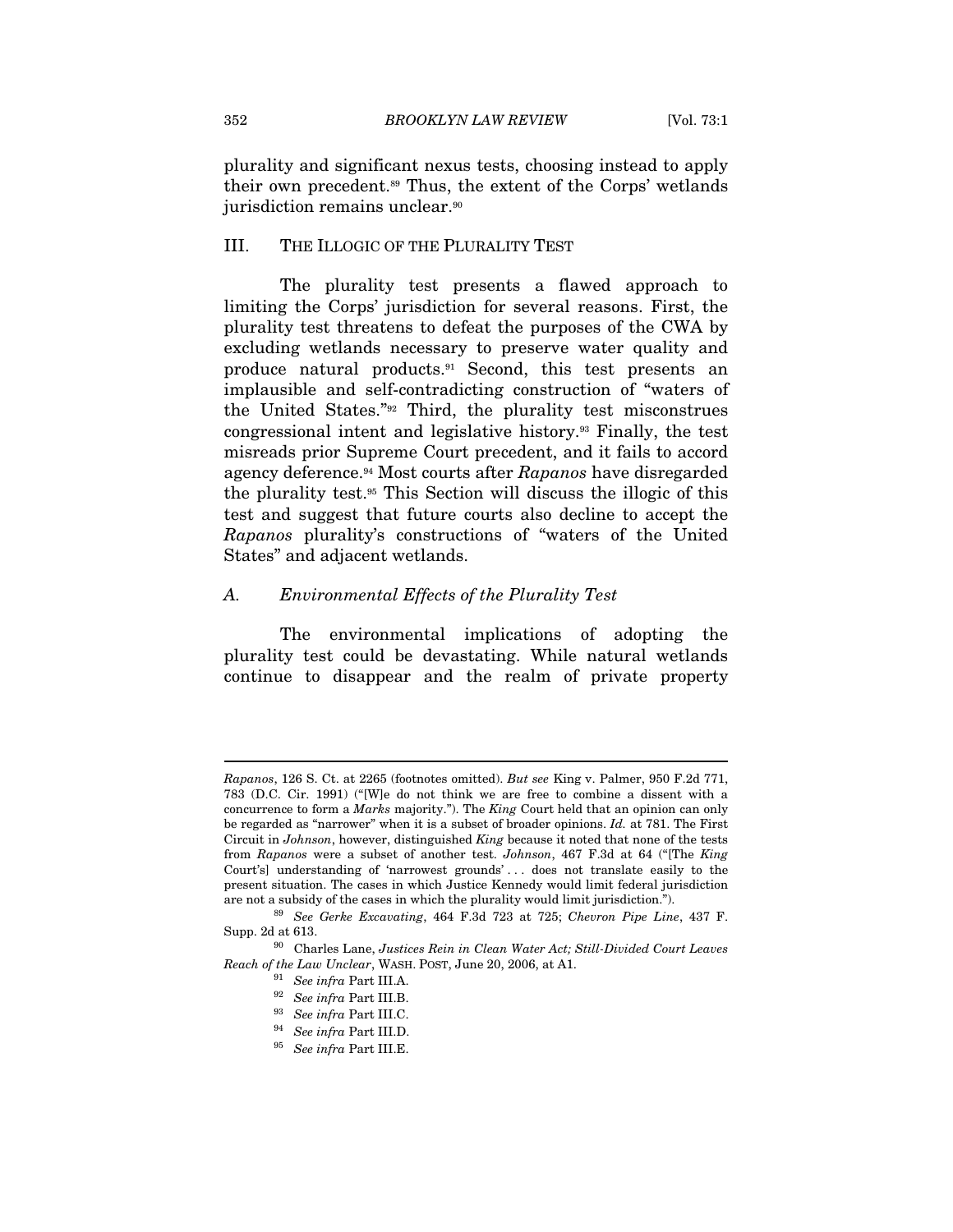expands,<sup>96</sup> the Corps may be unable to regulate several types of waters under this test. The plurality test forbids waters that are not "relatively permanent, standing, or flowing bodies" and wetlands lacking a "continuous surface connection" to "waters of the United States" from ever being considered "waters of the United States."97 Waters falling outside the Corps' jurisdiction would thus include intermittent streams, seasonal rivers, and periodically-dry river beds.98 Wetlands falling outside the Corps' jurisdiction would include wetlands near, but not directly touching, a relatively permanent, standing, or flowing body of water.<sup>99</sup> These natural features would then become unregulated candidates for development or the deposit of dredge due to one of two arbitrary facts: (1) water was not present for a sufficiently large number of days, or (2) the wetland was close, but not directly touching, "water of the United States." Two polluters that cause the same amount of damage to the environment might face disparate degrees of liability based solely on a percentage of days or the proximity of a connection.100 Developers, polluters, and property owners would be encouraged to alter the nature of their property in order to exempt their lands from the Corps' jurisdiction.101 Plant and animal life forms that rely on intermittent bodies of water and non-continuous wetlands for subsistence would be forced to find other habitats or die off in the face of development.102 In essence, eco-systems would die.103 While

- 
- 

<sup>97</sup> Rapanos, 126 S. Ct. at 2221, 2224.<br><sup>98</sup> See id. at 2259-60 (Stevens, J., dissenting).<br><sup>99</sup> Id. at 2262.<br><sup>100</sup> In his dissent, Justice Stevens discusses a hypothetical stream that flows for 290 days of the year and another stream that flows for the entire year to illustrate that polluters in both streams could cause the same effect on downstream waters, while realizing disparate levels of liability under the plurality test.  $Id$ . ("Under the plurality's view, then, the Corps can regulate polluters who dump dredge into a stream that flows year round but may not be able to regulate polluters who dump into a neighboring stream that flows for only 290 days of the year—even if the dredge in this second stream would have the same effect on downstream waters as the dredge in the year-round one.").<br><sup>101</sup> For example, a developer could block the inundation of water onto his

property in order to prevent it from including a relatively permanent, standing, or flowing body of water. This step would remove the Corps' jurisdiction over the property, and thus allow the property owner to proceed with development.<br><sup>102</sup> What Are Wetlands?, *supra* note 11. Both aquatic and terrestrial creatures

live on wetlands, and some species' habitat depends upon whether the area consists of coastal or inland wetlands. Id. "Destruction of wetlands eliminates or severely minimizes their function and value. Drainage of wetlands prevents surface water

<sup>&</sup>lt;sup>96</sup> ZINN & COPELAND II, *supra* note 28. A FWS study estimated an annual loss of wetlands in the continental United States of 58,000 acres per year between 1986 and 1997. Id.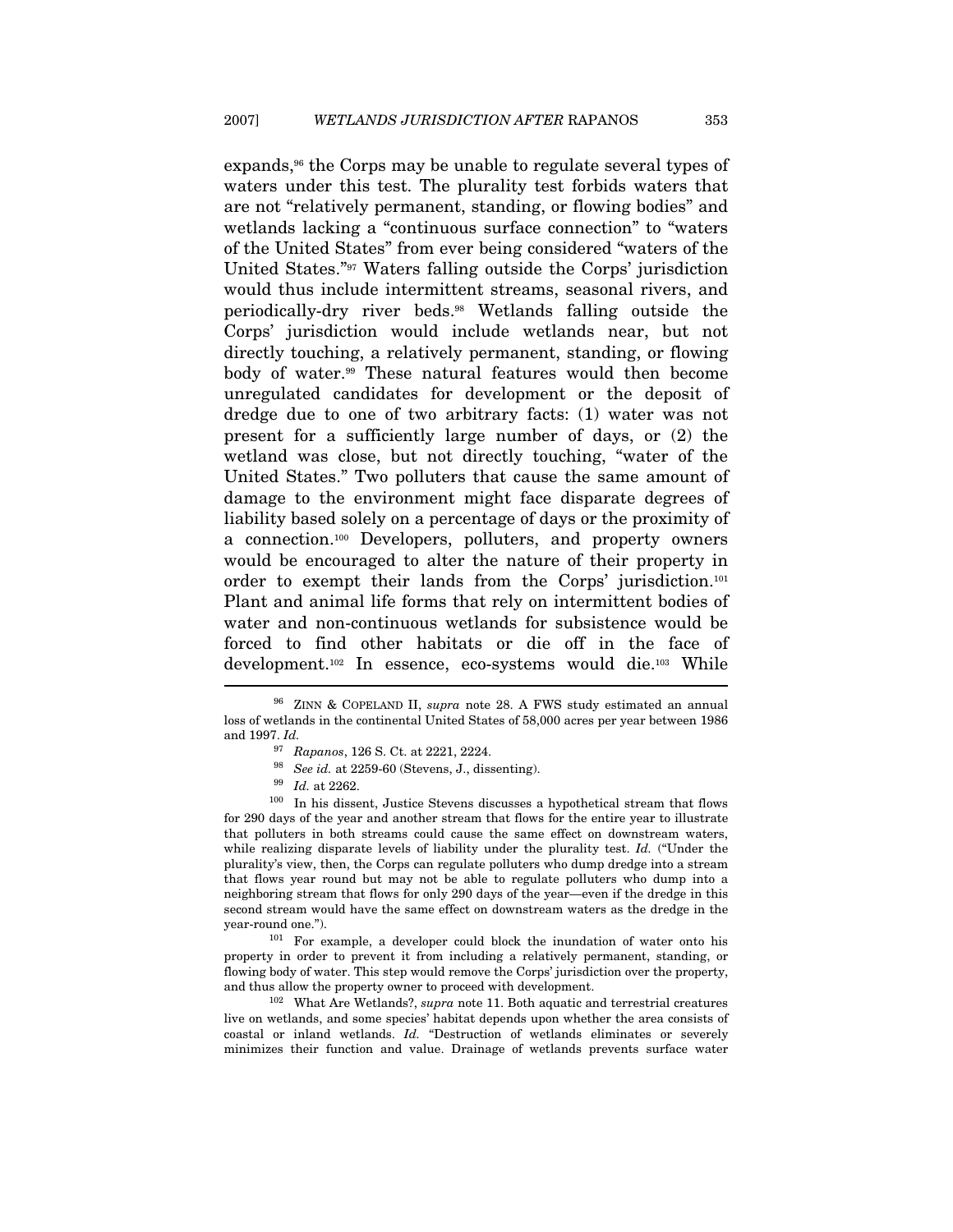developers may argue the necessity of sacrifices to prevent the Corps from overreaching its authority, statistics indicate the Corps' permit process is far from highly selective.104 In reality, the Corps denies less than  $1\%$  of fill permits.<sup>105</sup> Finally, as Justice Stevens points out, the large investments necessary for such development show that the property owners affected by the Section 404 program106 are quite capable of lobbying their representatives for a change in congressional policy.107 The effects of the plurality test would work cruel and unnecessary destruction on the environment in the name of needlessly promoting economic development.108 Therefore, the environmental consequences of the plurality test suggest that a harsh standard for establishing the Corps' jurisdiction would be inappropriate.

# B. The Plurality Test as a Matter of Statutory Construction

The plurality test, as a matter of statutory construction, suffers from inconsistency and implausibility. The first holding of the plurality's opinion—that "only relatively permanent, standing or flowing bodies of water" make up "waters of the United States"109—results from a thorough tour of the Webster's New International Dictionary ("Webster's Second"), which Scalia separately cites to define such ambiguous terms as "the," "waters," and "waters of the United States."110 Somehow, Scalia

storage and reduces their water quality enhancement function. Wetland filling does likewise as well as destroying vital habitats for native fish and wildlife species." NWI Values of Wetlands for Flood and Storm Surge Attenuation, U.S. Fish & Wildlife Service, http://www.fws.gov/nwi/stormvalues.htm.<br><sup>103</sup> What Are Wetlands?, *supra* note 11; *see also* U.S. Fish & Wildlife Service,

National Wetlands Inventory: Developing and Providing Wetlands Information, http://www.fws.gov/fisheries/CD/Programs/National\_Wetlands\_Inventory.pdf (last visited Nov. 13, 2007) (noting the ecological and economic importance of preserving wetlands as eco-systems). For further information on eco-systems, see discussion supra note 11.<br><sup>104</sup> U.S. GEN. ACCOUNTING OFFICE, WATERS AND WETLANDS: CORPS OF

ENGINEERS NEEDS TO EVALUATE ITS DISTRICT OFFICE PRACTICES IN DETERMINING

JURISDICTION 8 (GAO-04-297, 2004), http://www.gao.gov/new.items/d04297.pdf. 105 In 2002, for example, the Corps denied 128 Section 404 permits out of 85,445 applications. Id.

<sup>106</sup> The Section 404 program is the process employed by the Corps to issue permits under Section 404 of the Clean Water Act. ZINN & COPELAND I, supra note 27, at 2. 107 Rapanos, 126 S. Ct. at 2259 (Stevens, J., dissenting).

<sup>108</sup> See id.

 $^{109}$   $\,$   $Id.$  at 2221 (plurality opinion).  $^{110}$   $\,$   $Id.$  at 2220.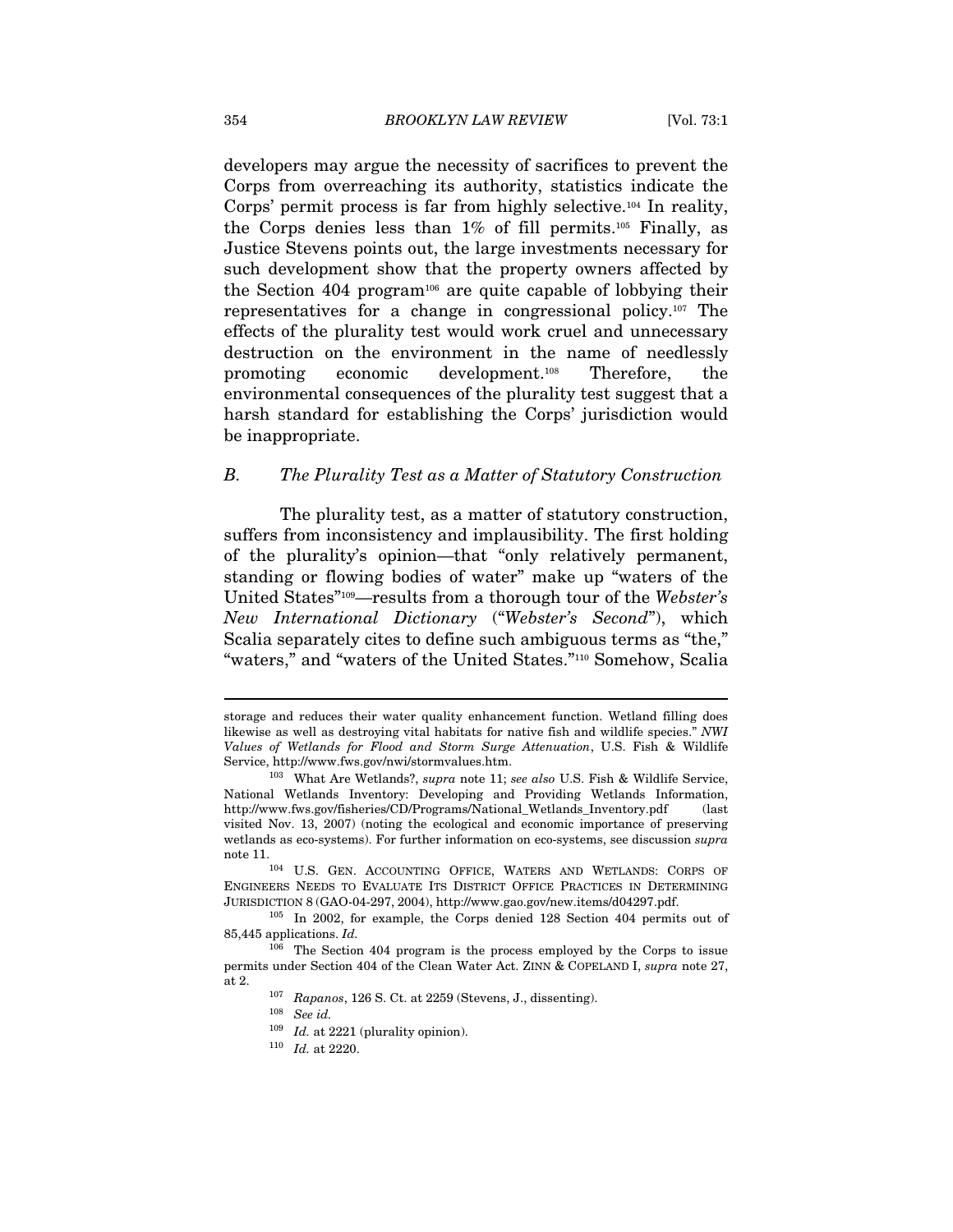concludes that the use of the definite article "the" and the plural version of "waters" links the terms of 33 U.S.C. § 1311 with the definitions in Webster's Second, which refer to water "[a]s found in streams and bodies forming geographical features such as oceans, rivers, and lakes" or "the flowing or moving masses, as of waves or flood, making up such streams or bodies."111 Next, Justice Scalia takes the awkward step of equating the preceding definitions with his own requirement of "relatively permanent, standing, or flowing" water without

 $\overline{a}$ 

Id. (citing WEBSTER'S NEW INTERNATIONAL DICTIONARY 2882 (2d ed. 1955) [hereinafter Webster's Second]). Scalia's distinction between "waters" and "water" would therefore remove the Corps' jurisdiction from several types of natural features based on the presence of a single letter, when Congress' express purposes and legislative history counsel for the opposite conclusion.

 Further, Scalia supplies no reason for citing the Webster's Second beyond his conclusion that it provides "the only natural definition of the term 'waters." Id. at 2220. Judging by his abandonment of Webster's Second when he defines "adjacent wetlands," Scalia must have chosen this source because it was most advantageous to support a conclusion he had already reached. Thus, the definitions of 'waters' cited by Scalia within Webster's Second do not connote the significance of a controlling rule of law.

 Finally, Webster's Second's definitions of "waters" provide inadequate support for Scalia's conclusion. Even if "waters" refers to '[a]s found in streams and bodies forming geographical features such as oceans, rivers, [and] lakes" or "the flowing or moving masses, as of waves or floods, making up such streams or bodies," these definitions do not mandate that waters be permanent, standing, or flowing bodies. Id. at 2220 (citing Webster's Second). At most, these definitions connote that some waters have these qualities, but others may lack these qualities. Therefore, the plurality test's first conclusion lacks support in the cited definitions.

 One can only guess why Scalia attempts this strained construction of "waters," and why the other three members of the plurality subscribe to it, when these Justices could have adopted the more obvious position: Congress intended to give the Corps broad discretion to define the Corps' jurisdiction. A potential explanation can be given by a quote from Chief Justice Roberts's brief concurring opinion: "[After SWANCC], the Corps chose to adhere to its essentially boundless view of the scope of its power." Id. at 2236 (Roberts, C.J., concurring). Roberts use of the words "essentially boundless" indicates an ideological belief, possibly held by other members of the plurality, that the Corps' jurisdiction is too large, and must be reduced at all costs. If this belief is the real motivation behind the plurality's "revisionist reading" of the CWA, the Court's agency jurisprudence has taken a shameful turn beyond impartiality into ideology, and the Court is lucky this view does not command majority approval. Id. at 2255 (Stevens, J., dissenting).

<sup>111</sup> Id. Justice Scalia continued:

The Corps' expansive approach might be arguable if the CSA [sic] defined 'navigable waters' as 'water of the United States.' But 'the waters of the United States' is something else. The use of the definite article ('the') and the plural number ('waters') show plainly that § 1362(7) does not refer to water in general. In this form, 'the waters' refers more narrowly to water '[a]s found in streams and bodies forming geographical features such as oceans, rivers, [and] lakes,' or 'the flowing or moving masses, as of waves or floods, making up such streams or bodies.'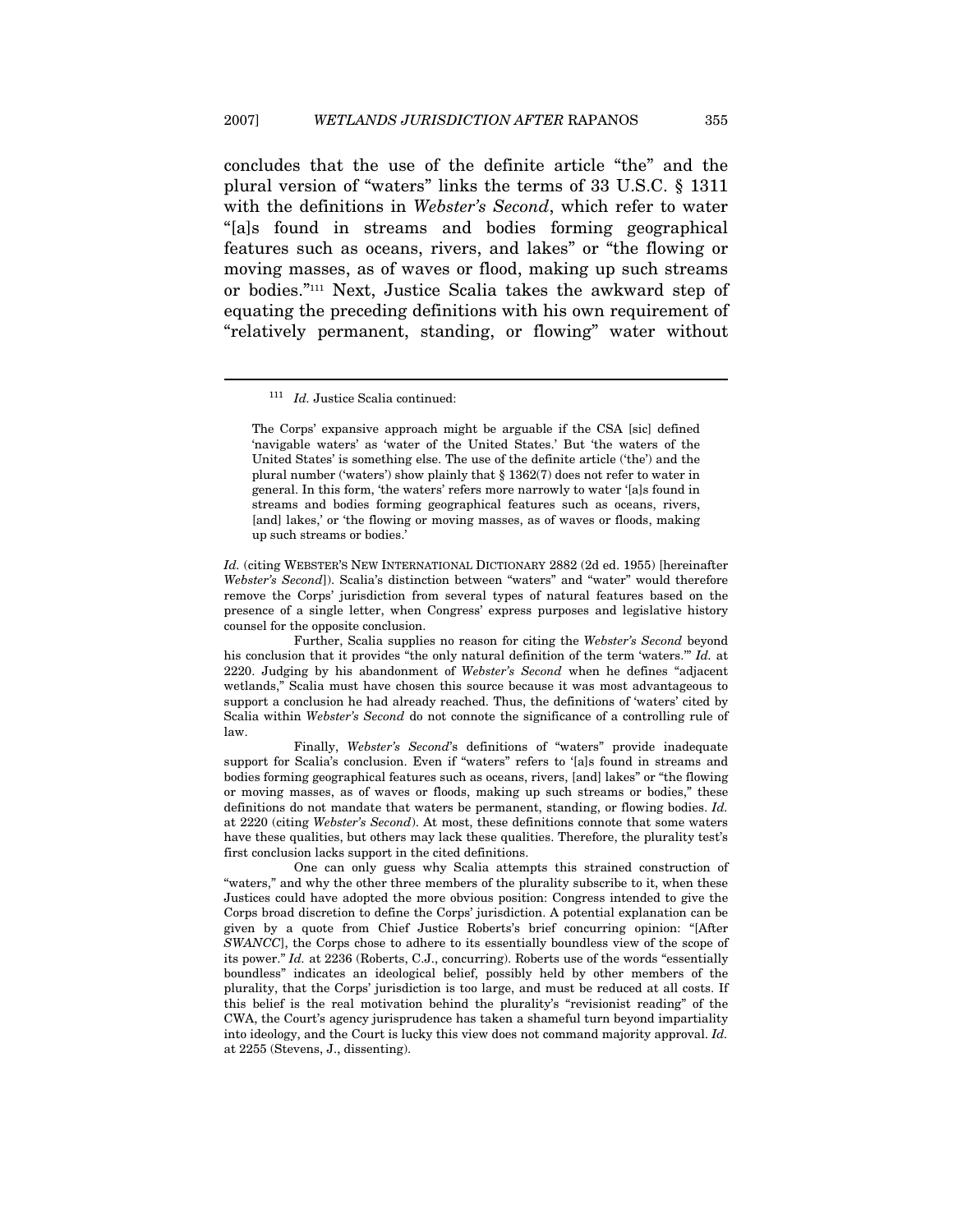defining any of these terms.112 Although Scalia points out that "[n]one of these terms encompasses transitory puddles or ephemeral flows of water," the conclusion that all "waters of the United States" therefore must be relatively permanent lacks a logical basis.113 As Justice Stevens points out in his dissent, Webster's Second says nothing about whether waters can be intermittent or ephemeral and yet be classified as "waters."114 Therefore, the plurality test's first element lacks foundation.

In the second part of the plurality test—that "adjacent wetlands" must have a "continuous surface connection" to "waters of the United States"—Justice Scalia abandons the counsel of his "preferred" source, Webster's Second, to read in an "amendment" to the CWA.115 Delving immediately into the case history of Riverside Bayview and SWANCC for foundation, Scalia fails to conduct any investigation on a linguistic meaning of "adjacent," "wetlands," or "adjacent wetlands."<sup>116</sup> One potential reason for this omission might be the definition of "adjacent" in Webster's Second, which defines "adjacent" as "nearby" or "close," and explicitly states "[o]bjects are adjacent when they lie close to each other, but not necessarily in actual contact."117 This definition squarely conflicts with any requirement of a connection. Under the Corps' definition, "adjacent" means "bordering, contiguous, or neighboring," and "adjacent wetlands" include non-contiguous wetlands.118 This

 $\overline{a}$ 

neighboring; bordering on." See id. at 2263 (Stevens, J., dissenting) (quoting Webster's Second 32).

<sup>&</sup>lt;sup>112</sup> Rapanos, 126 S. Ct. at 2220-21 (plurality opinion).<br><sup>113</sup> Id. at 2221.<br><sup>114</sup> Id. at 2260 (Stevens, J., dissenting).<br><sup>115</sup> Id. at 2226 (plurality opinion), *construed in id.* at 2262 (Stevens, J., dissenting). By "amendment," Stevens is referring to Scalia's logic formulating the plurality test. In creating this test, Scalia devised a definition for two terms in the CWA. Thus, Scalia amended the CWA by promulgating these two definitions. See id. Stevens also notes that the two canonical principles that the plurality test relies upon—concern over intrusion on state power and constitutional avoidance—are inapplicable to the issue of adjacent wetlands.  $Id$ . at 2261. On the state power intrusion issue, "Congress found it 'essential that discharge of pollutants be controlled at the source,' and the Corps can define 'waters' broadly to accomplish this aim;" and on the constitutional avoidance issue, "[t]he wetlands in these cases are not 'isolated' but instead are adjacent to tributaries of traditionally navigable waters and play important roles in the watershed . . . ." Id. at 2261-62.  $1^{16}$  Id. at 2225-27 (plurality opinion).  $1^{17}$  Webster's Second defines adjacent as "[l]ying near, close, or contiguous;

<sup>118 33</sup> C.F.R. § 328.3(c) (2006) ("Wetlands separated from other waters of the United States by man-made dikes or barriers, natural river berms, beach dunes and the like are 'adjacent wetlands.'").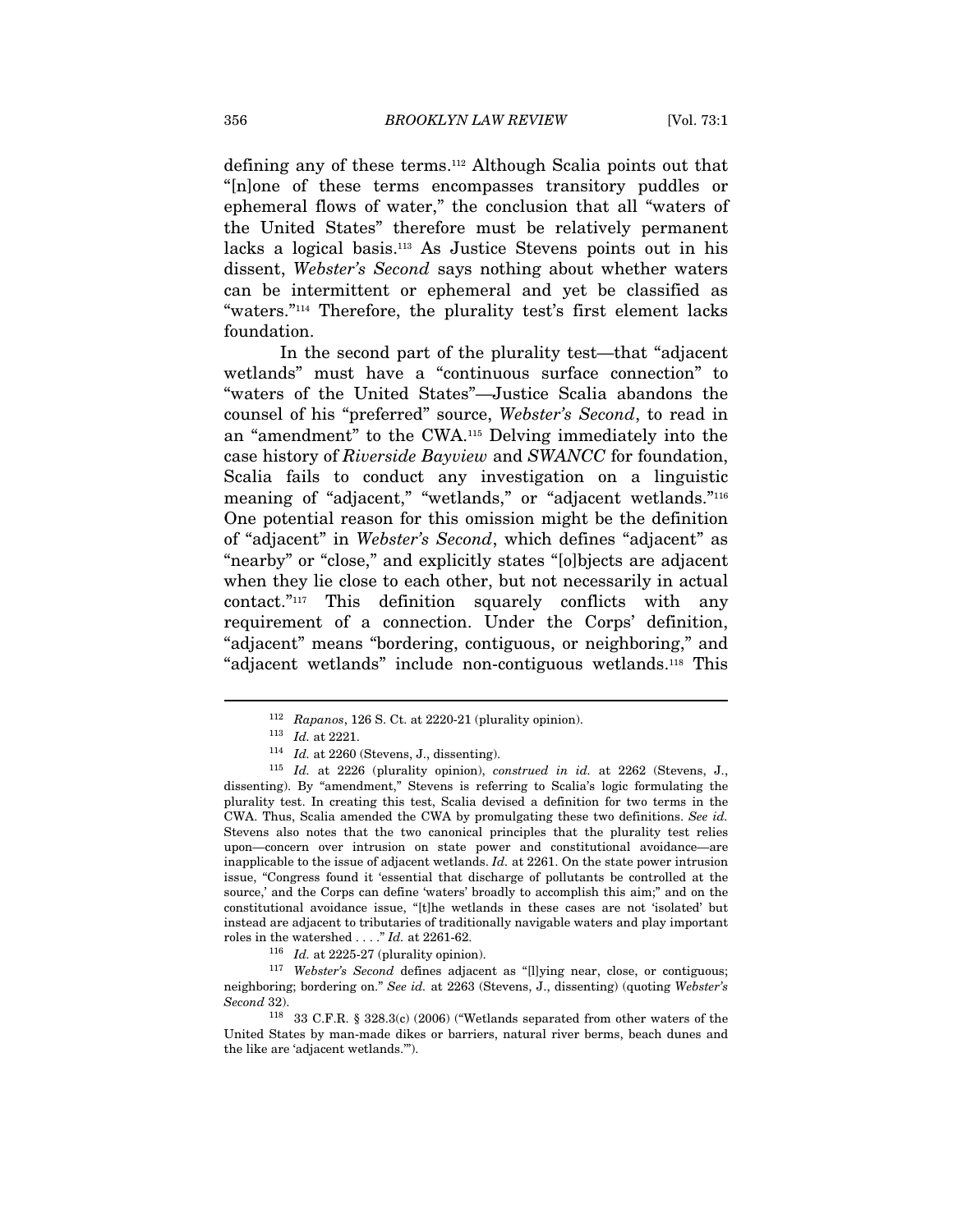definition is both consistent with the delegation of authority in the CWA and other legal and nonlegal definitions of "adjacent."119 Therefore, the plurality test's requirement of a "continuous surface connection" implausibly fails to consider accepted definitions of "adjacent" and conflicts with the methods of construction used to construe "waters of the United States."

# C. The Plurality Test Versus Congressional Intent and Legislative History

The plurality test fails most, perhaps, in its attempt to reflect consistency with congressional intent. Congress made no mention of permanence, connections, or Webster's Second when it promulgated  $\S 1311$  in 1972.<sup>120</sup> At the time, Congress' intent was to eliminate pollution and resolve the problems caused by the states' failure to regulate their own programs.121 The CWA, as a result, gave broad power to the federal government, allowing the Corps to define "waters of the United States."<sup>122</sup> In contrast, the plurality test's interpretations of "waters of the United States" and "adjacent wetlands" would limit federal power and frustrate this intent.123 Moreover, the plurality test conflicts with Congress' 1977 acquiescence.124 While Scalia "ha[s] no idea whether the Members' failure to act in 1977 was attributable to their belief that the Corps'

<sup>119</sup> See, e.g., Rapanos, 126 S. Ct. at 2262 (Stevens, J., dissenting) (quoting Webster's Second 32); BLACK'S LAW DICTIONARY 44 (8th ed. 2004) (defining "adjacent" as "[l]ying near or close to, but not necessarily touching"). 120 See Federal Water Pollution Control Act Amendments of 1972, Pub. L. No.

<sup>92-500, 86</sup> Stat. 816 (codified as amended at 33 U.S.C. §§ 1251-1376 (2000)). 121 S. REP. NO. 92-414, at 1-2 (1971), as reprinted in 1972 U.S.C.C.A.N. 3668,

<sup>3675-76.&</sup>lt;br><sup>122</sup> See Federal Water Pollution Control Act Amendments of 1972, Pub. L. No.<br>92-500, § 404, 86 Stat. 816, 884 (codified at 33 U.S.C. § 1344 (2000)).

 $123$  By specifying that "waters of the United States" must be "relatively permanent, standing, or flowing" bodies and holding that adjacent wetlands must include a "continuous surface connection," the plurality test specifically removes certain wetlands from the jurisdiction of the federal government. Rapanos, 126 S. Ct. at 2221, 2226. Ironically, this removal occurs against the explicit wishes of most state governments, as 33 states petitioned the Rapanos Court in support of the Sixth Circuit's decision. Id. at 2224 n.8.<br><sup>124</sup> In 1977, Congress decided not to amend the CWA to reduce the Corps'

jurisdiction. H.R. REP. No. 95-139, at 54 (1977). By removing specific wetlands and waters from the Corps' jurisdiction, the plurality test also works in contravention of the congressional intent, which this acquiescence conveys. Rapanos, 126 S. Ct. at 2264 (Stevens, J., dissenting). See supra Part II.C.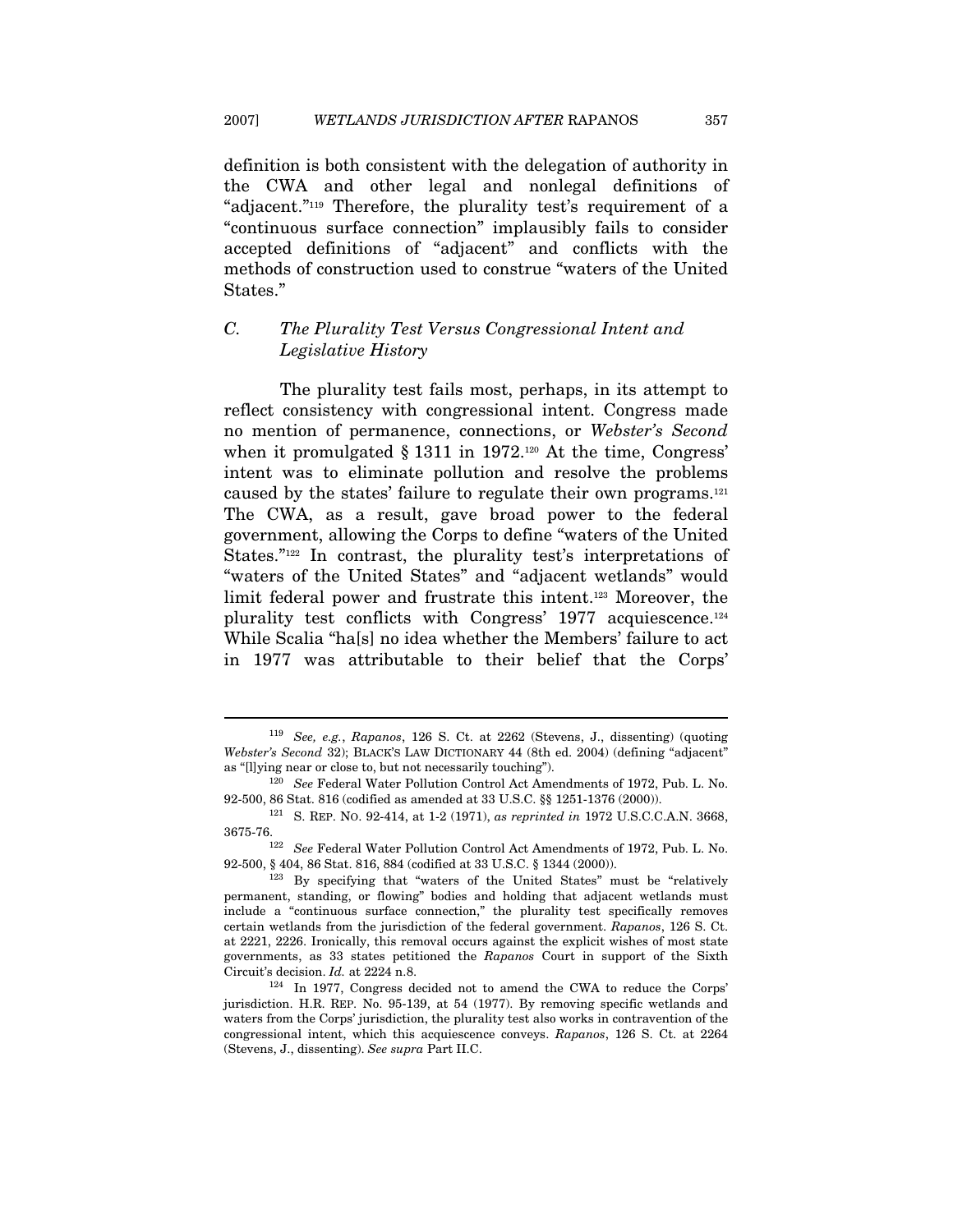regulations were correct,"125 the congressional record indicates that the Corps' jurisdiction was specifically debated and resolved in favor of an expansive definition.126 Therefore, the plurality test conflicts with both the legislative intent at the drafting and through the subsequent history of the CWA.

# D. The Plurality Test's Treatment of Prior Supreme Court Precedent

Similarly, the plurality test fails to properly interpret the prior case law on the Corps' jurisdiction. Under Chevron, when congressional intent is ambiguous, courts must defer to an agency's construction of a statute so long as the construction is reasonable.<sup>127</sup> In *Riverside Bayview*, the Court applied agency deference to uphold the Corps' jurisdiction over adjacent wetlands.128 The SWANCC Court, in contrast, denied the Corps agency deference because the intrastate, isolated nature of the land at issue "invoke[d] the outer limits of Congress' power" under the Commerce Clause.129 The wetlands at issue in Rapanos, however, significantly differed from the gravel pit in SWANCC because the Rapanos wetlands held connections to various bodies of water, which directly affected interstate commerce.130 Therefore, upholding the Corps' jurisdiction in

(1984).<br><sup>128</sup> United States v. Riverside Bayview Homes, 474 U.S. 121, 138 (1985).<br><sup>129</sup> SWANCC, 531 U.S. 159, 172 (2001). The Commerce Clause, in Article I,

Section 8 of the Constitution, expressly gives Congress "power . . . [t]o regulate commerce with foreign nations, and among the several States." U.S. CONST. art. I, § 8, cl. 3. The SWANCC Court held, "[w]here an administrative interpretation of a statute invokes the outer limits of Congress' power, we expect a clear indication that Congress intended that result." SWANCC, 531 U.S. at 172. This court went on to explain that its requirement was derived from "[its] prudential desire not to needlessly reach constitutional issues and our assumption that Congress does not casually authorize administrative agencies to interpret a statute to push the limit of congressional authority." Id. at 172-73.<br><sup>130</sup> See Rapanos, 126 S. Ct. at 2239. The District Court found that the

Salzburg site had a surface water connection to "tributaries of the Kawkawlin River which, in turn, flows into the Saginaw River and ultimately into Lake Huron." The Hines Road site connected to a drain that carried water into the Tittabawassee River,

<sup>&</sup>lt;sup>125</sup> Rapanos, 126 S. Ct. at 2230.<br><sup>126</sup> 123 CONG. REC. 39,209 (1977) ("[T]he conference bill retains the comprehensive jurisdiction over the Nation's waters . . . ."). Specifically, the record shows that the 1977 House passed a bill limiting the Corps' wetlands jurisdiction to navigable-in-fact waters and their adjacent wetlands. See H.R. 3199, 95th Cong., at 80- 81, 102-04 (1977). Next, the Senate passed a bill that contained no redefinition. S. 1952, 95th Cong., at 63-76 (1977). Finally, the record shows the Conference Committee of both houses adopted the Senate's approach. 123 CONG. REC. 39,209 (1977) ("The solution presented in the Senate Bill was adopted with only minor changes."). 127 Chevron U.S.A. Inc. v. Natural Res. Def. Council, 467 U.S. 837, 842-43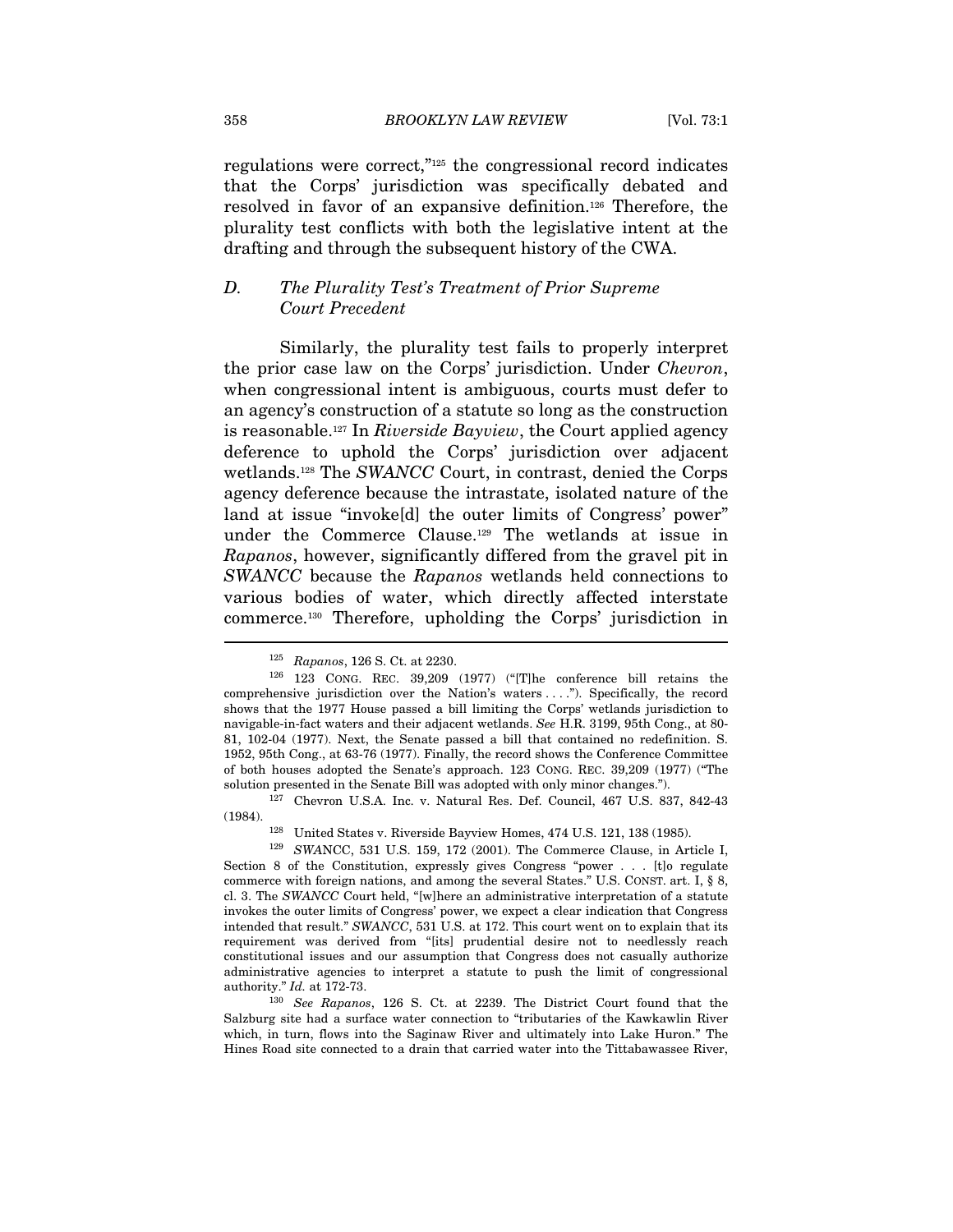Rapanos would not have raised the "significant constitutional questions"131 cited in SWANCC, and the Rapanos plurality should not have abrogated agency deference.

# 1. The Plurality's Misapplication of SWANCC

Instead of recognizing the lack of "constitutional questions" in Rapanos, Scalia relied heavily on SWANCC to redefine "adjacent wetlands" under an inappropriate standard. In Scalia's opinion, though disputed by several other courts, SWANCC held that adjacent wetlands directly abut "waters of the United States."132 SWANCC, however, denied the Corps jurisdiction under a "heightened concern" evoked by "constitutional questions" relating to the isolated, intrastate lands at issue in that case.<sup>133</sup> In contrast, the plurality in Rapanos did not consider any "constitutional questions" because the Rapanos wetlands were not isolated.134 The Rapanos plurality did, however, apply the same heightened concern of SWANCC to impose that Court's construction of adjacent wetlands upon the Corps.135 As the SWANCC standard

 $\overline{a}$ 

United States" was impermissible, under Chevron, and applied the direct abutment requirement of SWANCC, instead of deferring to the Corps. Id. The court's conclusion that the definition was impermissible, however, is largely founded upon the court's reading of Webster's Second for the requirement of "relatively permanent, standing, or flowing bodies of water" and SWANCC for the requirement of a "direct surface connection." Id. at 2221, 2224-25. Thus, the court renders an agency's construction of a

while the Pine River site's wetlands connected through surface water to the Pine River and also flowed into Lake Huron. Id. at 2239. In Carabell, the property was separated by a man-made berm from a ditch that connected to a drain, which empties into a creek that empties into Lake St. Clair. Carabell v. United States, 257 F. Supp. 2d 917, 923 (E.D. Mich. 2003). 131 SWANCC, 531 U.S. at 174. 132  $Rapanos$ , 126 S. Ct. at 2218. Most appellate courts have limited the

holding of SWANCC to the intrastate, isolated land at issue in that case. Verchick, supra note 65. Further, while mentioning "wetlands that actually abutted on a navigable waterway" as one of three definitions for adjacent wetlands, the SWANCC court never required direct abutment as a condition precedent for adjacency. SWANCC,

 $531$  U.S. at  $167.$   $^{133} \quad SWANCC$  concerned pools created in abandoned sand and gravel pits where migratory birds nest. SWANCC, 531 U.S. at 174. These pits, unlike the waters at issue in Rapanos, were wholly intrastate. See id. Thus, the land at issue in SWANCC evoked the outer limits of Congress' power under the Commerce Clause, causing the court to evaluate the Corps' jurisdiction under a "heightened concern." Id.; see also John D. Ostergren, SWANCC in Duck Country: Will Court-Ordered Devolution Fill the Prairie Potholes?, 22 STAN. ENVTL. L.J. 381, 396-99 (2003) (discussing the effect of SWANCC on federal jurisdiction over intrastate, non-navigable isolated wetlands). For a discussion on the scope of the Commerce Clause, see discussion *supra* note 59.<br><sup>134</sup> See Rapanos, 126 S. Ct. at 2225.<br><sup>135</sup> Specifically, the court held that the Corps' definition of "waters of the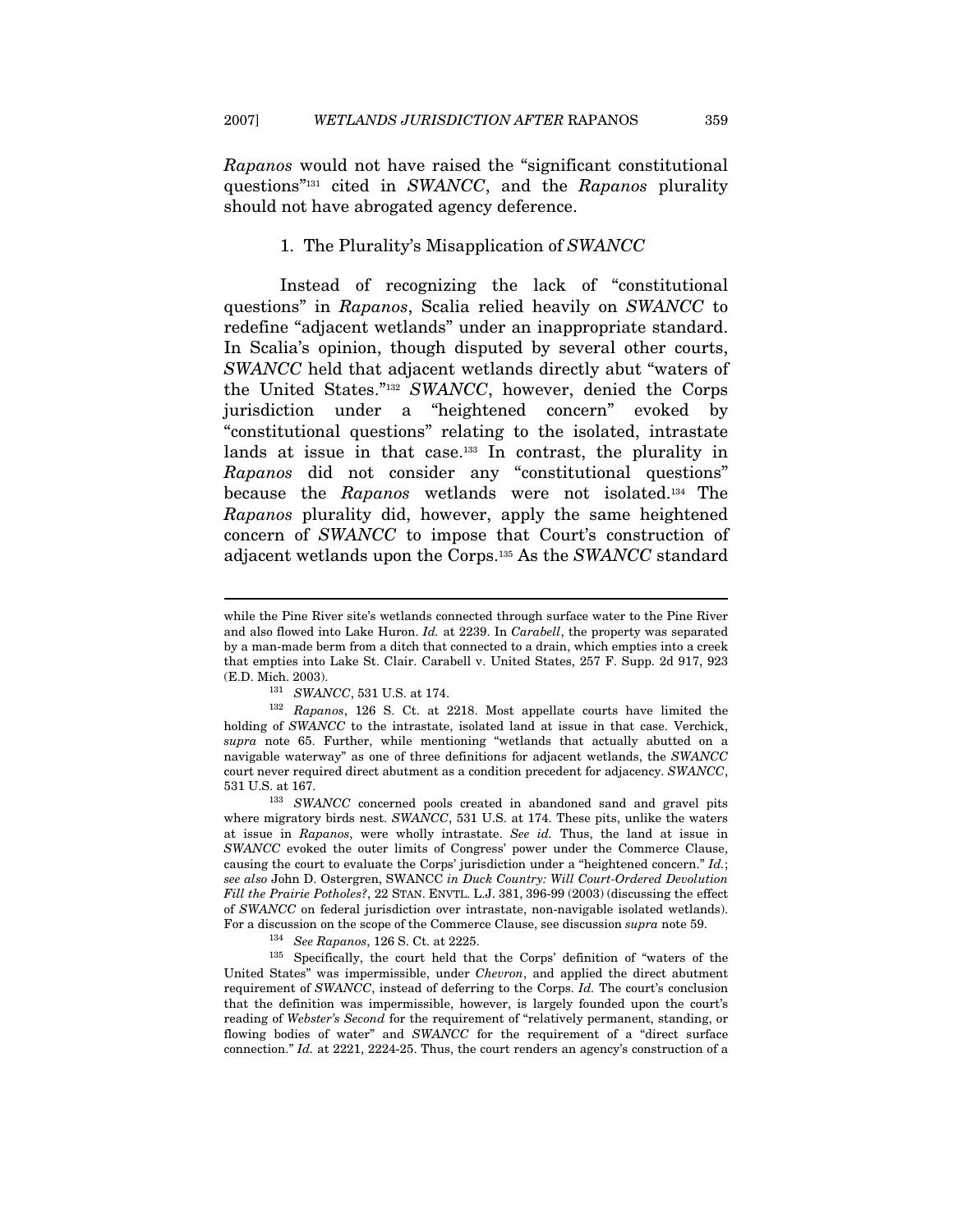was intended to address constitutionally invasive exercises of federal power and not all of the exercises of the Corps' wetlands jurisdiction, the plurality's use of SWANCC was improper.

# 2. The Plurality's Erroneous Distinction of Riverside Bayview

In addition, the plurality erroneously distinguished Riverside Bayview. Riverside Bayview supported deferring to the Corps as long as its jurisdiction was reasonable and provided the controlling precedent on the central issue in Rapanos—adjacent wetlands.136 Arguing to the contrary, Justice Scalia held that Riverside Bayview was irrelevant because "the definition of tributaries was not at issue in that case."137 Scalia's logic, however, is misplaced. While tributaries were not at issue in Riverside Bayview, this fact is de minimus because this precedent was intended to apply to all wetlands, including those with a tributary connection to "waters of the United States."138 In Rapanos, tributaries connected the wetlands at issue to "waters of the United States."139 Therefore, Riverside Bayview provided the controlling precedent, and the plurality improperly distinguished this case. 140

# E. Post-Rapanos Courts Have Disregarded the Plurality Test

Several lower courts have entirely snubbed the strict nature of the plurality test.141 These cases have either followed

statute "impermissible" based on the weight of a dictionary and an irrelevant precedent. Id. at 2224.<br><sup>136</sup> United States v. Riverside Bayview Homes, 474 U.S. 121, 123 (1985).<br><sup>137</sup> Rapanos, 126 S. Ct. at 2229.<br><sup>138</sup> Id. at 2255 (Stevens, J., dissenting).

<sup>&</sup>lt;sup>139</sup> Id. at 2256-57.<br><sup>140</sup> Essentially, the test renders the determinations of *Riverside Bayview* and SWANCC insignificant by creating an entirely new standard that conflicts with the underlying premises of these cases.<br><sup>141</sup> N. Cal. River Watch v. City of Healdsburg, 496 F.3d 993, 999-1000 (9th

Cir. 2007) (holding that the "significant nexus" test "provides the controlling rule of law"); United States v. Cundiff, 480 F. Supp. 2d 940, 944 (W.D. Ky. 2007); United States v. Fabian, No. 2:02-CV-495, 2007 WL 1035078, at \*15 (N.D. Ind. Mar. 29, 2007); Envtl. Prot. Info. Ctr. v. Pac. Lumber Co., 469 F. Supp. 2d 803, 824 (N.D. Cal. 2007) (holding that satisfaction of the plurality test is "not necessary" for jurisdiction under the CWA); United States v. Evans, No. 3:05 CR 159 J 32HTS, 2006 WL 2221629, at \*19 (M.D. Fla. Aug. 2, 2006) (allowing the jurisdictional requirement to be met if either the plurality or "significant nexus" test was satisfied). An EPA administrative decision also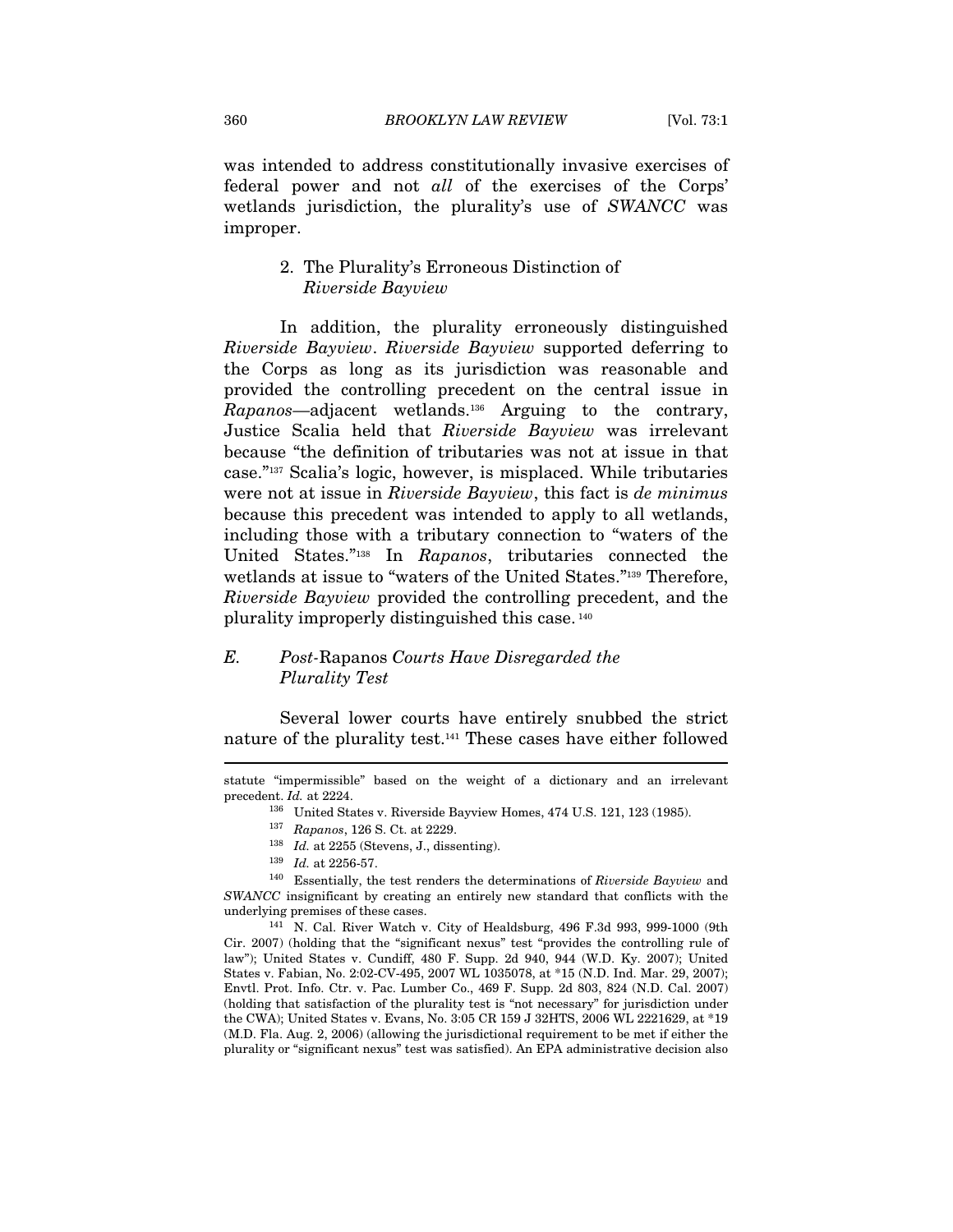Justice Kennedy's significant nexus test $142$  as the controlling rule of law or awarded jurisdiction to the Corps if the property at issue met either the plurality or significant nexus tests' criteria.143 As these decisions concerned the Corps' wetlands jurisdiction, the unwillingness of these courts to apply the plurality test indicates the impracticality of categorically applying this standard.

In conclusion, the plurality test consists of two arbitrary definitions,144 both of which lack consistency and foundation. These constructions fail to comport with congressional intent, subsequent legislative intent, both of the prior Supreme Court cases involving the subject matter at issue, and the environmental concerns expressed in thirty-three amici briefs, none of which advocated the plurality's test.145 In addition, the test sharply contradicts the proper deference owed to the Corps under Chevron and Riverside Bayview.<sup>146</sup> Moreover, the test would yield unnecessary and harsh environmental consequences, such as the arbitrary destruction of eco-systems and the death of plant and animal life.147 For these reasons and others, lower courts since Rapanos facing similar issues have

<sup>142</sup> See discussion infra Part IV.<br><sup>143</sup> N. Cal. River Watch, 496 F.3d at 999-1000; Cundiff, 480 F. Supp. 2d at 944; Fabian, 2007 WL 1035078, at \*15; Envtl. Prot. Info. Ctr., 469 F. Supp. 2d at 824; Evans, 2006 WL 2221629, at \*19.

144 The first part of the plurality test states "'waters of the United States' include only relatively permanent, standing or flowing bodies of water." Rapanos, 126 S. Ct. at 2221. The second part of the plurality test states "the phrase 'the waters of the United States' includes only those relatively permanent, standing or continuously flowing bodies of water 'forming geographic features' that are described in ordinary parlance as 'streams[,] . . . oceans, rivers, [and] lakes.'" Id. at 2225 (citing Webster's Second, at 2882).

ed. 2004). 146 United States v. Riverside Bayview Homes, Inc., 474 U.S. 121, 138-39 (1985). The Riverside Bayview Court held the Corps' construction of the CWA interpreting "waters of the United States" to include adjacent wetlands was reasonable, and therefore permissible under Chevron. Id.

147 As discussed above, the arbitrary nature of the plurality test's two requirements would categorically exclude certain wetlands, and force plants and animals depending on these lands to either die off or relocate. See discussion supra Part III.A. Further, this result is unnecessarily harsh because the Corps only denies 1% of permits. Id.

recognized that the plurality test was "at odds with the [CWA's] concern with downstream water quality." In re J. Phillips Adams, No. CWA-10-2004-0156, 2006 EPA ALJ LEXIS 33, \*71 (EPA Oct. 18, 2006). This tribunal employed Justice Kennedy's significant nexus test to uphold CWA jurisdiction over the property at issue. Id.

<sup>145</sup> Id. at 2224 n.8; id. at 2259 n.9 (Stevens, J., dissenting ("[T]he Corps' approach has the overwhelming endorsement of numerous amici curiae, including 33 States . . . ."). An amicus curiae is an entity "who is not a party to a lawsuit but who petitions the court or is requested by the court to file a brief in the action because that person has a strong interest in the subject matter." BLACK'S LAW DICTIONARY 93 (8th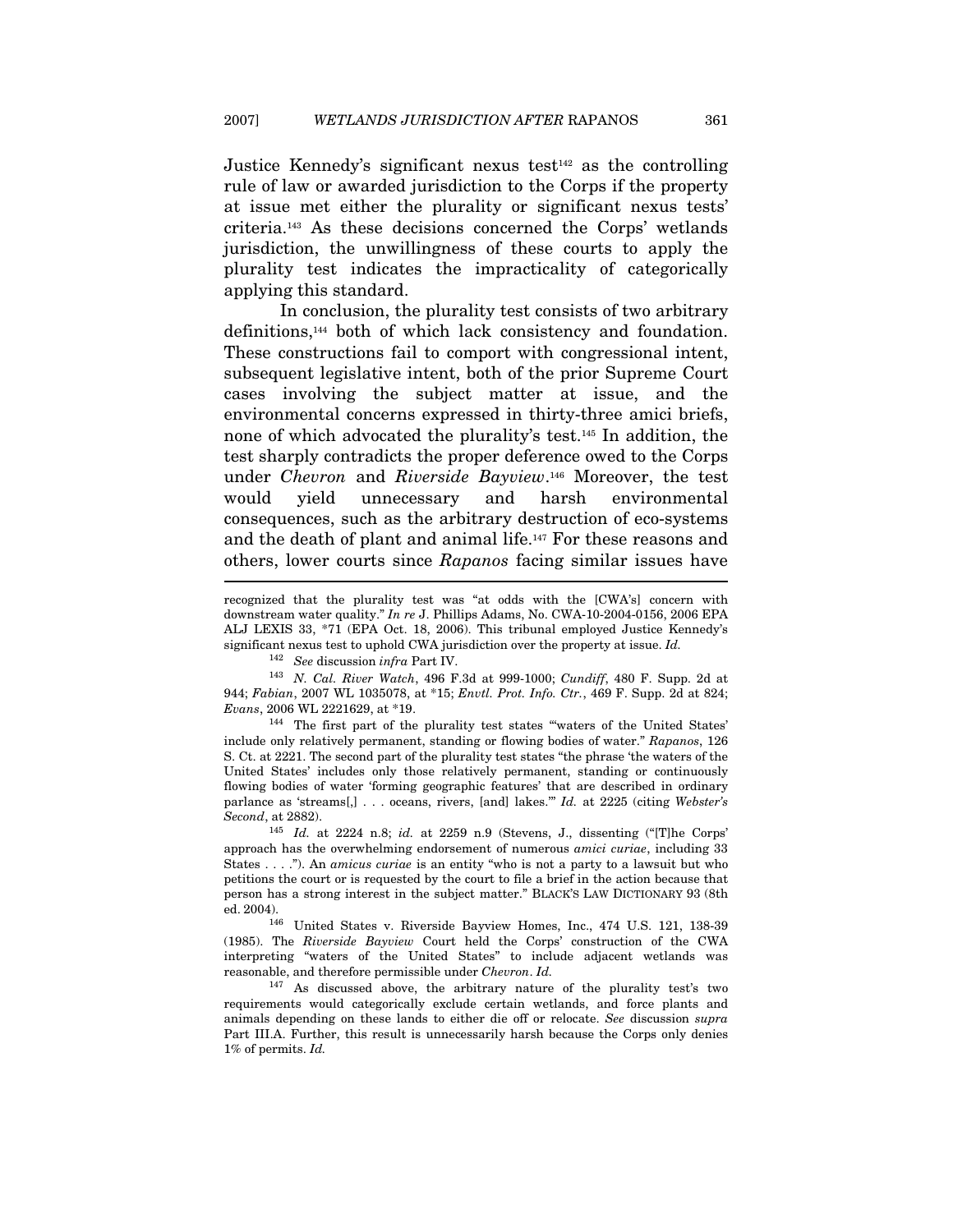sidestepped or avoided the plurality test.148 This Note argues that courts should continue to disregard the plurality test as an implausible, inconsistent standard, which fails to accord appropriate deference to legislative intent, prior case law, the views of state governments, or the Corps' judgment.

#### IV. AN EXAMINATION OF THE SIGNIFICANT NEXUS TEST

The significant nexus test, already the most frequently applied standard of the Corps' jurisdiction in the post-Rapanos era,149 is likely to be the most influential test deriving from Rapanos. This test requires that property exhibit a "significant nexus" between the wetlands at issue and navigable-in-fact waters for the Corps to have jurisdiction.<sup>150</sup> This nexus is "assessed in terms of the statute's goals and purposes," as outlined in 33 U.S.C. § 1251.151 For the nexus to exist, either the wetlands or a combination of the wetlands and surrounding lands must "significantly affect the chemical, physical, and biological integrity" of navigable-in-fact waters.152 Justice Kennedy further notes that wetlands whose effects on water quality are "speculative" or "insubstantial" fall outside the Corps' regulatory jurisdiction.153 On its face, the significant nexus test may seem reasonable through its balancing of interests and respect for both congressional intent and prior case law. This test, however, is far from the most logical or

<sup>153</sup> Id.

<sup>&</sup>lt;sup>148</sup> E.g., N. Cal. River Watch, 496 F.3d at 999-1000; United States v. Johnson, 467 F.3d 56, 66 (1st Cir. 2006) (suggesting that on remand the district court could base jurisdiction on either the plurality's or Justice Kennedy's standard); Fabian, 2007 WL 1035078, at \*15; Envtl. Prot. Info. Ctr., 469 F. Supp. 2d at 824; Evans, 2006 WL 2221629, at \*19; United States v. Gerke Excavating, Inc., 464 F.3d 723, 725 (7th Cir. 2006); United States v. Chevron Pipe Line Co., 437 F. Supp. 2d 605, 613 (N.D. Tex.

<sup>2006).</sup>  $149$  Since Rapanos, two courts have disregarded the Rapanos decision. See Gerke Excavating, 464 F.3d at 725; Chevron Pipe Line, 437 F. Supp. 2d at 613. Other courts addressing this issue have either applied the "significant nexus" test, as the narrowest grounds of the Rapanos holding, or allowed the Corps jurisdiction if the wetlands at issue met either the plurality or "significant nexus" test. See Fabian, 2007 WL 1035078, at \*15; Envtl. Prot. Info. Ctr., 469 F. Supp. 2d at 824; Evans, 2006 WL 2221629, at \*19; N. Cal. River Watch, 496 F.3d at 999-1000; Johnson, 467 F.3d at 63- 64. 150 Rapanos, 126 S. Ct. at 2248 (Kennedy, J., concurring) ("Consistent with

SWANCC and Riverside Bayview and with the need to give the term 'navigable' some meaning, the Corps' jurisdiction over wetlands depends upon the existence of a significant nexus between the wetlands in question and navigable waters in the traditional sense.").<br> $151$   $Id.$ 

 $^{152}\;$   $Id.$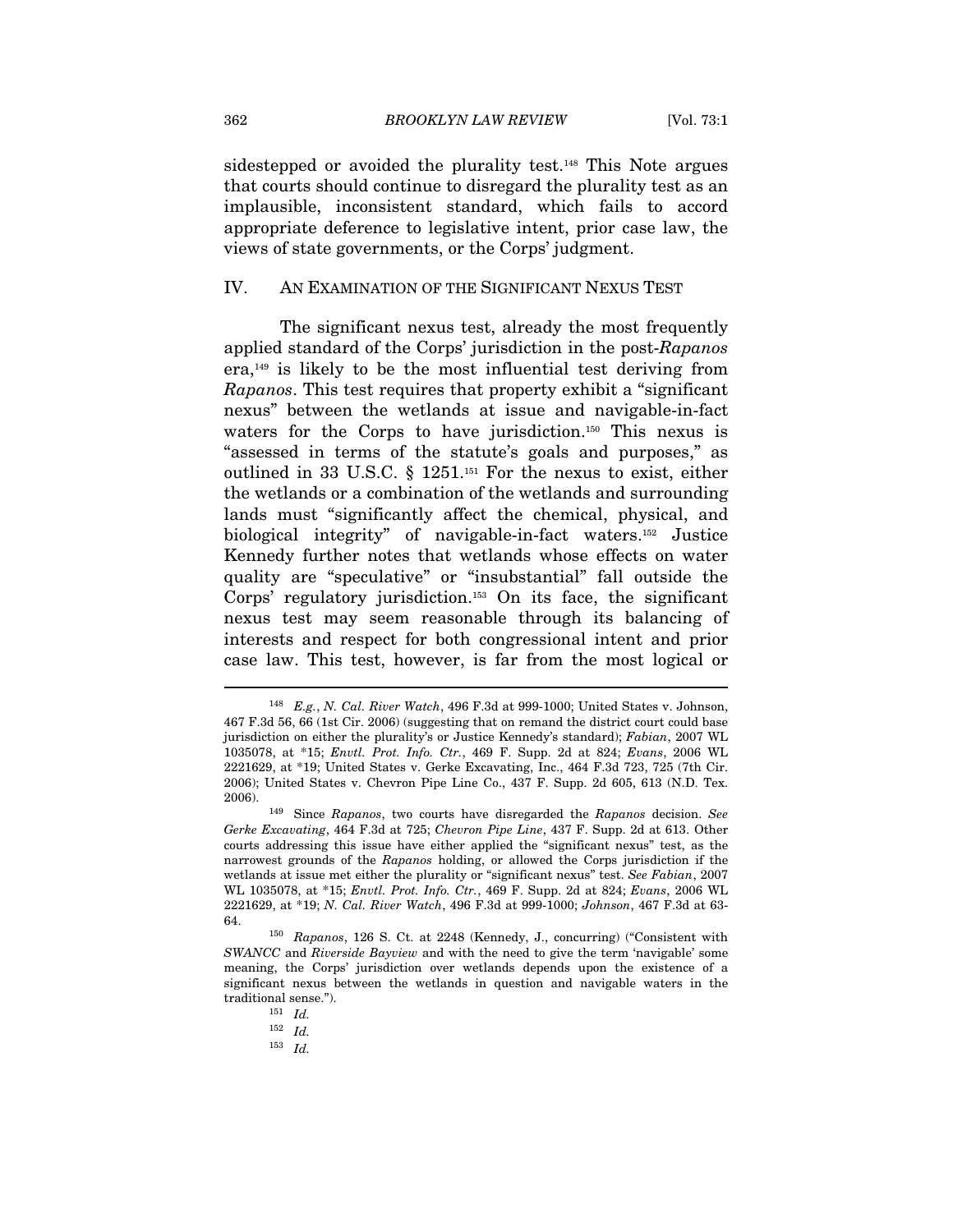$\overline{a}$ 

proper one due to its incredible ambiguity and the complications it creates for both government enforcement and private property owners in the permit process.

#### A. The History of the Significant Nexus Test

The significant nexus test originated in Justice Rehnquist's opinion in SWANCC.154 The Riverside Bayview Court failed to mention the term "significant nexus" and concluded that the Corps' jurisdiction over adjacent wetlands was reasonable under agency deference.155 In SWANCC, however, Justice Rehnquist noted that "[i]t was the significant nexus between the wetlands and 'navigable waters' that informed our reading of the CWA in Riverside Bayview."156 This "significant nexus" was one of three potential definitions of the requisite link suggested by the SWANCC Court, which never decided upon one definition.<sup>157</sup> Therefore, as read by SWANCC, the significant nexus of the property at issue in Riverside Bayview was a factor permitting that Court to hold that agency deference was appropriate.158 In contrast, the Court in SWANCC held that the property at issue lacked this nexus, but the Court's holding did not turn on this determination.159 Instead, the Court concluded that an expanded definition of "navigable waters" to include isolated ponds would rob the term "navigable" of any effect.160 Rehnquist also concluded that the constitutional questions generated by the property's isolated, intrastate nature required a clear intent from

<sup>&</sup>lt;sup>154</sup> SWANCC, 531 U.S. 159, 167 (2001).<br><sup>155</sup> United States v. Riverside Bayview Homes, Inc., 474 U.S. 121, 139 (1985). The Riverside Bayview Court recognized that agency deference, under Chevron, was the appropriate standard for evaluating the Corps' wetlands jurisdiction. Id.

<sup>&</sup>lt;sup>156</sup> SWANCC, 531 U.S. at 167.<br><sup>157</sup> Rehnquist described the requisite link in different parts of the opinion as "wetlands 'inseparably bound up with the "waters" of the Unites States,'" "wetlands that actually abutted on a navigable waterway," and wetlands possessing a "significant nexus" with navigable-in-fact waters. Id. at 165-67; see also Verchick, supra note 65, at 865 ("In distinguishing Riverside [Bayview from] its current case, the SWANCC majority described 'adjacent' waters in various ways . . . . But however one defined the critical link to navigable waters, the Court was sure it was absent from those Illinois gravel pits.").<br><sup>158</sup> SWANCC, 531 U.S. at 167.<br><sup>159</sup> Id. The Court's determination, in fact, turned on the effect of the Migratory

Bird Rule on "navigable waters" and the constitutional questions raised by the isolated, intrastate nature of the property at issue. Id. at 171-72.<br><sup>160</sup> Id. at 172 ("We cannot agree that Congress' separate definitional use of the

phrase 'waters of the United States' constitutes a basis for reading the term 'navigable waters' out of the statute.").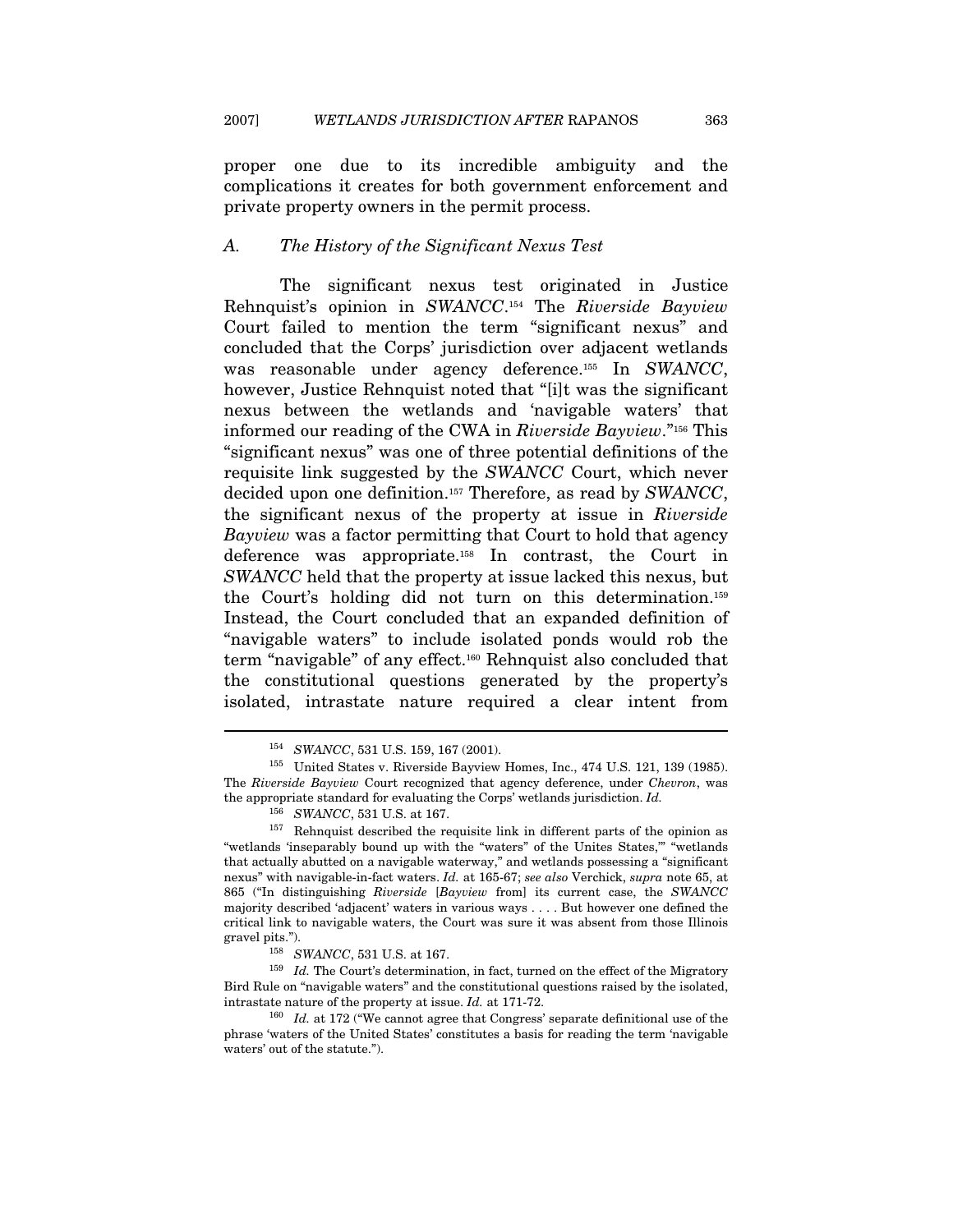Congress to uphold the Corps' jurisdiction.161 Thus, the SWANCC holding rested on an unwillingness to misconstrue "navigable" and a belief that the property at issue in that case was invoking the outer limits of Congress' power.

Justice Kennedy created the significant nexus test out of a factor from SWANCC's reading of Riverside Bayview.162 These cases, however, relied on other factors to reach their conclusions. While Riverside Bayview rested on agency deference, SWANCC denied the Corps' jurisdiction based on congressional intent and constitutional implications.163 In the following subsections, this Note will suggest the impropriety of the significant nexus test, due to its failures as a matter of congressional intent, ambiguity, and economic efficiency.

# B. The Significant Nexus Test Versus Congressional Intent and Legislative History

The significant nexus test addresses the congressional intent examined in SWANCC and Riverside Bayview by requiring courts to assess the nexus in terms of the statute's goals and purposes.164 Three questions, however, arise over whether this assessment is actually a furtherance of Congress' intent. First, the test's consideration of the CWA's initial "goals and purposes" leaves no room for consideration of subsequent legislative history.165 Second, the test defeats Congress' intent to provide broad federal regulatory authority because the test requires a "significant nexus" as a condition precedent to any

<sup>161</sup> SWANCC, 531 U.S. at 172 ("Where an administrative interpretation of a statute invokes the outer limits of Congress' power, we expect a clear indication that

Congress intended that result."). 162 Justice Kennedy introduces the concept of a "significant nexus," without any context beyond stating its "[c]onsisten[cy] with SWANCC and Riverside Bayview and with the need to give the term 'navigable' some meaning." Rapanos, 126 S. Ct. at 2248 (Kennedy, J., concurring). The SWANCC Court's reading of the Riverside Bayview opinion, however, was flawed, because Riverside Bayview upheld the Corps' jurisdiction based on agency deference, and never mentioned the term "significant nexus." United States v. Riverside Bayview Homes, Inc., 474 U.S. 121, 138-39 (1985). Therefore, the "significant nexus" in Riverside Bayview was, at most, only a factor in that Court's

holding. 163 SWANCC, 531 U.S. at 171-72; see also Rapanos, 126 S. Ct. at 2248 (Kennedy, J., concurring). 164 Rapanos, 126 S. Ct. at 2248 (Kennedy, J., concurring) ("The required nexus

must be assessed in terms of the statute's goals and purposes.").<br><sup>165</sup> Id. Kennedy's annunciation of the significant nexus test mentions that

courts should consider the CWA's goals and purposes, but does not mention whether the 1977 congressional acquiescence should be considered. Id.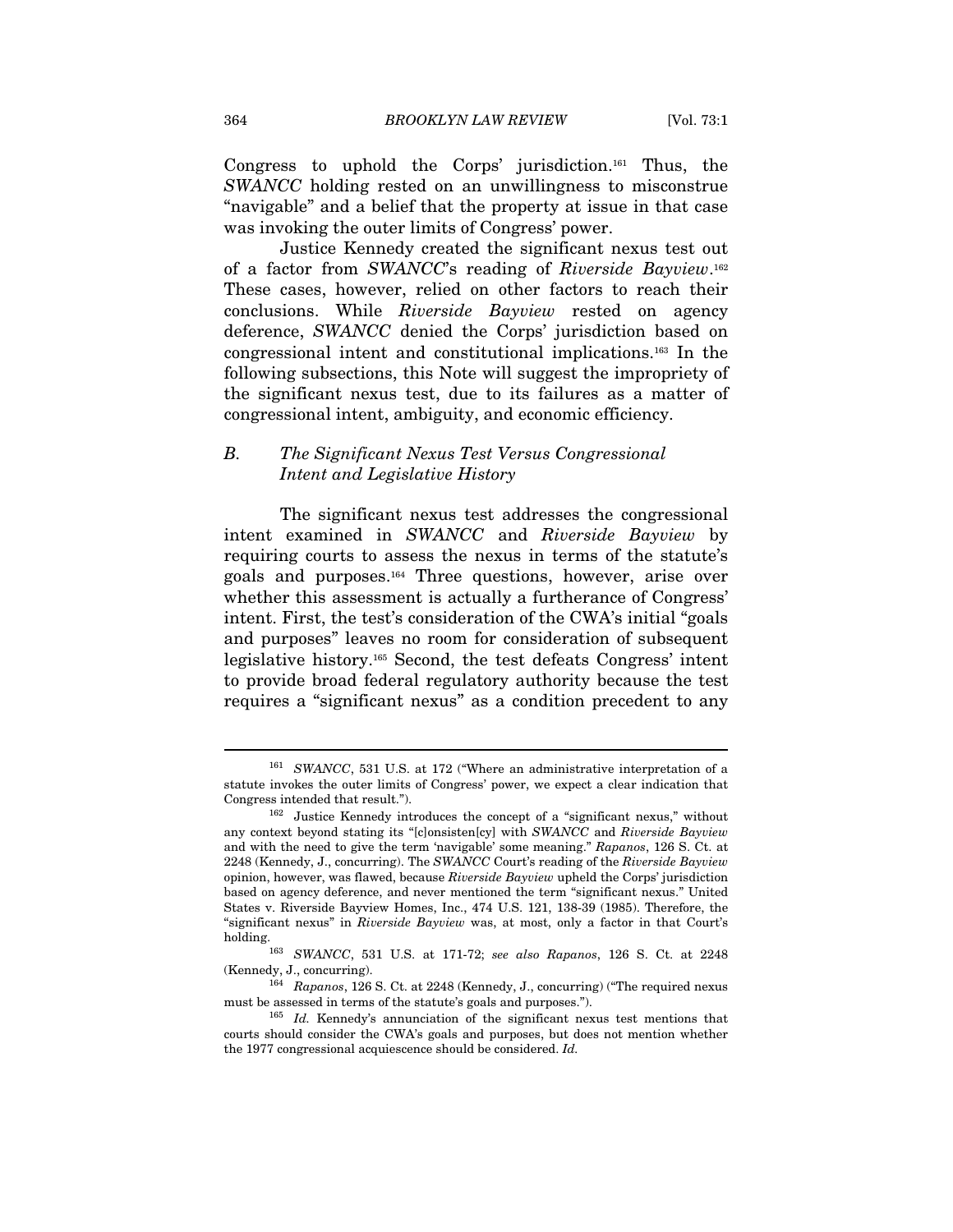consideration of congressional intent.166 Finally, the test misleads courts into disregarding the part of the test calling for an assessment of congressional intent.167

Although the significant nexus test recognizes congressional intent, this test abandons consideration of the CWA's legislative history. In CWA jurisprudence, the CWA's legislative history is just as important as the initial goals and purposes of Congress.168 While Congress thoroughly considered the CWA before its enactment in 1972, the congressional acquiescence to the Corps' jurisdiction in 1977 provided perhaps a more focused analysis on wetlands preservation.169 Both houses debated proposals for a more limited Section 404 jurisdiction,170 and the House passed a bill limiting the Corps' jurisdiction, but the old definition was ultimately retained.<sup>171</sup> Without considering these deliberations, courts may ignore specific evidence of express congressional intent acknowledging the validity of the Corps' interpretation of its jurisdiction.172 Therefore, the absence of consideration for legislative history in the significant nexus test detracts from a court's ability to

 $\overline{a}$ 

the Corps' jurisdiction should be just as important to a court's analysis as Congress' original intent behind the act. See Riverside Bayview, 474 U.S. at 137-38 (discussing

 $166$  *Id.* ("The required nexus must be assessed in terms of the statute's goals and purposes.").  $167$  Though courts have implicitly followed congressional intent since *Rapanos*,

the omission of any discussion of congressional intent within these decisions could prove troublesome. This omission would be troublesome because it might cause future courts to disregard the assessment of congressional intent, even though the significant nexus test explicitly calls for an assessment of this intent. See N. Cal. River Watch v. City of Healdsburg, 496 F.3d 993, 999-1000 (9th Cir. 2007); United States v. Johnson, 467 F.3d 56, 59 (1st Cir. 2006); United States v. Fabian, No. 2:02-CV-495, 2007 WL 1035078, at \*15 (N.D. Ind. Mar. 29, 2007); Envtl. Prot. Info. Ctr. v. Pac. Lumber Co., 469 F. Supp. 2d 803, 824 (N.D. Cal. 2007); United States v. Evans, No. 3:05 CR 159 J 32HTS, 2006 WL 2221629, at \*21-22 (M.D. Fla. Aug. 2, 2006). 168 Congress' intent through its 1977 acquiescence to the broader definition of

the importance of the congressional acquiescence to the Corps).<br>
<sup>169</sup> See id. at 136-37 (discussing the congressional acquiescence after arguments were made for and against a narrower interpretation of jurisdiction).

 $170$  Section 404 jurisdiction refers to the Corps' jurisdiction to issue or deny permits to deposit dredge or fill material on "waters of the United States." ZINN &

COPELAND I, supra note 27, at 6.<br><sup>171</sup> Riverside Bayview, 474 U.S. at 137. The House bill would have narrowed the Corps' jurisdiction to govern only wetlands that were navigable-in-fact. See H.R. 3199, 95th Cong., at 80-81, 102-04 (1977). The Joint Conference Committee, however, retained the broad definition of jurisdiction, allowing the Corps to continue interpreting the CWA's language—"waters of the United States." See S. 1952, 95th Cong., at 63-76 (1977). 172 The 1977 congressional acquiescence to the Corps' jurisdiction presents the

only moment in CWA history when Congress has acknowledged with approval the Corps' past interpretations of its jurisdiction. United States v. Pozsgai, 999 F.2d 719, 729 (3d Cir. 1993); Riverside Bayview, 474 U.S. at 137-38.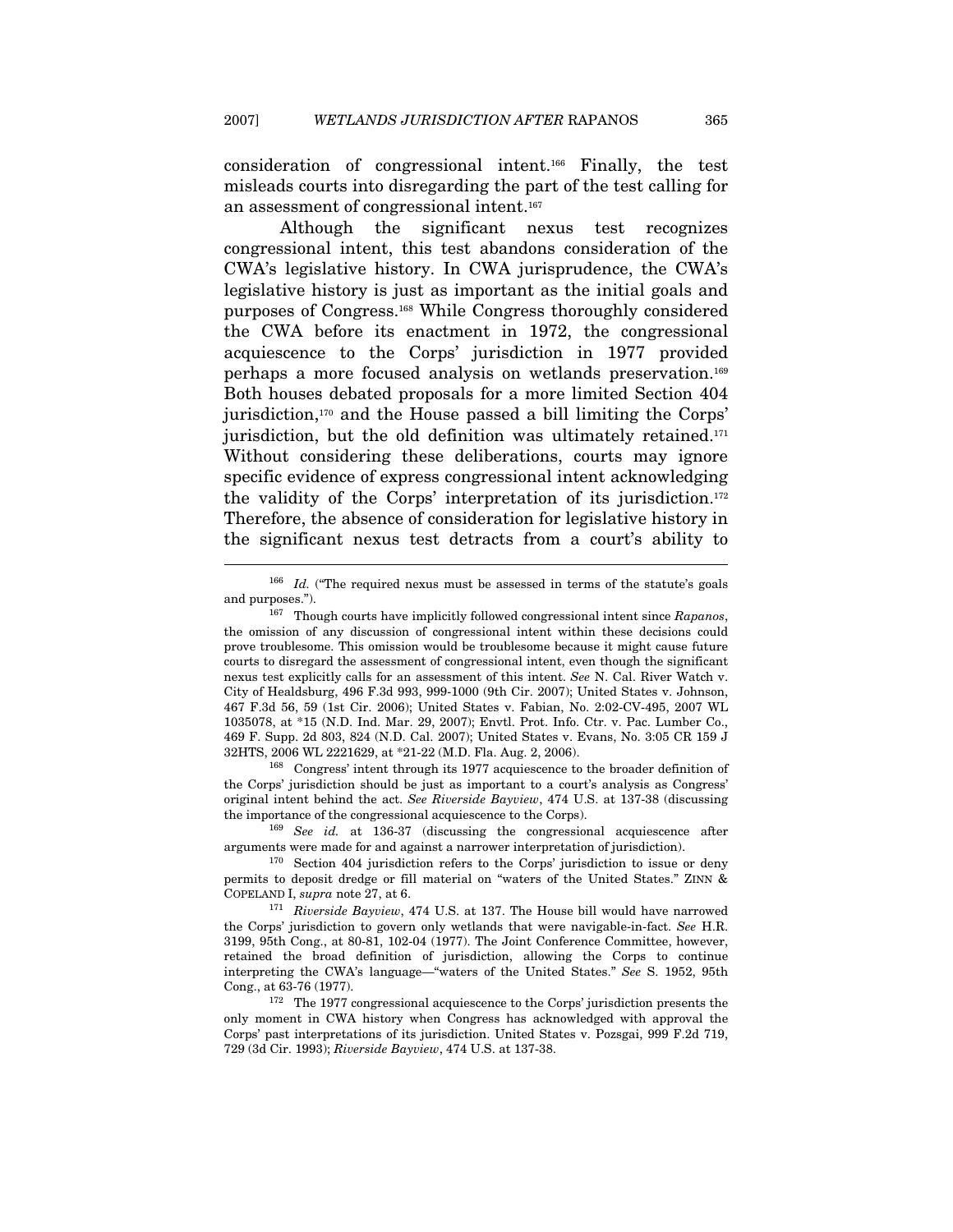analyze all the factors that may have contributed to Congress' intent behind the CWA.

The significant nexus test raises a second congressional intent issue concerning the worth of this intent when a significant nexus is a condition precedent.<sup>173</sup> By requiring a significant nexus before any analysis of legislative intent, this test immediately imposes a burden on the Corps to prove that the lands at issue "significantly affect the chemical, physical, and biological integrity" of navigable-in-fact waters.174 In contrast, the congressional "goals and purposes" that must be considered in light of the "significant nexus" support broad federal authority and seem to contradict any judicial requirement beyond the Corps' obligation to reasonably construe the CWA.175 Therefore, Justice Kennedy's test will consider congressional intent once the Corps has cleared a much higher hurdle than Congress intended.176 This procedure is far from a thorough and deferential evaluation of congressional intent.

The third issue the significant nexus test presents is whether courts will erode the relevancy of congressional intent given its limited role in many of the lower court cases since Rapanos.177 To an extent, congressional intent has been mentioned and then quickly disregarded in the cases since Rapanos.178 As pointed out below, the lack of consideration for

 $173$  "The required nexus must be assessed in terms of the statute's goals and purposes." Rapanos, 126 S. Ct. at 2248 (Kennedy, J., concurring). This statement indicates that courts must first find the "significant nexus," and then assess the nexus

according to Congress' intent behind the CWA.<br><sup>174</sup> Id. at 2248.<br><sup>175</sup> Congress evinced its intent that CWA jurisdiction be "the broadest possible constitutional interpretation unencumbered by agency determinations which have been made or may be made for administrative purposes." S. REP. NO. 92-1236, at 144 (1972) (Conf. Rep.), as reprinted in 1972 U.S.C.C.A.N. 3776, 3822. This broad interpretation of federal jurisdiction resulted from the failures of states to implement their own programs. S. REP. NO. 92-414, at 1-2 (1971), as reprinted in 1972 U.S.C.C.A.N. 3668, 3675 ("[M]any states do not have approved standards. Officials are still working to establish relationships between pollutants and water uses. Time schedules for abatement are slipping away because of failure to enforce, lack of effluent controls, and disputes over Federal-State standards.").<br> $^{176}$  *Id.* 

<sup>177</sup> See N. Cal. River Watch v. City of Healdsburg, 496 F.3d 993, 999-1000 (9th Cir. 2007); United States v. Johnson, 467 F.3d 56, 59 (1st Cir. 2006); United States v. Fabian, No. 2:02-CV-495, 2007 WL 1035078, at \*15 (N.D. Ind. Mar. 29, 2007); Envtl. Prot. Info. Ctr. v. Pac. Lumber Co., 469 F. Supp. 2d 803, 824 (N.D. Cal. 2007); United States v. Evans, No. 3:05 CR 159 J 32HTS, 2006 WL 2221629, at \*21-22 (M.D. Fla.

Aug. 2, 2006). 178 See N. Cal. River Watch, 496 F.3d at 999-1000 (briefly mentioning Justice Kennedy's requirement to assess congressional goals and purpose, but failing to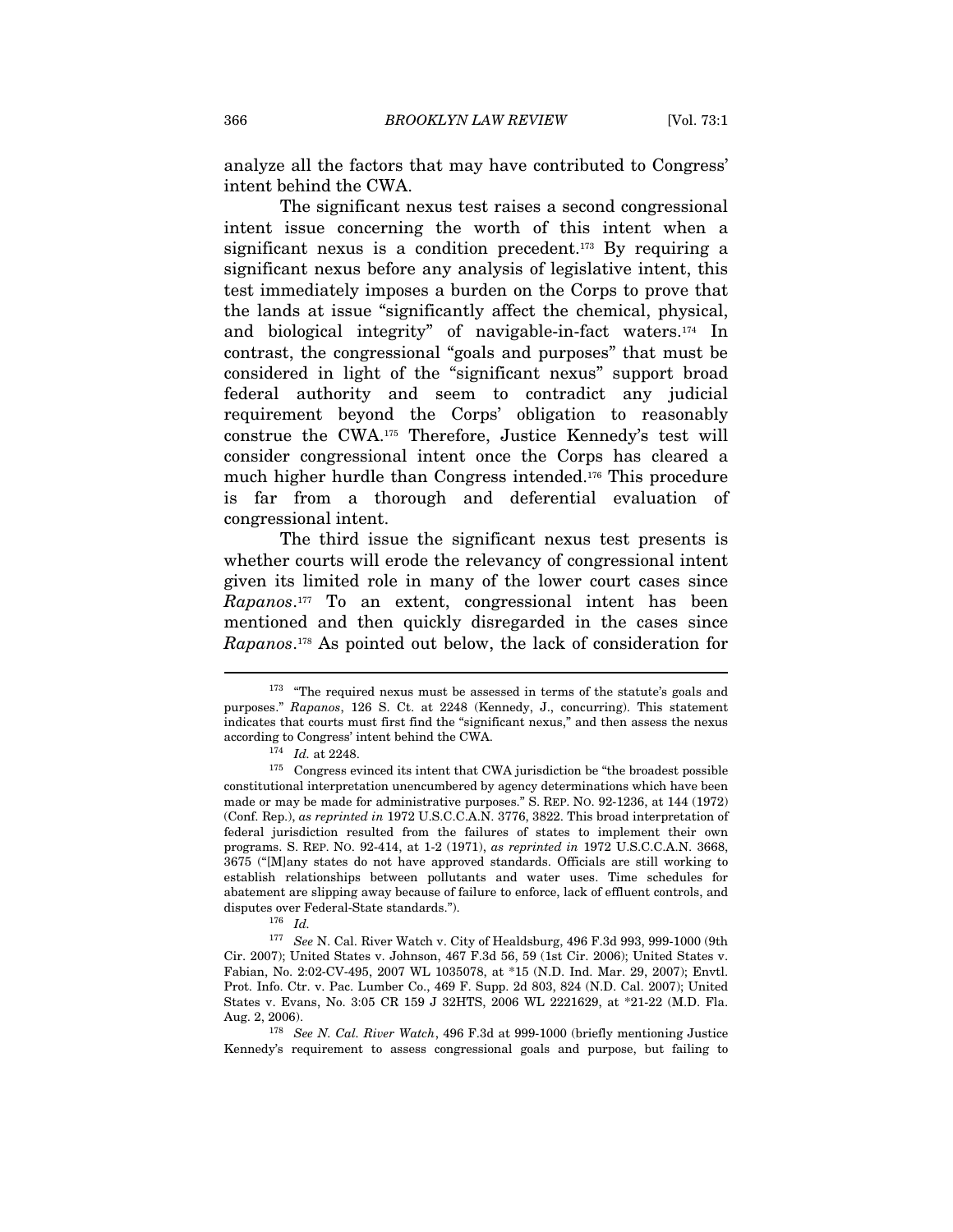congressional intent in these cases may be irrelevant because lower courts using the ambiguous significant nexus test have consistently supported Congress' intent without explicit discussion.179 The omission of such discussion, however, could prove troublesome for congressional intent if future courts disregard the test's assessment of goals and purposes completely and focus solely on the existence of a nexus.180 If such cases arose, courts would be deciding the Corps' jurisdiction solely based on a scientific judgment, which the Corps is better equipped to make than a court.181 Therefore, the significant nexus test has led lower courts to briefly discuss congressional intent, but the brief nature of this discussion may cause future courts to abandon any consideration of this intent.

# C. The Ambiguity of the Significant Nexus Test

 $\overline{a}$ 

A profound question surrounds the significant nexus test: What really is a "significant nexus?" Lower courts are now

mention the CWA's goals and purposes again); Johnson, 467 F.3d at 59 (discussing Justice Kennedy's significant nexus test and omitting any mention of assessing the goals and purposes of the Clean Water Act); Fabian, 2007 WL 1035078, at \*15 (same); Envtl. Prot. Info. Ctr., 469 F. Supp. 2d at 824 (discussing Justice Kennedy's test without referring to his assessment of congressional intent); Evans, 2006 WL 2221629, at  $*21-22$ .

 $179$  N. Cal. River Watch, 496 F.3d at 999-1000 (upholding the Corps' jurisdiction despite limited discussion of congressional intent); Fabian, 2007 WL 1035078, at \*15 (holding the wetlands at issue subject to the CWA despite brief discussion of congressional intent); *Envtl. Prot. Info. Ctr.*, 469 F. Supp. 2d at 824 (upholding CWA jurisdiction under Kennedy's standard despite no mention of congressional intent); Evans, 2006 WL 2221629 at \*23 (same). 180 Frank H. Easterbrook, Text, History, and Structure in Statutory

Interpretation, 17 HARV. J.L. & PUB. POL'Y 61, 69-70 (1994).

Judges are overburdened generalists, not philosophers or social scientists. Methods of interpretation that would be good for experts are not suitable for generalists. Generalists should be modest and simple. While recognizing that specialists might produce a more nuanced approach, generalists must see the process and error costs are much higher when they try to do the same thing.

Id. If future courts disregard congressional intent, these courts would ignore an intended element of the significant nexus test, and reach their holdings based solely on a scientific judgment. This would be troublesome because experts are better at making scientific decisions than courts. Id.

<sup>181</sup> The Corps is better equipped to make decisions concerning the existence of a nexus because the Corps' day-to-day activities involve making scientific judgments, and because the Corps issues a manual defining which wetlands fall under its jurisdiction. See discussion infra Part IV.D; see also Easterbrook, supra note 180, at 69-70.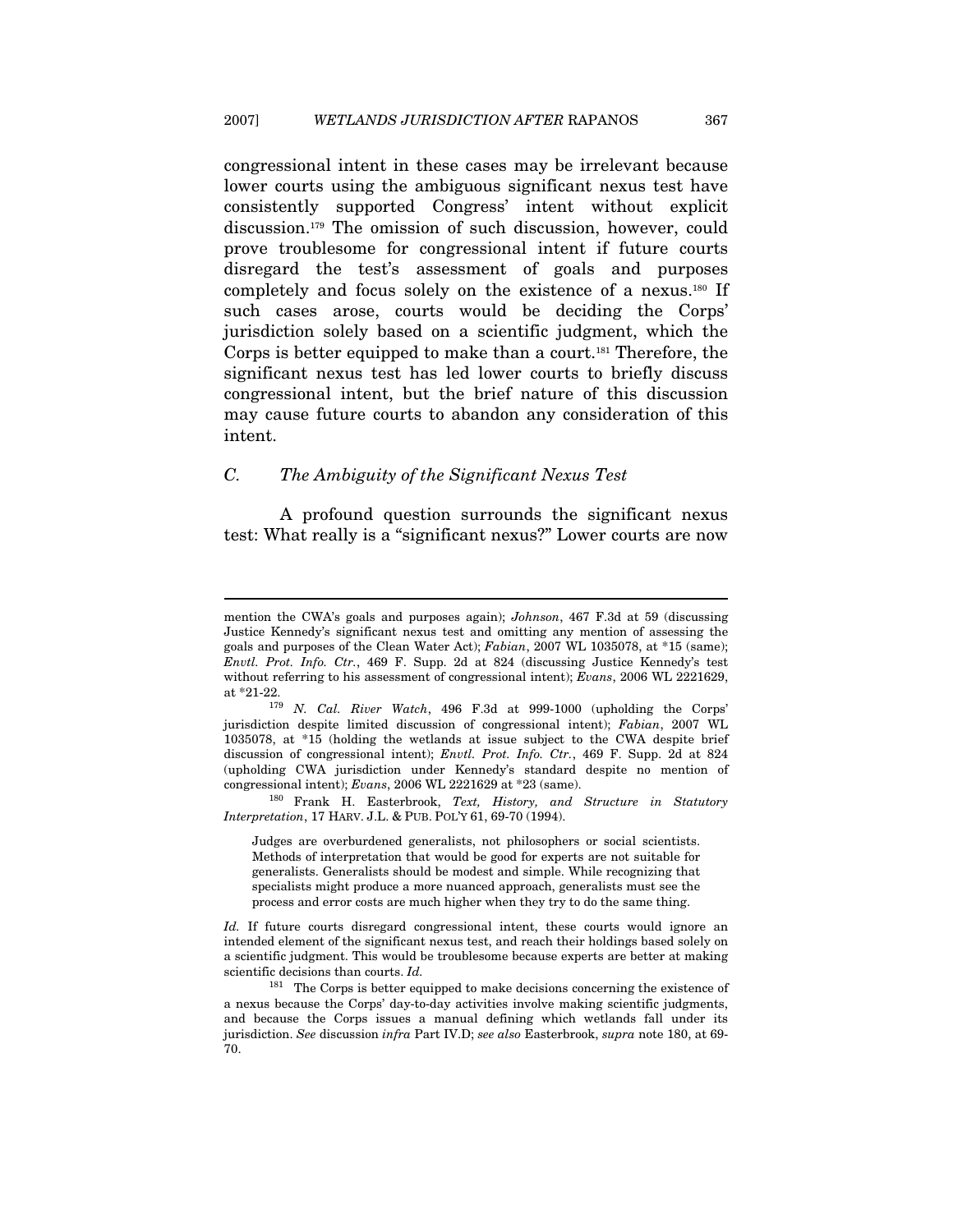asking this question, yet few reach a consistent definition.182 Justice Kennedy explains that, in terms of wetlands, they must "significantly affect the chemical, physical, and biological integrity" of navigable-in-fact waters.183 Kennedy further allows establishment of a nexus for adjacent wetlands when the Corps can establish adjacency to navigable-in-fact waters.184 In the case of adjacency to non-navigable waters, however, "[a]bsent more specific regulations . . . the Corps must establish a significant nexus on a case-by-case basis."185 While the Ninth Circuit found no trouble in holding that a man-made levee does not bar a significant nexus between a wetland and a river,186 a Texas District Court entirely dismissed the significant nexus test.187 The district court complained that Justice Kennedy failed to provide sufficient details to resolve the ambiguity of a "significant nexus."188 Thus, there is great potential for disparate outcomes in the practical application of the significant nexus test. In addition, the ambiguity of the significant nexus test allows Justice Kennedy, its creator, to command a majority of the Supreme Court on any conclusion he reaches regarding the existence of a significant nexus.<sup>189</sup>

<sup>&</sup>lt;sup>182</sup> See N. Cal. River Watch, 496 F.3d at 1000 (concluding that a pond held a significant nexus despite minimal discussion of the significant nexus test); Johnson, 467 F.3d at 59 (discussing the ambiguous nature of the significant nexus test); United States v. Chevron Pipe Line Co., 437 F. Supp. 2d 605, 613 (N.D. Tex. 2006) ("Because Justice Kennedy failed to elaborate on the 'significant nexus' required, this Court will look to the prior reasoning in this circuit.").

<sup>183</sup> Rapanos, 126 S. Ct. at 2248 (Kennedy, J., concurring). Beyond the subject of wetlands, the application of the significant nexus requirement to determine Corps jurisdiction is likewise unclear, because Kennedy fails to explain whether or not his test is an exception applicable only to wetlands. See id. at 2236-52. 184 Id. at 2249. 185 Id.

<sup>186</sup> N. Cal. River Watch, 496 F.3d at 1000. The facts in River Watch indicated several hydrologic connections between the waters at issue and "waters of the United States" despite the existence of the levee, so the Ninth Circuit had no trouble declaring the existence of a "significant nexus." Id. Even this court, however, did not define "significant nexus." See id.

<sup>&</sup>lt;sup>187</sup> Chevron Pipe Line Co., 437 F. Supp. 2d at 613.<br><sup>188</sup> Id. The court also stated its disapproval for the "significant nexus" test. Id. ("Justice Kennedy . . . advanced an ambiguous test—whether a 'significant nexus' exists to waters that are/were/might be navigable. This test leaves no guidance on how to implement its vague, subjective centerpiece. That is, exactly what is 'significant' and how is 'nexus' determined?") (citations omitted). The court further stated, that "[b]ecause Justice Kennedy failed to elaborate on the 'significant nexus' required, this Court will look to the prior reasoning in this circuit." Id.

<sup>189</sup> This conclusion assumes that Justices Scalia, Thomas, Roberts, and Alito will continue to adhere to the plurality test and that Justices Stevens, Ginsburg, Breyer, and Souter will continue to adhere to the agency deference approach. On this issue, the Seventh Circuit commented, in most cases "any conclusion that Justice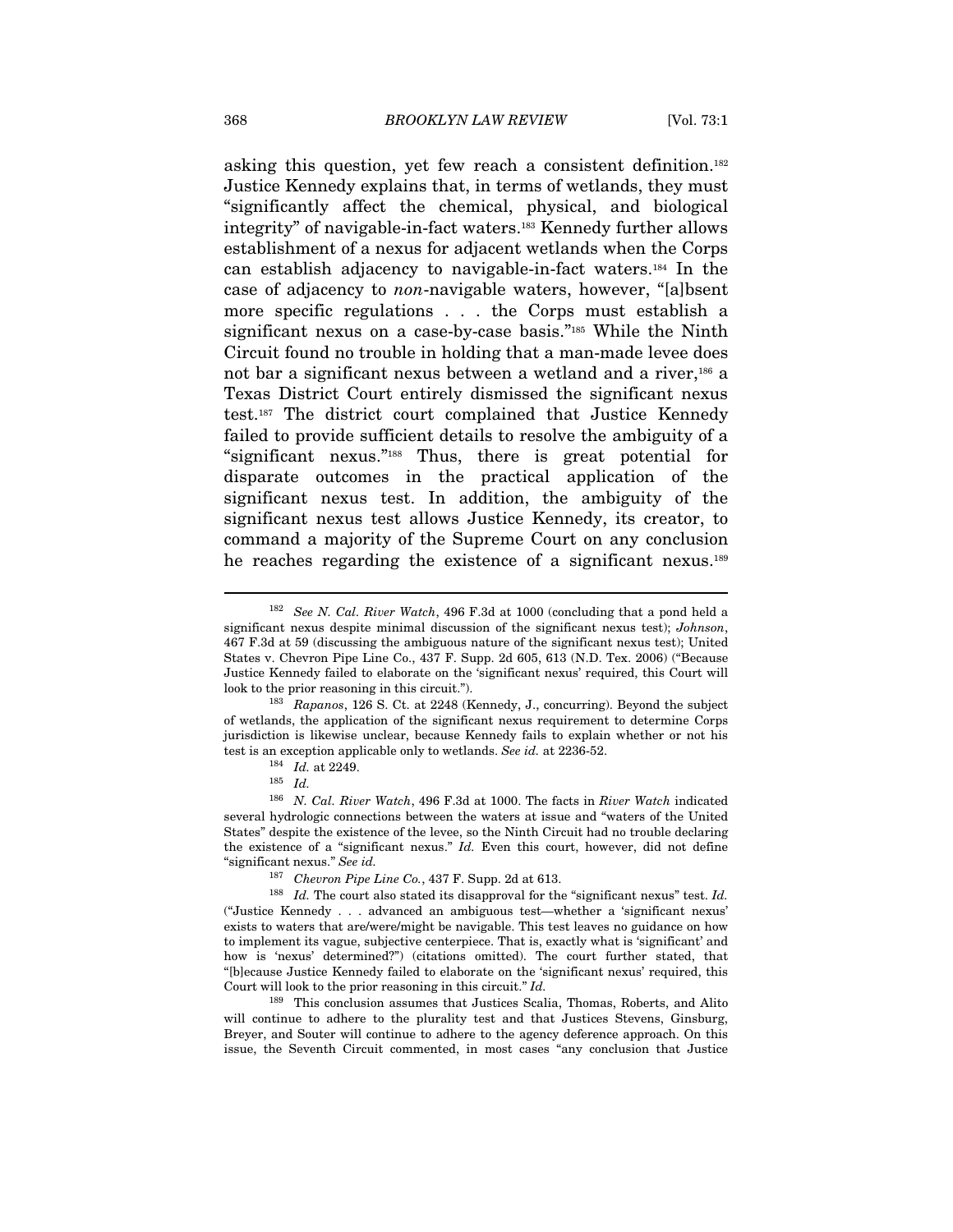Thus, on the Supreme Court at least, the ambiguity of the significant nexus test gives Justice Kennedy unitary power over most cases involving federal authority over wetlands.190 Therefore, the ambiguity of the significant nexus test presents a challenge to its practical application.

# D. The Necessity and Cost Implications of the Significant Nexus Test

The significant nexus test suffers further by creating the same standard as agency deference but with additional procedural hurdles.191 To its credit, the test reaches the same result as the plurality in Rapanos, while suggesting a more ecofriendly standard for evaluating the Corps' jurisdiction.192 As the plurality disapprovingly notes, however, "Justice Kennedy tips a wink at the agency, inviting it to try its same expansive reading again."193 This "wink" means that, although the significant nexus test may be different in form from an agency deference approach, the practical results of employing the two tests will almost always be the same.194 In fact, nearly all of the lower courts applying the significant nexus test have

Kennedy reaches [with respect to] federal authority over wetlands will command the support of five Justices." United States v. Gerke Excavating, Inc., 464 F.3d 723, 725 (7th Cir. 2006).<br><sup>190</sup> The exception, as pointed out in *Gerke*, would occur in the case of a "slight"

surface hydrological connection," allowing the Rapanos plurality and dissenters to vote to uphold federal jurisdiction, but the connection is too small for Justice Kennedy to consider that a "significant nexus" exists. Id.

 $191$  The test is essentially the same standard as agency deference because most wetlands where the Corps' jurisdiction would be reasonable also have a "significant nexus" to traditionally navigable waters. Rapanos, 126 S. Ct. at 2264 (Stevens, J., dissenting). Though "significant nexus" is an ambiguous term, most lower courts since Rapanos have upheld the Corps' jurisdiction using this test. See N. Cal. River Watch, 496 F.3d at 1000; United States v. Johnson, 467 F.3d 56, 59 (1st Cir. 2006); United States v. Fabian, No. 2:02-CV-495, 2007 WL 1035078, at \*15 (N.D. Ind. Mar. 29, 2007); United States v. Evans, No. 3:05 CR 159 J 32HTS, 2006 WL 2221629, at \*21-22 (M.D. Fla. Aug. 2, 2006). Justice Stevens further recognizes, "Justice Kennedy's 'significant nexus' test will probably not do much to diminish the number of wetlands covered by the [CWA] in the long run." Rapanos, 126 S. Ct. at 2264 (Stevens, J., dissenting).<br><sup>192</sup> Rapanos, 126 S. Ct. at 2264 (Stevens, J., dissenting). While a more eco-

friendly standard than the plurality test is hardly an accomplishment, the significant nexus test does assess the goals and purposes of the CWA. See id. at 2248 (Kennedy, J., concurring). These goals and purposes include seeking "to restore and maintain the chemical, physical, and biological integrity of the Nation's waters." 33 U.S.C. 1251(a).  $\frac{193}{194}$  Rapanos, 126 S. Ct. at 2235 n.15 (plurality opinion).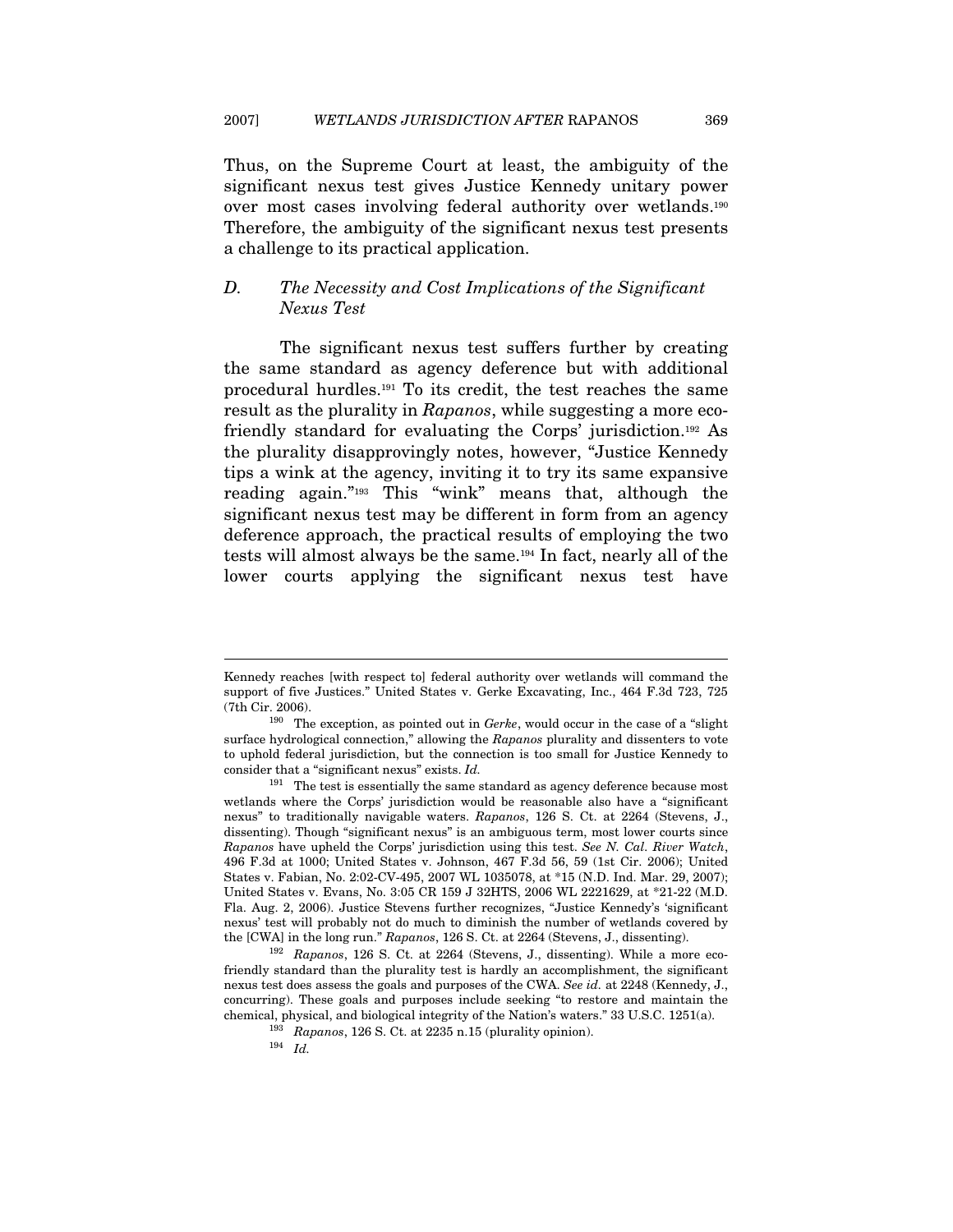eventually "deferred" to the Corps' interpretation of the CWA.195 Two practicalities, however, are different beyond the similar results in court holdings. First, the significant nexus test imposes additional costs for property owners who must assess their properties both in terms of the Corps' regulations and under a new judicial standard.196 Second, the significant nexus test creates uncertainty for a property owner who either does not understand the meaning of "significant nexus" or does not know of the additional judicial definition.197

The costs of hiring wetlands experts, known as hydrologists, to assess property will increase under the significant nexus test.198 Usually, a developer will consult such a hydrologist before filling a plot including potential wetlands in order to determine whether the wetlands meet the Corps' existing regulations for jurisdiction.<sup>199</sup> In Rapanos, the property owner asked a Michigan Department of Natural Resources inspector to look over the site and discuss the feasibility of

jurisdiction, property owners will be forced to further employ wetlands experts to evaluate the property for compliance with this additional test.<br><sup>199</sup> See 33 C.F.R. § 328.3 (2006). A wetlands manual provided by the Corps

<sup>195</sup> See N. Cal. River Watch, 496 F.3d at 1000; Johnson, 467 F.3d at 59; United States v. Gerke Excavating, Inc., 464 F.3d 723, 725 (7th Cir. 2006); Fabian, 2007 WL 1035078, at \*15;  $Evans$ , 2006 WL 2221629, at \*21-22.<br><sup>196</sup> Property owners must pay for experts to assess their lands to determine

compliance with the Corps' regulations, and then must pay for further assessments in the event they choose to challenge the Corps' jurisdiction to deny their permits.<br><sup>197</sup> A property owner wishing to challenge the Corps' jurisdiction to deny a

permit cannot be expected to understand the judicially-constructed meaning for "significant nexus." Rapanos, 126 S. Ct. at 2264-65 (Stevens, J., dissenting). 198 If the significant nexus test becomes the standard for wetlands

further advises property owners of the following qualities that confer jurisdiction on the Corps:

<sup>(1)</sup> prevalence of plant species typically adapted to saturated soil conditions, determined in accordance with the United States Fish and Wildlife Service's National List of Plant Species that Occur in Wetlands;

<sup>(2)</sup> hydric soil, meaning soil that is saturated, flooded, or ponded for sufficient time during the growing season to become anaerobic, or lacking in oxygen in the upper part; and

<sup>(3)</sup> wetland hydrology, a term generally requiring continuous inundation or saturation to the surface during at least five percent of the growing season in most years.

Wetlands Research Program Technical Report, Y-87-1, 9-10 (Jan. 1987), available at http://citeseer.ist.psu.edu/617377.html [hereinafter Technical Report]. These regulations provide precise, scientifically-determined definitions for the Corps' exercise of jurisdiction. Therefore, these regulations provide adequate limits on the Corps' jurisdiction, supply definitions capable of a lay person's understanding, and should not be supplanted by a judicial construction like the significant nexus test. Rapanos, 126 S. Ct. at 2264 (Stevens, J., dissenting).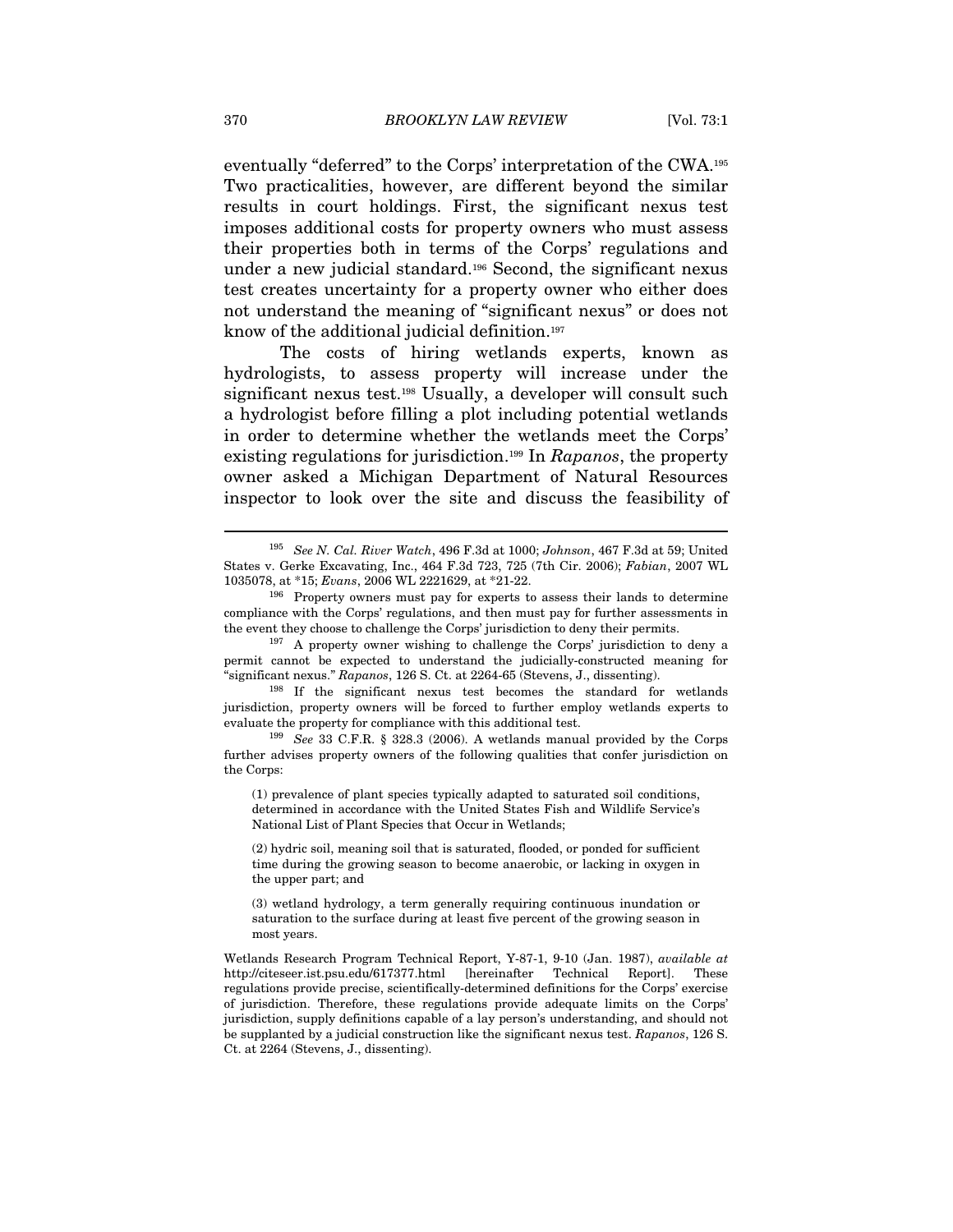building a shopping center.<sup>200</sup> The government also used an expert to testify at trial on the ecological functions of the wetlands at issue.201 Hydrologists are a necessary and indispensable part of any CWA case, but their work is not cheap.202 Instead of assisting the developers with this burden, however, the significant nexus test increases the burden by imposing additional work on the hydrologists.203 If, indeed, the significant nexus test is more than "a wink to the agency," the hydrologist must first assess whether the property contains the applicable plant species, the soil, and inundation or saturation of water.204 The hydrologist must then assess whether the property significantly affects the chemical, physical, or biological integrity of navigable-in-fact waters.205 If this test is meant to reduce the burdens of overreaching jurisdiction by the federal government, it does so by burdening the individual property owner with higher costs of both wetlands experts and attorneys fees to make the necessary determinations.206 If, instead, the standard is meant to provide executive agencies with a workable definition of what they can regulate, the test again fails by imposing greater costs on the agencies to make these same determinations.207 As Justice Stevens points out, these costs are exactly what Riverside Bayview attempted to avoid.208 Therefore, the dual standard of the significant nexus

 $\overline{a}$ 

significant nexus test, whereas they would otherwise assess wetlands based only on the standards in the Corps' manual. See Technical Report,  $supra$  note 199.  $^{204}$   $\,$   $Id.$ 

property owners of hiring attorneys and wetlands experts to assess the additional implications of the significant nexus test's requirements. For the Corps, this burden will be especially significant given its currently extensive involvement in several highprofile projects. See discussion *infra* note 213.<br><sup>208</sup> Rapanos, 126 S. Ct. at 2265 (Stevens, J., dissenting) ("And the Corps will

have to make case-by-case . . . jurisdictional determinations, which will inevitably increase the time and resources spent processing permit applications. These problems are precisely the ones that Riverside Bayview's deferential approach avoided.").

 $\frac{200}{201}$  *Id.* at 2253.

<sup>202</sup> The cost of hiring a hydrologist is comparable to the cost of hiring any other expert. For example, the Anoka Conservation District, a Minnesota nonregulatory state government subdivision, provides "water monitoring services" to private landowners at costs ranging from \$800 to \$2700. Anoka Conservation District's Services Guide for 2007: Routine Water Monitoring Services, http://www.anokaswcd.org/info/2007\_fee\_schedule.pdf. 203 Experts must additionally assess land to determine compliance with the

 $^{205}\;$   $Rapanos,$  126 S. Ct. at 2248 (Kennedy, J., concurring).

<sup>206</sup> Rapanos, 126 S. Ct. at 2264-65 (Stevens, J., dissenting) ("Justice Kennedy's approach will have the effect of creating additional work for all concerned parties."); see also Easterbrook, supra note 180.  $^{207}$  Agencies, such as the Corps, will have the same additional costs as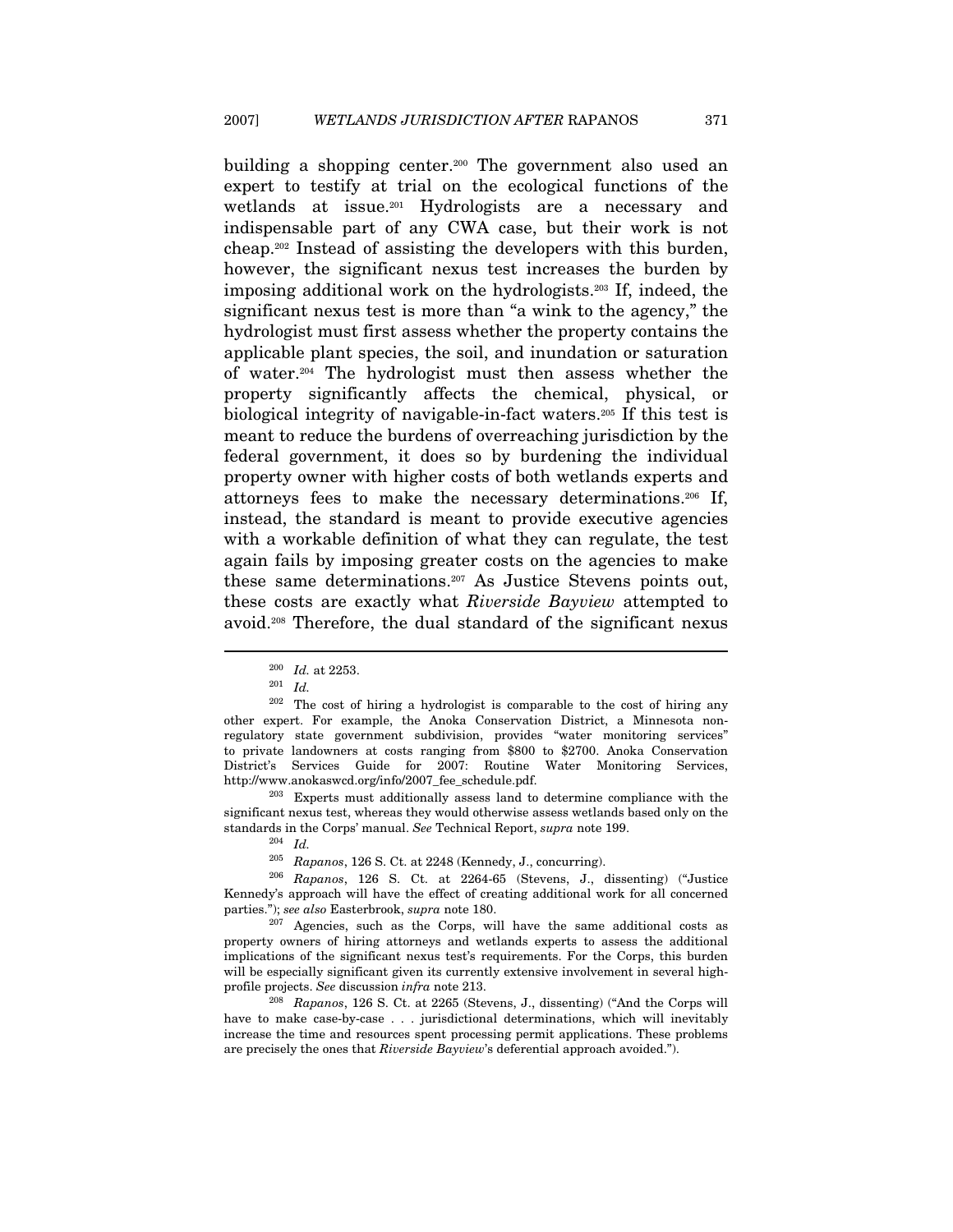test creates unnecessarily high costs for private property owners and the federal government that could be lowered by adhering to agency deference.<sup>209</sup>

The significant nexus test also adds greater uncertainty to the permit process for both property owners and the Corps. The Corps' definitions manual is extensive but not legal.210 This allows a curious property owner to decipher its language as he chooses. In contrast, the significant nexus test proposes a legal standard for evaluating federal jurisdiction over wetlands, which would prevent or at least make it difficult for a layperson to discover on his own whether his property includes wetlands.211 In addition, this test adds to both sides the uncertainty of increased litigation.<sup>212</sup> If the significant nexus test is, in substance, the same as agency deference, why provide property owners an added incentive to take these matters to court under an illusory hope the Corps will be unable to prove a "significant nexus?" From the Corps' perspective, the significant nexus test burdens a government agency, which is already overburdened in other areas, with increased litigation.213 Thus, the additional costs and

 $209$  The significant nexus test creates both additional litigation and expert fees that would not be incurred with the agency deference approach. See discussion infra Part V.B. In addition, there are further process and error costs associated with

increased judicial determinations. See Easterbrook, *supra* note 180.<br><sup>210</sup> The Corps issues this manual to provide guidance to property owners on the terms of 33 C.F.R. § 328.3. See Technical Report *supra* note 199.<br><sup>211</sup> Rapanos, 126 S. Ct. at 2265 (Stevens, J., dissenting) ("Developers wishing

to fill wetlands adjacent to ephemeral or intermittent tributaries of traditionally navigable waters will have no certain way of knowing whether they need to get § 404

permits or not."). 212 With agency deference, the outcome would be more certain because the Corps' jurisdiction would be upheld, so long as its construction of the CWA was reasonable. United States v. Riverside Bayview Homes, Inc., 474 U.S. 121, 131 (1985). 213 The Corps has recently taken significant stakes in the rebuilding efforts

within Iraq and Afghanistan, and the clean-up after Hurricane Katrina. While the cost of litigation is unlikely to make a difference in these areas, the costs incurred by litigation could always be used to assist with other projects in the absence of the litigation. See generally Press Release, Gerry J. Gilmore, American Forces Press Service, U.S. General: Afghan Road, Electricity Projects Move Ahead, Oct. 18, 2006, http://www.defenselink.mil/News/NewsArticle.aspx?ID=1676 (discussing the Corps' \$170 million investment in construction of infrastructure within Afghanistan); Press Release, Norris Jones, U.S. Army Corps of Eng'rs., Baghdad Counts on Local Improvements, Dec. 4, 2006, http://www.grd.usace.army.mil/news/releases/NR06-12- 04.html (discussing 150 projects worth \$500 million in Iraq for which the Corps provides oversight); Press Release, White House Office of the Press Secretary, Press Briefing on Gulf Coast Rebuilding, Aug. 22, 2006, http://www.whitehouse.gov/news/ releases/2006/08/20060822-5.html (officials from the Office of Gulf Coast Rebuilding, FEMA, and the Corps discussing the rebuilding costs for parts of Louisiana and Mississippi after Hurricane Katrina).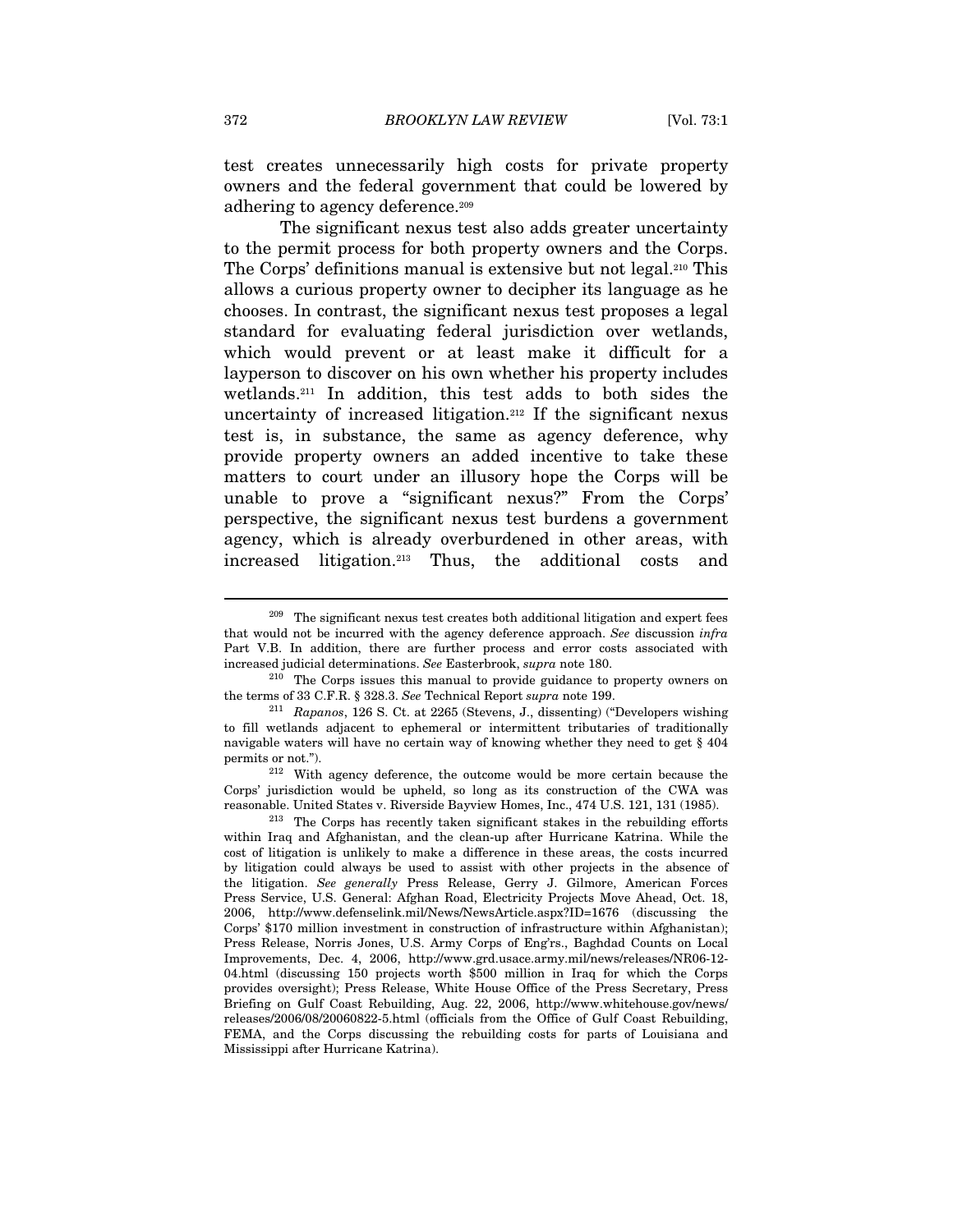uncertainty associated with the significant nexus test suggest courts should rethink using this test.

# E. Post-Rapanos Judicial Treatment of the Significant Nexus Test

The significant nexus standard will control future cases unless a new standard is enunciated. As Justice Kennedy will submit the fifth and deciding vote on most Supreme Court cases involving wetlands jurisdiction, the only wetlands over which this justice will not provide the controlling rule of law will be: (1) all continuous, yet slight, surface connections to navigable waters<sup>214</sup> and (2) Justice Kennedy's own property.<sup>215</sup> As Justice Stevens notes, and as subsequent lower courts' opinions have shown, the practical results to the environment and the litigants of the significant nexus test are negligible in comparison with an agency deference approach.216 The costs and uncertainty that follow as a necessary result of the test's ambiguity, however, create powerful arguments against the test's merit.217 Therefore, the significant nexus test may be the present standard for federal wetlands authority, but the additional costs and uncertainty this test creates suggest agency deference could more efficiently accomplish the same results.

# V. THE AGENCY DEFERENCE APPROACH

Agency deference is the most appropriate standard for CWA jurisdiction. In Chevron, the Supreme Court recognized that cases concerning administrative agencies establish principles of law in areas where judges are not typically experts.218 Thus, courts must defer to the agency's construction of a statute when that construction is reasonable.219 This

<sup>&</sup>lt;sup>214</sup> United States v. Gerke Excavating, Inc., 464 F.3d 723, 725 (7th Cir. 2006).<br><sup>215</sup> One would hope Justice Kennedy would choose to recuse himself if such a matter arose.<br><sup>216</sup> Rapanos, 126 S. Ct. at 2264 (Stevens, J., dissenting) ("Justice Kennedy's

<sup>&#</sup>x27;significant nexus' test will probably not do much to diminish the number of wetlands % covered by the Act in the long run."). 217 See discussion supra Part IV.D. 218 See Rapanos v. United States, 376 F.3d 629, 640 (6th Cir. 2004). 219 Chevron U.S.A. Inc. v. Natural Res. Def. Council, 467 U.S. 837, 844 (19

The Court instructed:

First, always, is the question whether Congress has directly spoken to the precise question at issue. If the intent of Congress is clear, that is the end of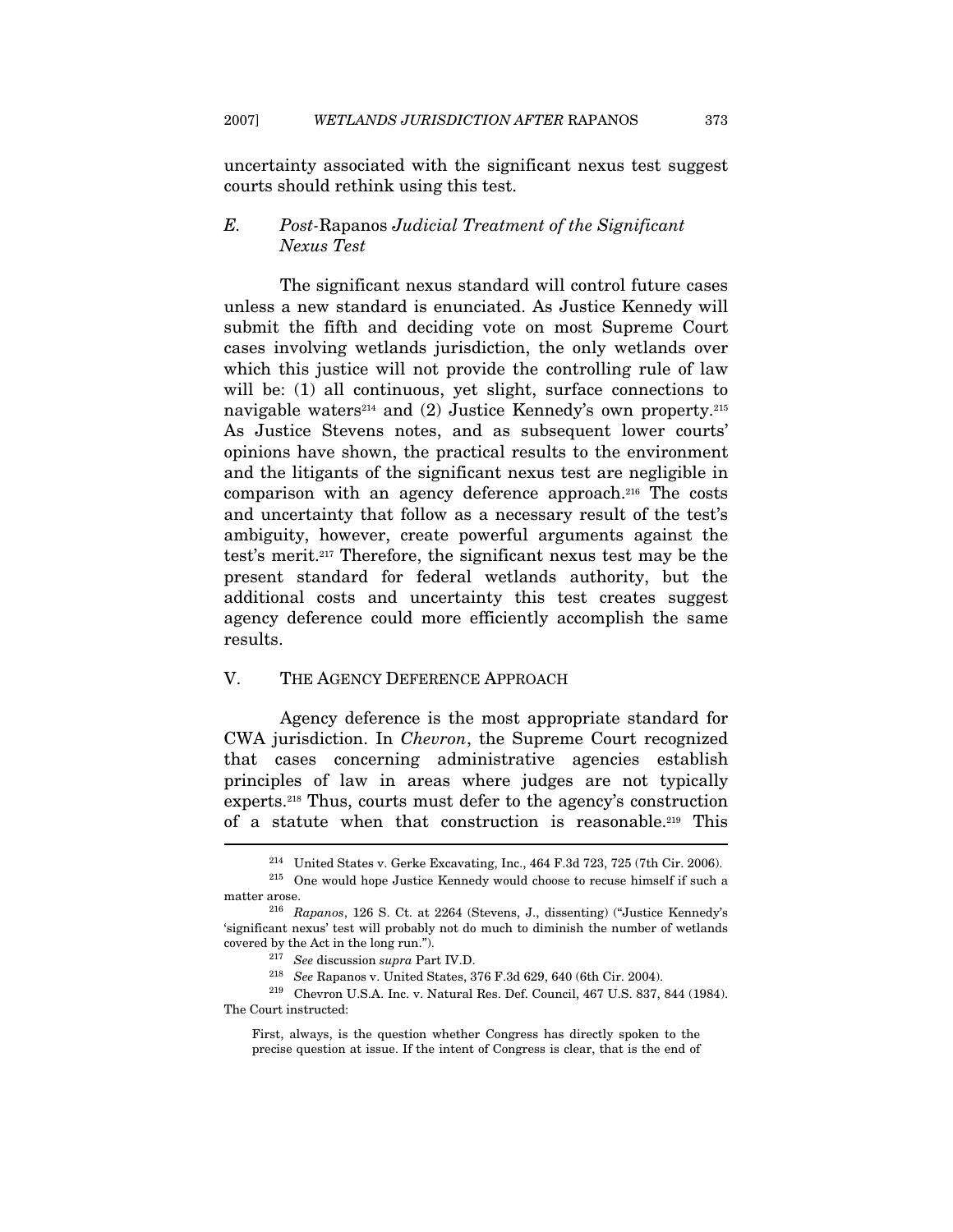interpretation of agency jurisprudence was not present when the CWA was passed in 1972.220 The Riverside Bayview and SWANCC decisions, however, each recognize the importance of this mechanism.221 Moreover, deference makes economic sense, saving time and money that would be unnecessarily wasted on a judicial inquiry into a matter best reserved to experts in the particular field.222 Although skeptics argue that deference gives too much authority to agencies and opens the door to the possibility of overreaching, several checks, including judicial intervention when an agency's interpretation is unreasonable, prevent these fears from reaching fruition.223 Therefore, agency deference should be applied to the exclusion of the plurality and significant nexus tests in cases concerning federal authority over wetlands.

#### A. The History of the Agency Deference Approach

Since the inception of administrative agencies in the late nineteenth century, courts have deferred to agencies'

the matter; for the court, as well as the agency, must give effect to the unambiguously expressed intent of Congress. If, however, the court determines Congress has not directly addressed the precise question at issue, the court does not simply impose its own construction on the statute, as would be necessary in the absence of an administrative interpretation. Rather, if the statute is silent or ambiguous with respect to the specific issue, the question for the court is whether the agency's answer is based on a permissible construction of the statute.

 $\emph{Id.}$  at 842-43 (footnotes omitted).  $^{220}$  Chevron was decided in 1984. Id.

<sup>221</sup> The Riverside Bayview Court reached its holding based on agency deference. United States v. Riverside Bayview Homes, Inc., 474 U.S. 121, 131 (1985). The SWANCC Court recognized that agency deference would normally be the standard of review for the Corps' jurisdiction, if not for the "heightened concern" resulting from the "constitutional questions" in that case.  $SWANCE$ , 531 U.S. 159, 172-73 (2001).<br><sup>222</sup> Rapanos, 126 S. Ct. at 2264-65 (Stevens, J., dissenting).

In view of the breadth of federal regulatory authority contemplated by the [CWA] itself and the inherent difficulties of defining precise bounds to regulable waters, the Corps' ecological judgment about the relationship between waters and their adjacent wetlands provides an adequate basis for a legal judgment that adjacent wetlands may be defined as waters under the [CWA].

United States v. Pozsgai, 999 F.2d 719, 729 (3d Cir. 1993); see also Easterbrook, supra note 180. The judicial inquiry would be unnecessarily wasted because the same result—upholding the Corps' jurisdiction—could be reached simply by deferring to the Corps' jurisdiction. Under the agency deference approach, property owners could also avoid uncertainty over whether the CWA gave the Corps' jurisdiction over their land. Rapanos, 126 S. Ct. at 2264-65 (Stevens, J., dissenting). For a more detailed discussion, see infra Part V.B.

<sup>223</sup> Pozsgai, 999 F.2d at 729.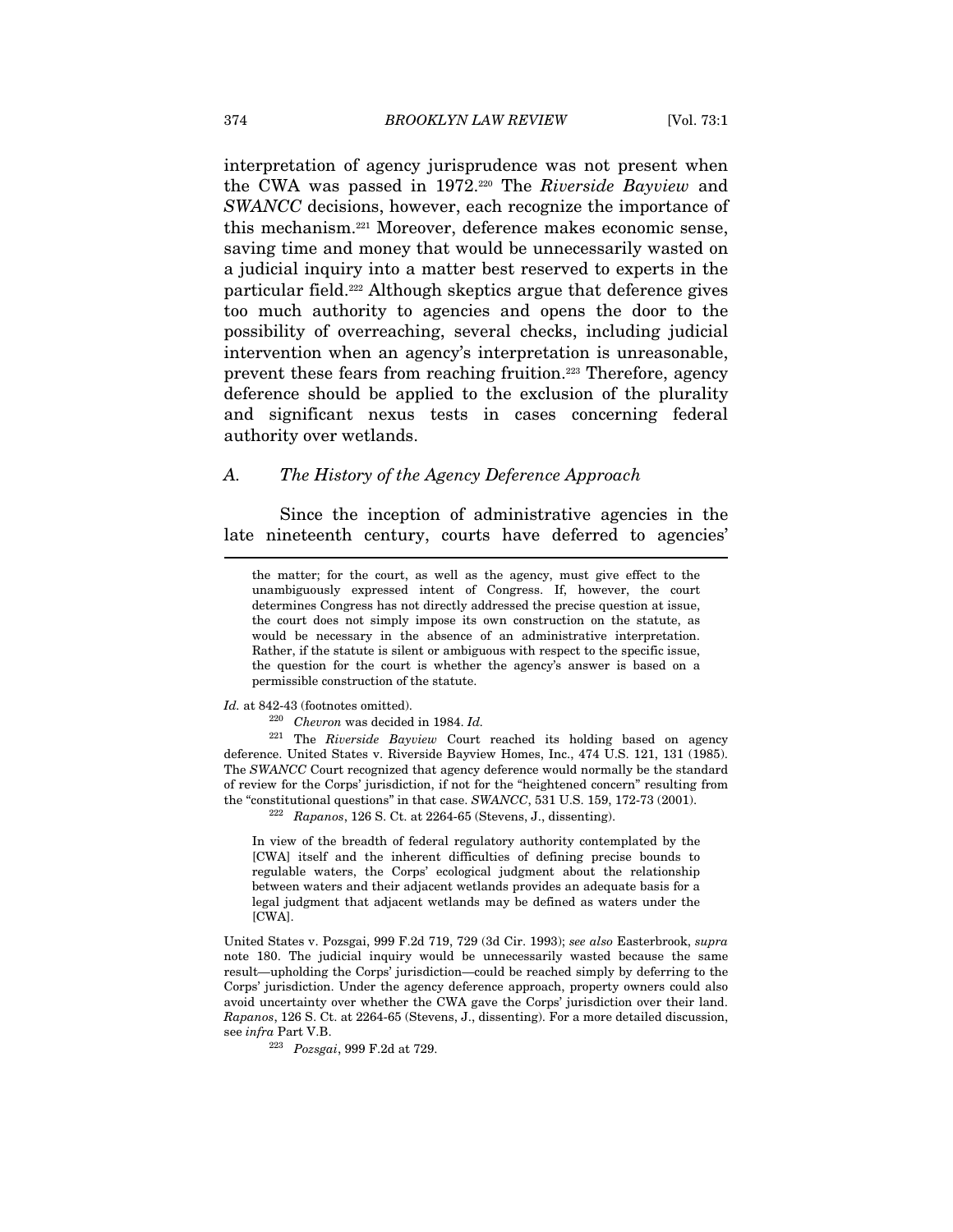constructions of their statutory authority.224 In Chevron, the Supreme Court noted the weight of these holdings, especially when the regulatory interpretation at issue was considered ambiguous.225 The Chevron Court then applied this precedent to formulate a test: when a statute is "silent or ambiguous with respect to the specific issue, the question for the court is whether the agency's answer is based on a permissible construction of the statute."226 Courts that follow this position recognize that judges are ill-equipped to issue policy-related statutory definitions and to trust the elaborate system of checks and balances that govern executive agencies.227 This is the case because the federal government's executive branch is directly accountable to the public, while the agency is not.<sup>228</sup> Since Chevron, courts have widely followed the Supreme Court's approach to agency interpretations of federal statutes

The practical construction given to an act of Congress, fairly susceptible of different constructions, by one of the Executive Departments of the government, is always entitled to the highest respect, and in doubtful cases should be followed by the courts, especially when important interests have grown up under the practice adopted.

Id. at 342. The Supreme Court also noted the deference owed to administrative agencies in several other decisions before Chevron. See FEC v. Democratic Senatorial Campaign Comm., 454 U.S. 27, 31-32 (1981) ("The interpretation put on the statute by the agency charged with administering it is entitled to deference."); NLRB v. Brown, 380 U.S. 278, 292 (1965) ("Of course due deference is to be rendered to agency determinations of fact, so long as there is substantial evidence to be found in the record as a whole."); Burnet v. Chicago Portrait Co., 285 U.S. 1, 16 (1932) ("The familiar principle is invoked that great weight is attached to the construction consistently given

to a statute by the executive department charged with its administration.").<br><sup>225</sup> Chevron U.S.A., 467 U.S. at 843. On this issue, the Chevron Court remarked, "[t]he judiciary is the final authority on issues of statutory construction and must reject administrative constructions which are contrary to clear congressional

 $\overline{a}$ 

intent." Id. at 843 n.9.<br><sup>226</sup> Id. at 843. <sup>227</sup> Verchick, *supra* note 65, at 861 (suggesting that agencies interpreting law for a national program should favor their own views "over that of a single district or appellate court").<br><sup>228</sup> "Presidential control also leads to better political accountability." Verchick,

supra note 65, at 857. Additionally,

Any president is likely to seek assurance that an unwieldy federal bureaucracy conforms its actions to his or her basic principles. Any president is likely to be concerned about excessive public and private costs. And any president is likely to want to be able to coordinate agency activity so as to ensure consistency and coherence . . . .

Richard H. Pildes & Cass R. Sunstein, Reinventing the Regulatory State, 62 U. CHI. L. REV. 1, 16 (1995), quoted in Verchick, supra note 65, at 855.

 $224$  Webster v. Luther, 163 U.S. 331 (1896). The Webster Court, for example, stated,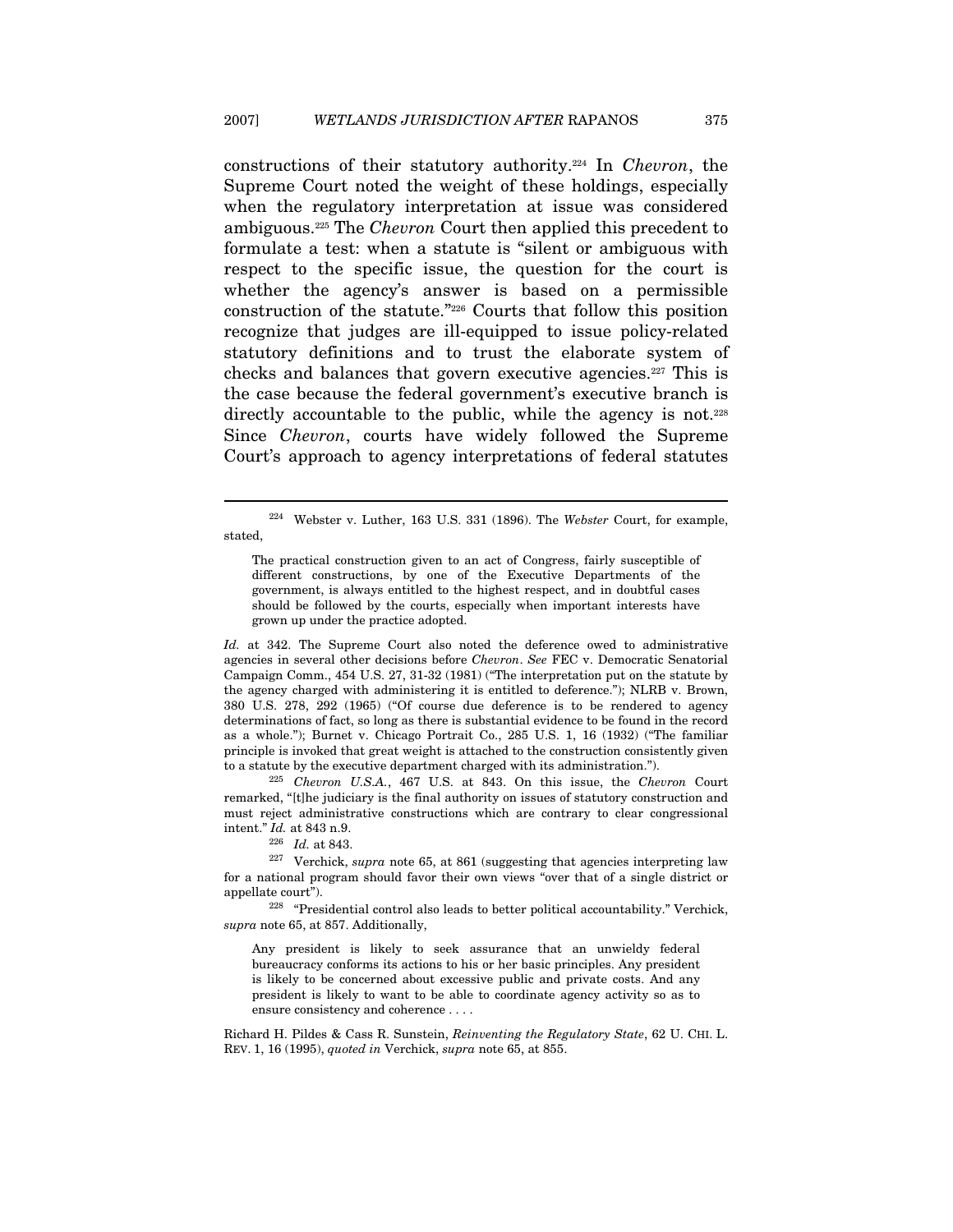and have referred to agency deference as *Chevron* deference.<sup>229</sup> Thus, an agency's constructions of the CWA still need only be "rational" to be permissible.<sup>230</sup>

Since the adoption of the CWA, several Supreme Court justices have employed agency deference to reach their holdings. Chemical Manufacturers Association v. Natural Resources Defense Council provides one of the first post-Chevron examples of agency deference used in connection with the CWA.231 Upholding the EPA's jurisdiction, the Supreme Court held that an agency's construction of the CWA need not be the most permissible, but rather sufficiently rational to prevent a court from substituting its judgment for that of the agency.232

Next, Riverside Bayview became the first Supreme Court case to use agency deference to address the Corps' authority over wetlands.233 Courts have described the CWA as "very complex."234 These same courts, however, recognized that agencies held broad jurisdiction under the CWA.235 Again upholding an agency's jurisdiction, the Riverside Bayview Court held that the Corps' definition of navigable waters was reasonable as applied to adjacent wetlands.236 In the process,

Air Act).<br><sup>230</sup> Piney Run Pres. Ass'n, 268 F.3d at 267; Pozsgai, 999 F.2d at 729; Chem.<br>*Mfrs. Ass'n*, 470 U.S. at 125.

This view of the agency charged with administering the statute is entitled to considerable deference . . . to sustain it, we need not find that it is the only permissible construction that EPA might have adopted but only that EPA's understanding of this very "complex statute" is a sufficiently rational one to preclude a court from substituting its judgment for that of EPA.

 $\overline{a}$ 

*Mfrs. Ass'n*, 470 U.S. at 125.<br><sup>235</sup> Piney Run Pres. Ass'n, 268 F.3d at 267; Pozsgai, 999 F.2d at 729; Chem.<br>*Mfrs. Ass'n*, 470 U.S. at 125.

<sup>229</sup> Piney Run Pres. Ass'n v. County Comm'rs of Carroll County, Md., 268 F.3d 255, 267 (4th Cir. 2001) (applying agency deference to the EPA's interpretation of the CWA); Pozsgai, 999 F.2d at 729-30 (deferring to the Corps' construction of "water" within the CWA); Chem. Mfrs. Ass'n v. NRDC, 470 U.S. 116, 125 (1985) (holding that the EPA's understanding of the CWA is entitled to "considerable deference"); Train v. NRDC, 421 U.S. 60, 75, 87 (1975) (deferring to the EPA's interpretation of the Clean

 $231$  Chem. Mfrs. Ass'n, 470 U.S. at 125. In this case, an EPA practice of issuing fundamentally different factor variances, a practice on which congressional intent had been silent, was challenged as exceeding the limits of its jurisdiction under the Clean Water Act. *Id.* at 124.<br> $\frac{232}{1}$  *Id.* at 125.

Id.

<sup>233</sup> United States v. Riverside Bayview Homes, Inc., 474 U.S. 121, 131 (1985).

<sup>234</sup> Piney Run Pres. Ass'n, 268 F.3d at 267; Pozsgai, 999 F.2d at 729; Chem.

 $^{236}$  Riverside Bayview, 474 U.S. at 139.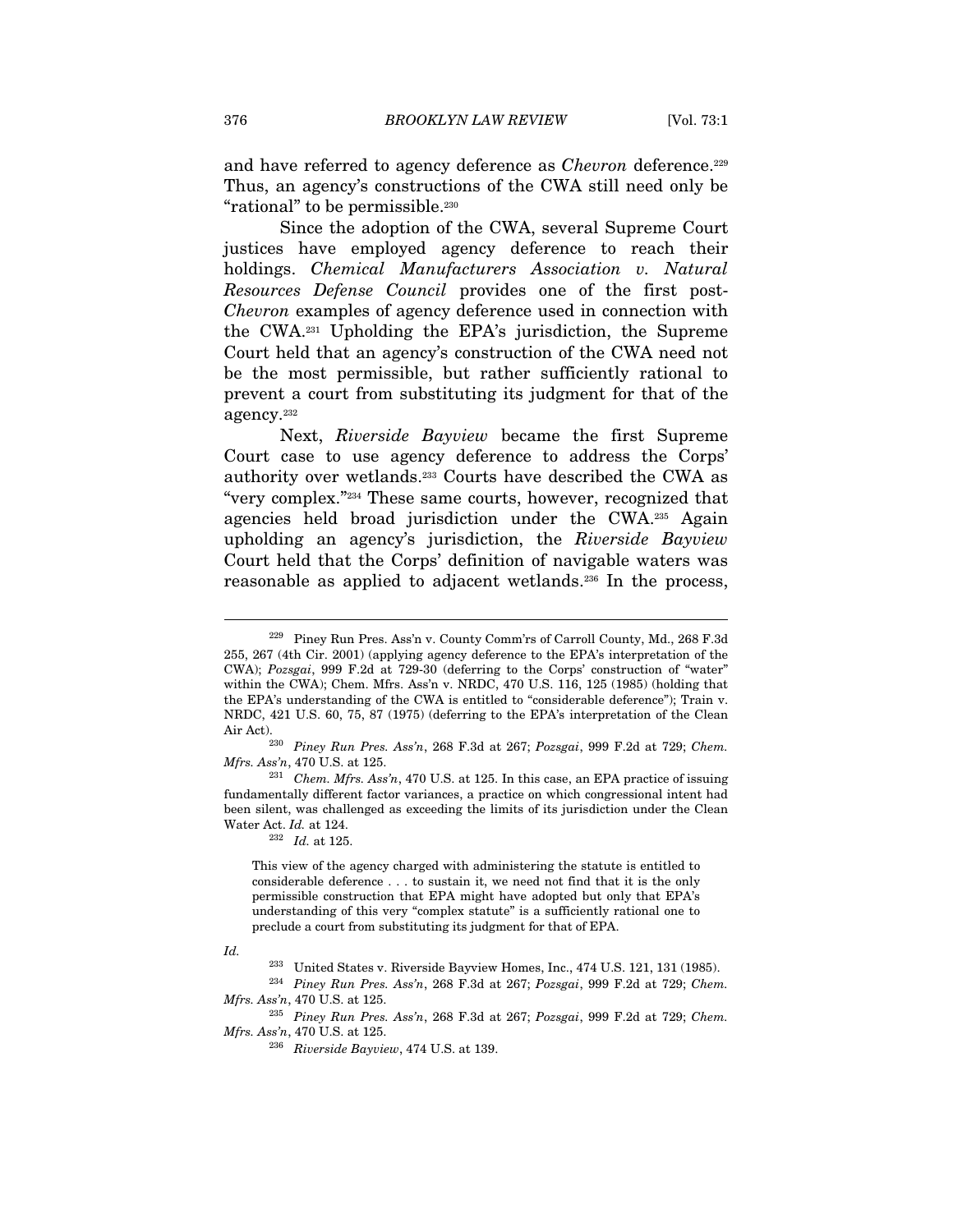the Court recognized that its review was "limited" by Chevron, especially when express congressional intent counseled deference to the Corps.237 The Riverside Bayview Court's use of agency deference also indicates that such deference is necessary to preserve the Corps' authority to interpret the CWA, as this approach is the only position advocated in Rapanos that allows courts to assess legislative history.238 Subsequently, several lower courts deferred to the Corps' wetlands jurisdiction under the CWA.239 Therefore, the history of agency deference indicates that this approach was the standard for assessing wetlands jurisdiction before Rapanos.

### B. The Cost Implications of the Agency Deference Approach

The Corps' wetlands manual provides the most efficient method for determining CWA coverage in most cases. 240 This manual includes a test—focusing on the present plant species, the qualities of the soil, and the specific water connections involved with the lands at issue—that provides a reasonable method for determining which lands are covered without additional litigation costs.241 Moreover, this test is understandable to a layperson and therefore promotes both efficiency and resource allocation.242 One may argue that a

 $237$  Id. at 131 ("An agency's construction of a statute it is charged with enforcing is entitled to deference if it is reasonable and not in conflict with the expressed intent of Congress. Accordingly, our review is limited to the question whether it is reasonable, in light of the language, policies, and legislative history of the [CWA] for the Corps to exercise jurisdiction  $\dots$ .").<br><sup>238</sup> Id. at 131-32. This Court recognized that an agency may look to underlying

policies of its statutory grant and legislative history in arriving at a reasonable construction of its jurisdiction. Therefore, legislative history can be used to assess an agency's jurisdiction under the agency deference approach, but not under either the plurality or significant nexus tests. Because the congressional acquiescence to the broader definition of the Corps' jurisdiction provides unique evidence of express congressional intent, the agency deference approach becomes a necessity to preserving

the Corps' intended jurisdiction. Id. at 132.<br><sup>239</sup> United States v. Deaton, 332 F.3d 698, 708 (4th Cir. 2003) (using agency deference to uphold the Corps CWA jurisdiction); Baccarat Fremont Developers, LLC v. U.S. Army Corps of Eng'rs, 425 F.3d 1150, 1155 (9th Cir. 2001) (employing the Riverside Bayview Court's test of an "adequate basis" for the Corps' legislative % construction). <br>  $\overset{240}{\phantom{}_{36}^{240}}$  See Technical Report,  $supra$  note 199. <br>  $^{241}$   $\phantom{}$   $Id$ 

<sup>&</sup>lt;sup>242</sup> By using terms such as "prevalence of plant species," "saturated soil," and "wetland hydrology," as opposed to "significant nexus," the Corps' wetlands manual provides a definition of its jurisdiction to property owners in terms that can be understood by a layperson. In contrast, the term "significant nexus" is a judiciallycrafted term, which no court has precisely defined. Rapanos, 126 S. Ct. at 2264 (Stevens, J., dissenting). Since the property owner is better informed under agency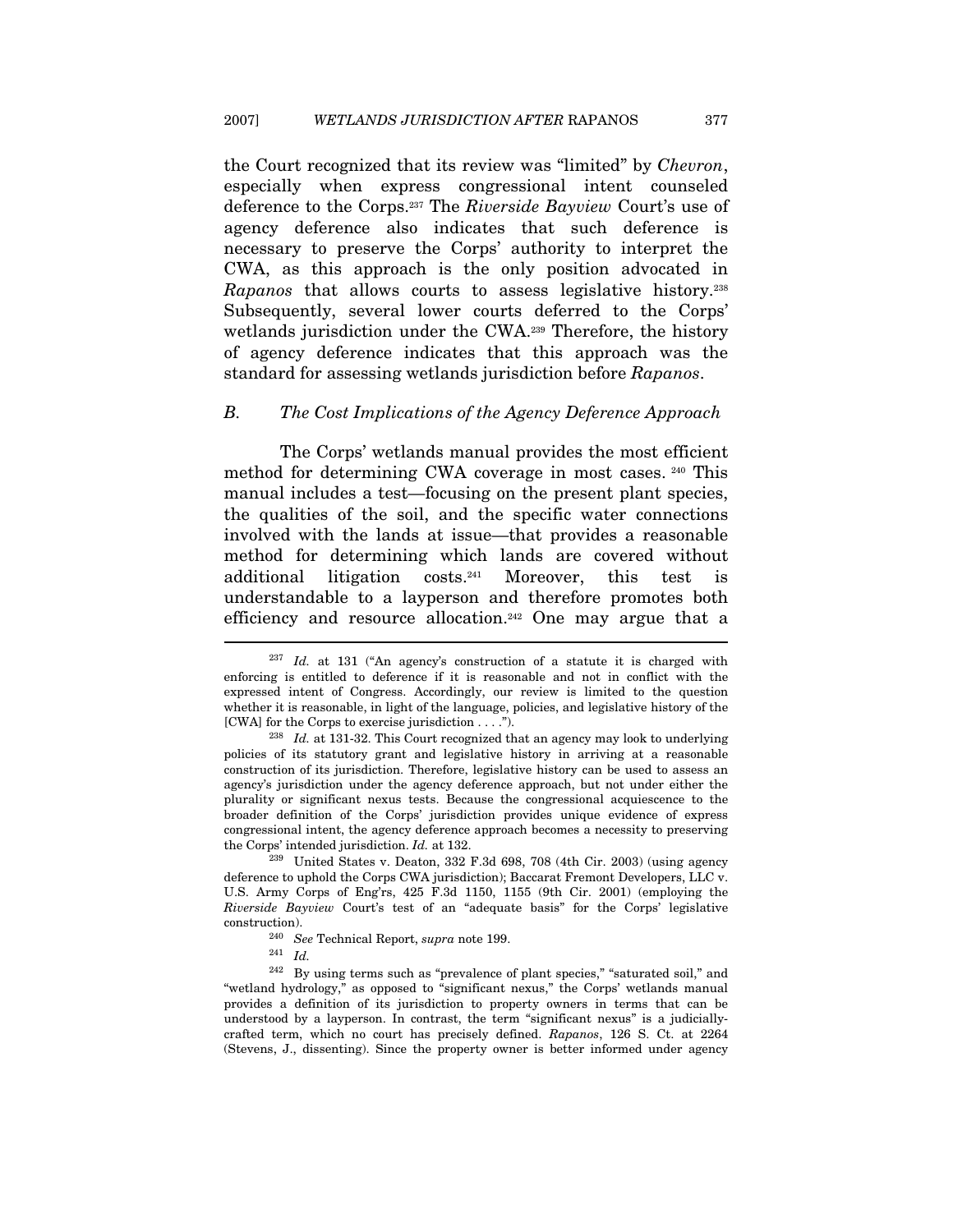property owner who wishes to determine the CWA's applicability to his land faces the fees from consulting wetlands experts and attorneys, regardless of which test a court may apply.243 The Corps' manual, however, provides property owners with a definite idea of wetlands for which the Corps can regulate development, thereby reducing the risk that a property owner will make an uninformed decision to expend time and money.244 If courts adopt an additional judicial test, the Corps' manual will lose this function, and property owners will have to pay for additional wetlands assessments and attorneys costs out of the resulting uncertainty from the additional test.245 Therefore, the agency deference approach is the most preferable standard from an economic perspective because it minimizes property owners' costs and provides them with certainty over which wetlands are regulated.

# C. The Existence of Adequate Checks and Balances

In addition to the Corps' existing test within the wetlands manual, there are other checks on the Corps' authority. First, one might question whether the Corps jurisdiction is even a controversial issue, as the Corps approves more than 99% of approximately 85,000 permits submitted.<sup>246</sup>

deference, logical extension suggests the property owner will allocate his resources in a more efficient manner under this approach than under an additional judicial test, where additional factors create uncertainty about the wetlands manual's definition of

the Corps' jurisdiction.<br><sup>243</sup> The argument would be that a property owner must still consult wetlands experts and attorneys regardless of which test the court applies for the Corps' jurisdiction.<br><sup>244</sup> Technical Report, *supra* note 199. By focusing on the present plant species,

the qualities of the soil, and the specific water connections involved with the lands at issue, the wetlands manual uses terms that property owners can understand, thereby giving them a definite idea of which wetlands are regulated. See Rapanos, 126 S. Ct. at

<sup>2264 (</sup>Stevens, J., dissenting). 245 See Rapanos, 126 S. Ct. at 2264-65 (Stevens, J., dissenting). In order to learn whether his property had a "significant nexus" to navigable-in-fact waters, a property owner would have to retain an attorney, incurring significant costs. See Wal-Mart Watch—Battle-Mart: Hiring an Expert, http://walmartwatch.com/battlemart/ go/cat/expert\_\_testimony\_\_whistleblower (last visited Nov. 11, 2007) ("Land use attorneys can cost more than \$275 per hour."). In addition, a property owner would also need to retain a wetlands expert, also known as a hydrologist, to evaluate the property and to determine the existence of a significant nexus. Id.; see also discussion supra note 203. <sup>246</sup> See ZINN & COPELAND I, supra note 27, at 7. The Corps authorizes about

<sup>90%</sup> of these permits under a general permit where the Corps estimates the proposed activity to have a minor impact. About 9% of these permits undergo a more detailed evaluation, but the Corps usually denies only about 0.3% of total permits. Property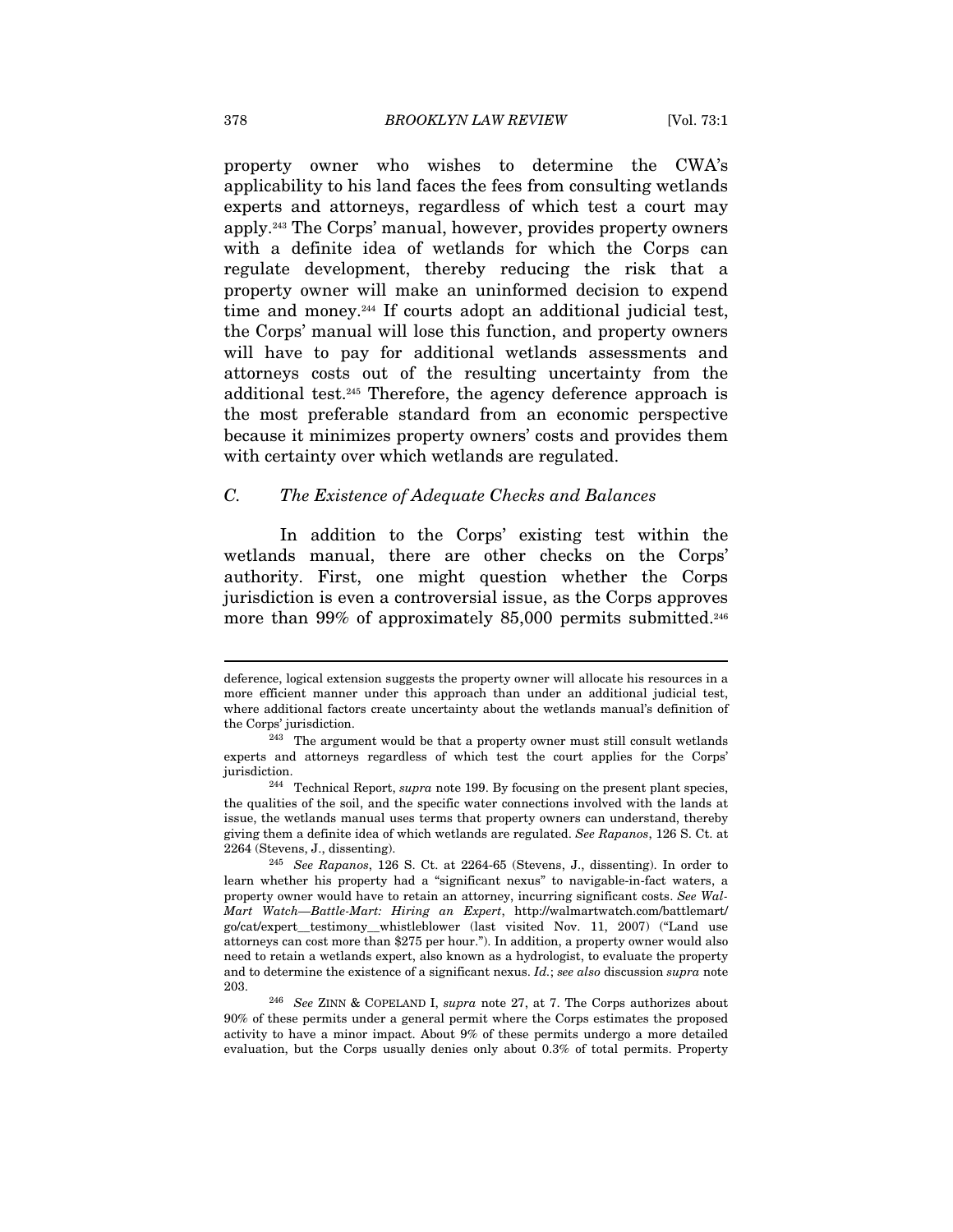Moreover, the EPA holds a veto power over every proposed Corps permit, enabling the Agency to block any decision that may result in jurisdictional overreach.247 Some commentators claim the Fish and Wildlife Service ("FWS") and other agencies also hold unofficial veto powers over the Corps' decisions and exercise them through threats of delay.<sup>248</sup> Structurally, executive agencies are accountable to the executive branch, which is accountable to the political system.<sup>249</sup> Finally, executive agencies also hold a duty of loyalty to Congress, which creates laws and delegates authority to agencies.<sup>250</sup> If judicial tests and statutory constructions interfere with this delicate system of checks and balances, courts may frustrate the original goals of the CWA and its broad federal authority to ensure comprehensive environmental legislation.251 Further, existing restrictions placed on executive agencies by the political system, the executive, and fellow environmental agencies already provide oversight for the Corps' jurisdiction.252 Therefore, adequate checks and balances suggest that courts should adopt the agency deference approach with respect to federal authority over wetlands.

owners typically withdraw approximately 5% of applications prior to permit decisions. Id.

 $247$  See id. at 7. The EPA, the only federal agency with a veto power over the Corps' permitting decisions, has used its veto power 11 times over the CWA's thirtyyear history. Id.

 $248$  See id. The Reagan, George H.W. Bush, and Clinton Administrations attempted to reduce these unofficial veto powers in order to expedite the Section 404 program, but some critics claim these attempts did not completely fix the problems. Id.

<sup>&</sup>lt;sup>249</sup> Verchick, supra note 65, at 857; see also Elena Kagan, Presidential Administration, 114 HARV. L. REV. 2245, 2347 (2001) (discussing the intricacies of agency's relationships with Congress, the President, and the judicial branch). In addition, Congress in 1996 passed the Congressional Review Act (CRA), requiring agencies promulgating most new rules to submit a report and a copy of the rule to each House of Congress. Both houses then have the authority to disapprove a rule, even if the rule has already gone into effect. For a detailed discussion of the CRA and its legislative history, see generally Morton Rosenberg, Whatever Happened to Congressional Review of Administrative Rulemaking?: A Brief Overview, Assessment, and Proposal for Reform, 51 ADMIN. L. REV. 1051 (1999).  $$^{250}$  See supra note 249.  $$^{251}$  33 U.S.C.  $\S$  1251 (2000). The statute states that the purposes of the CWA

are "to restore and maintain the chemical, physical, and biological integrity of the Nation's waters." Id. These goals would be frustrated by additional judicial tests, which impede on the Corps' authority to restore and maintain these waters. Rapanos, 126 S.

Ct. at 2264 (Stevens, J., dissenting). 252 See Verchick, supra note 65, at 857; ZINN & COPELAND I, supra note 27, at 7.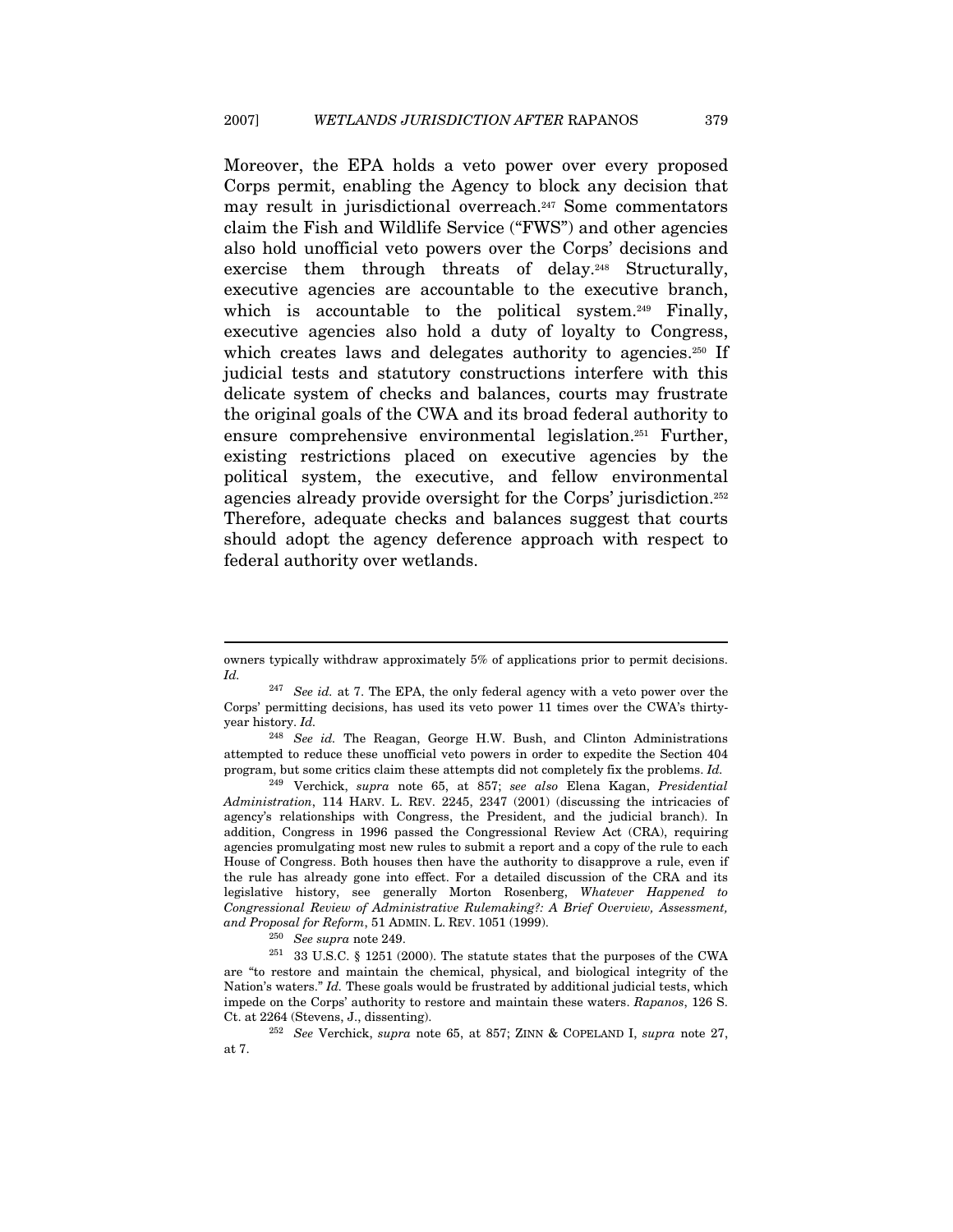#### D. Environmental Effects of the Agency Deference Approach

Agency deference is also a superior standard from an environmental policy perspective. This approach's greatest benefit to the environment is that it places most decisions regarding environmental policy in the hands of the agency best qualified to make the decisions.253 Thus, when a court assesses an environmental agency's interpretation of its governing statute, the agency deference approach commands courts to defer to the decision of the Corps, the EPA or the FWS, so long as the decision is reasonable.254 In general, executive agencies receive this deference because they benefit from scientific expertise with respect to practical functions, like reducing discharges of pollutants and preventing groundwater contamination.255 The Corps has technical experience and access to resources that no other agency or body of government possesses, allowing it to make informed decisions about environmental issues.256 In contrast, the Supreme Court rarely hears cases involving environmental law or the Corps' jurisdiction.257 Thus, the Corps, not courts, should be the primary decision-makers on issues of environmental policy, such as those issues involved with the Section 404 program.<sup>258</sup> When the Corps' jurisdiction is left as broad as possible under the agency deference approach, fewer wetlands are

The scientific expertise within the EPA and the Army Corps justifies, in part, Congress' [sic] decision to delegate administrative powers to those agencies. The courts have also acknowledged the specialized expertise of many agencies and have cited such expertise as a basis for deferring to administrative judgments when cases are close.

Id.

 $^{253}$  By deferring to the agency's construction of a statute when its construction is reasonable, courts allow agencies to make decisions based on their scientific expertise. Chevron U.S.A. Inc. v. NRDC, 467 U.S. 837, 864-66 (1984); see also Easterbrook, supra note 180, at 69-70 (discussing the inappropriateness of judges deciding matters of scientific judgment).<br><sup>254</sup> See Chem. Mfrs. Ass'n. v. NRDC, 470 U.S. 116, 125 (1985); United States

v. Riverside Bayview Homes, Inc., 474 U.S. 121, 131 (1985); Chevron, 467 U.S. at 842- 43; Train v. NRDC, 421 U.S. 60 75, 87 (1975); Piney Run Pres. Ass'n v. County Comm'rs of Carroll County, MD, 268 F.3d 255, 267 (4th Cir. 2001).<br><sup>255</sup> Verchick, *supra* note 65, at 862-63.

 $^{256}\,$   $Id.$ 

<sup>257</sup> Rapanos was the only case on the Court's 2006 docket involving environmental law or the Corps' wetlands jurisdiction. See Rapanos, 126 S. Ct. at 2208. Further, the Corps' wetlands jurisdiction has only arisen before the Supreme Court three times in the CWA's thirty-year history. See id. See generally SWANCC, 531 U.S. 159 (2001); Riverside Bayview, 474 U.S. 121. 258 United States v. Pozsgai, 999 F.2d 719, 729 (3d Cir. 1993).